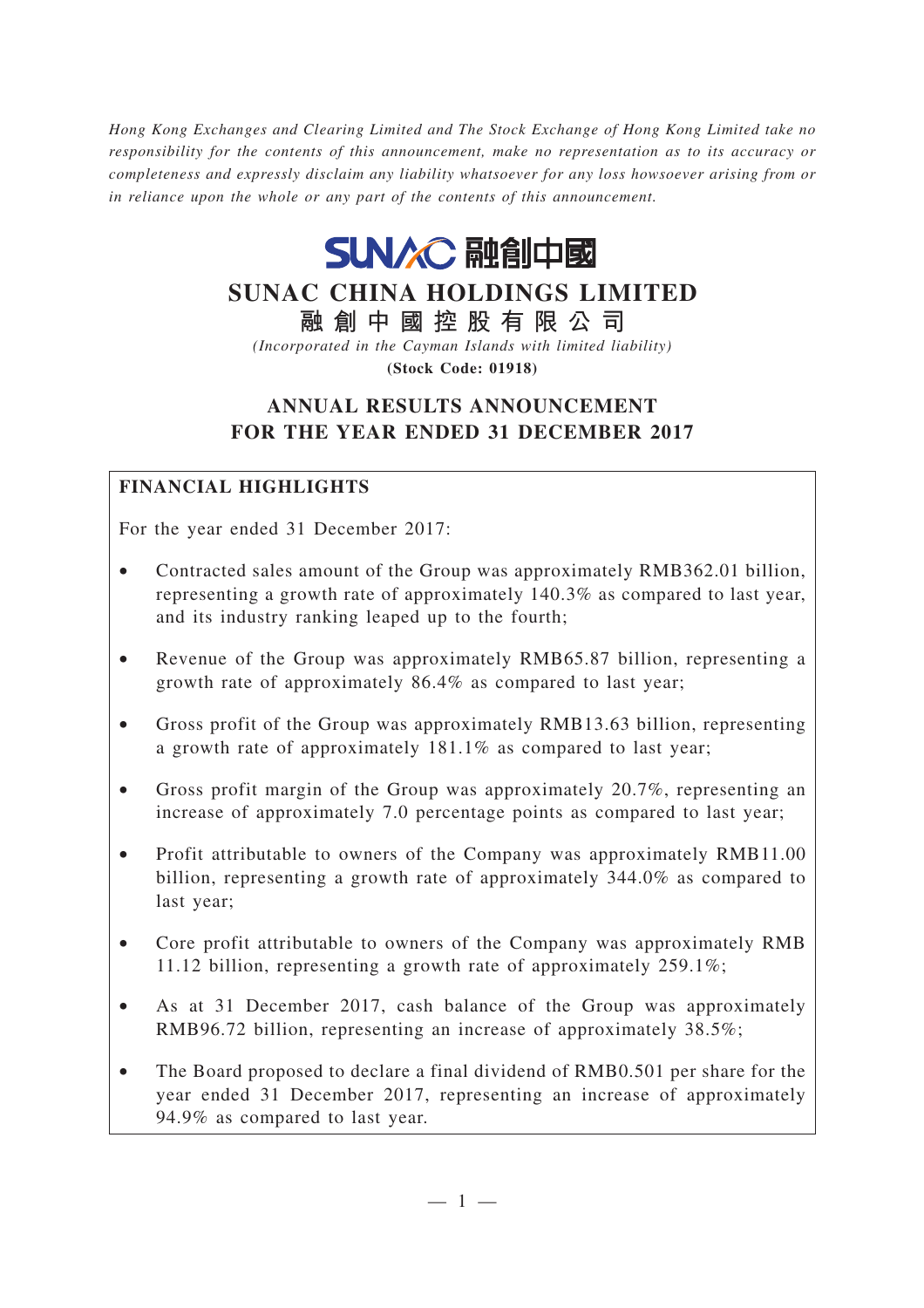The board (the "Board") of directors (the "Directors") of Sunac China Holdings Limited (the "Company" or "Sunac China") is pleased to announce the audited consolidated results of the Company and its subsidiaries (collectively referred to as the "Group") for the year ended 31 December 2017 with comparative figures for the year ended 31 December 2016, as follows:

## **CONSOLIDATED STATEMENT OF COMPREHENSIVE INCOME FOR THE YEAR ENDED 31 DECEMBER 2017**

|                                                                                                | Year ended 31 December |                                   |                             |
|------------------------------------------------------------------------------------------------|------------------------|-----------------------------------|-----------------------------|
|                                                                                                | <b>Note</b>            | 2017                              | 2016                        |
|                                                                                                |                        | <b>RMB'000</b>                    | <b>RMB'000</b>              |
| Revenue                                                                                        | $\overline{4}$         |                                   | 65,873,515 35,343,492       |
| Cost of sales                                                                                  | 10                     | $(52, 245, 803)$ $(30, 495, 461)$ |                             |
| Gross profit                                                                                   |                        | 13,627,712                        | 4,848,031                   |
| Selling and marketing costs                                                                    | 10                     | (3,419,436)                       | (916, 229)                  |
| Administrative expenses                                                                        | 10                     | (5,559,302)                       | (1,339,442)                 |
| Other income and gains                                                                         | 11                     |                                   | 27,916,263 3,280,274        |
| Other expenses and losses                                                                      | 12                     | (10,689,195)                      | (22,690)                    |
| <b>Operating profit</b>                                                                        |                        | 21,876,042                        | 5,849,944                   |
| Finance income                                                                                 | 13                     | 736,000                           | 392,232                     |
| Finance expenses                                                                               | 13                     | (5,259,450)                       | (3,190,588)                 |
| Finance expenses - net                                                                         |                        |                                   | $(4,523,450)$ $(2,798,356)$ |
| Share of post-tax (losses)/profits of associates<br>and joint ventures accounted for using the |                        |                                   |                             |
| equity method, net                                                                             | 5                      |                                   | $(1,993,604)$ 1,357,209     |
| Profit before income tax                                                                       |                        | 15,358,988                        | 4,408,797                   |
| Income tax expense                                                                             | 14                     |                                   | $(3,694,608)$ $(1,470,438)$ |
| Profit for the year                                                                            |                        |                                   | $11,664,380$ 2,938,359      |
| Other comprehensive income                                                                     |                        |                                   |                             |
| Total comprehensive income for the year                                                        |                        | 11,664,380                        | 2,938,359                   |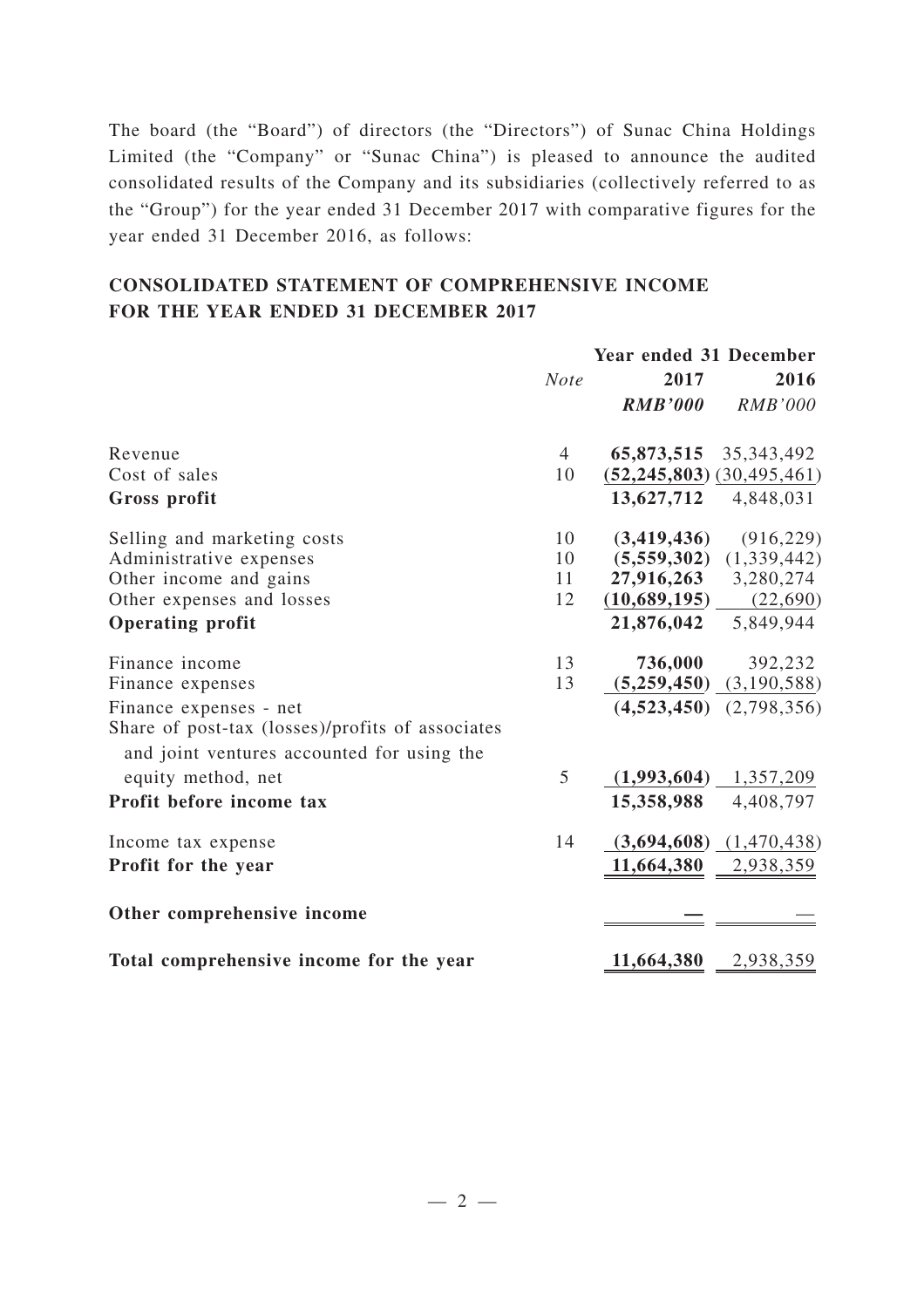|                                                                                                                  |             | Year ended 31 December                           |                                              |
|------------------------------------------------------------------------------------------------------------------|-------------|--------------------------------------------------|----------------------------------------------|
|                                                                                                                  | <b>Note</b> | 2017                                             | 2016                                         |
|                                                                                                                  |             | <b>RMB'000</b>                                   | <i>RMB'000</i>                               |
| Total comprehensive income/(loss) attributable                                                                   |             |                                                  |                                              |
| to:<br>- Owners of the Company<br>- Holders of perpetual capital securities<br>- Other non-controlling interests |             | 11,003,863<br>679,084<br>(18, 567)<br>11,664,380 | 2,478,353<br>302,758<br>157,248<br>2,938,359 |
| Earnings per share attributable to owners of                                                                     |             |                                                  |                                              |
| the Company (expressed in RMB per share):<br>- Basic earnings per share<br>- Diluted earnings per share          | 15<br>15    | 2.76<br>2.70                                     | 0.71<br>0.71                                 |
| <b>Dividends</b>                                                                                                 | 16          | 2,200,773                                        | 991,341                                      |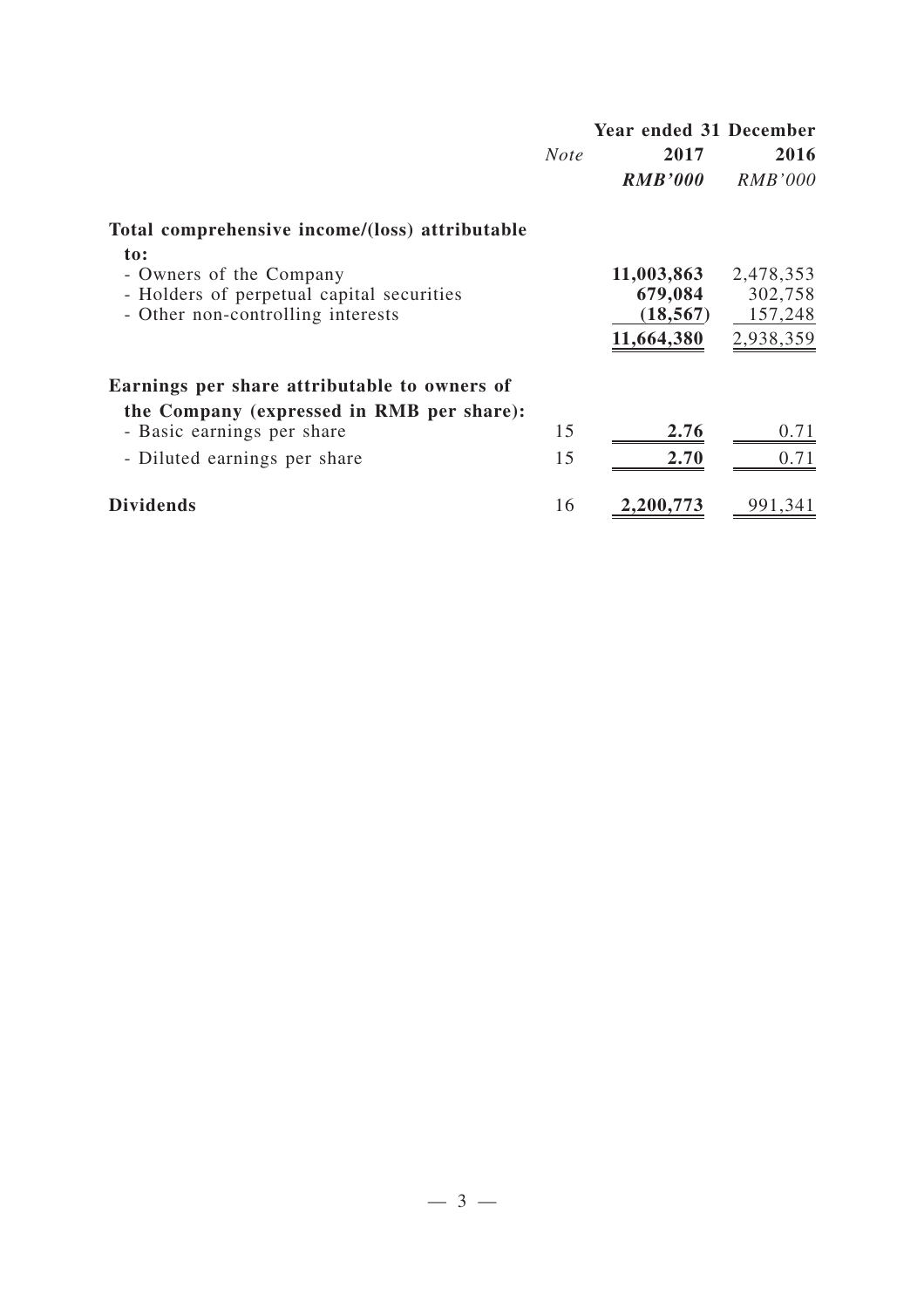# **CONSOLIDATED BALANCE SHEET AS AT 31 DECEMBER 2017**

|                                            |                |                | As at 31 December       |
|--------------------------------------------|----------------|----------------|-------------------------|
|                                            | <b>Note</b>    | 2017           | 2016                    |
|                                            |                | <b>RMB'000</b> | <b>RMB'000</b>          |
| <b>ASSETS</b>                              |                |                |                         |
| <b>Non-current assets</b>                  |                |                |                         |
| Property, plant and equipment              |                | 39,262,620     | 546,526                 |
| Investment properties                      |                | 12,821,611     | 656,046                 |
| Intangible assets                          |                | 3,637,131      | 421,353                 |
| Investments accounted for using the equity |                |                |                         |
| method                                     | 5              | 58,613,221     | 34,552,860              |
| Deferred tax assets                        |                | 1,913,730      | 2,385,982               |
| Available-for-sale financial assets        |                | 871,578        | 160,000                 |
| Receivables                                |                | 915,750        |                         |
| Amounts due from related companies         |                | 500,016        |                         |
| Prepayments                                | 7              | 4,950,793      | 1,657,285               |
| Derivative financial instruments           |                | 14,865         | 105,359                 |
|                                            |                |                | 123,501,315 40,485,411  |
| <b>Current</b> assets                      |                |                |                         |
| Properties under development               |                |                | 271,514,992 106,962,516 |
| Completed properties held for sale         |                | 42,242,613     | 23,658,662              |
| Inventories                                |                | 10,771         |                         |
| Trade and other receivables                | 6              | 18,411,699     | 8,416,425               |
| Contract assets                            |                | 263,936        |                         |
| Amounts due from related companies         |                |                | 60,582,774 37,919,092   |
| Prepayments                                | $\overline{7}$ |                | 9,855,281 5,928,319     |
| Restricted cash                            |                |                | 28,285,601 17,726,623   |
| Cash and cash equivalents                  |                | 68,433,256     | 52,086,050              |
|                                            |                |                | 499,600,923 252,697,687 |
|                                            |                |                |                         |
| <b>Total assets</b>                        |                |                | 623,102,238 293,183,098 |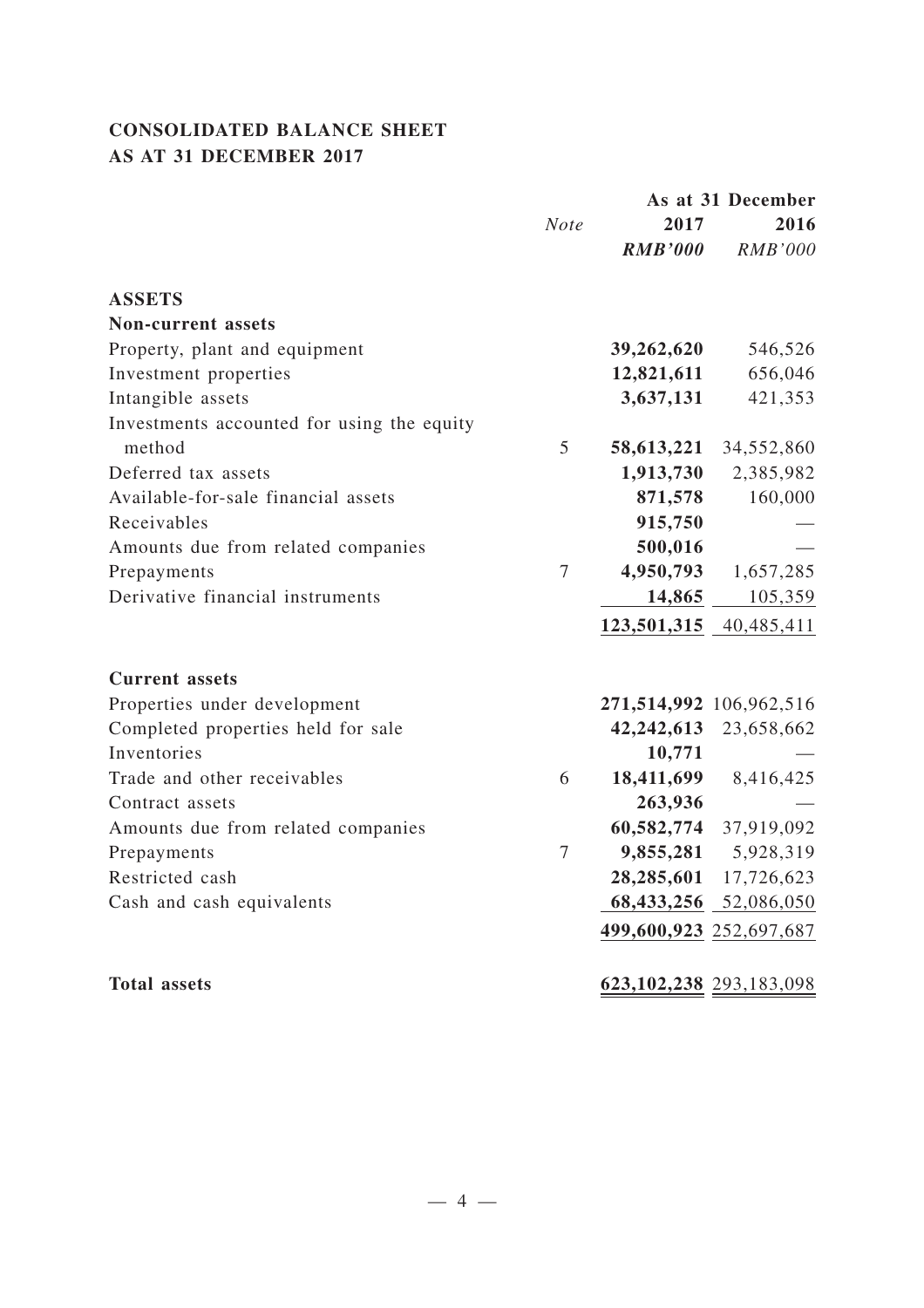|                                                      |             | As at 31 December |                             |
|------------------------------------------------------|-------------|-------------------|-----------------------------|
|                                                      | <b>Note</b> | 2017              | 2016                        |
|                                                      |             | <b>RMB'000</b>    | <b>RMB'000</b>              |
| <b>EQUITY AND LIABILITIES</b>                        |             |                   |                             |
| Equity attributable to owners of the Company         |             |                   |                             |
| Share capital                                        |             | 377,608           | 331,408                     |
| Other reserves                                       |             | 16,649,452        | 6,737,203                   |
| Retained earnings                                    |             |                   | 26,775,180 16,200,861       |
|                                                      |             |                   | 43,802,240 23,269,472       |
| Perpetual capital securities                         |             | 9,288,432         | 9,957,036                   |
| Other non-controlling interests                      |             |                   | 7,547,553 2,184,645         |
| <b>Total equity</b>                                  |             |                   | 60,638,225 35,411,153       |
|                                                      |             |                   |                             |
| <b>Liabilities</b><br><b>Non-current liabilities</b> |             |                   |                             |
| Borrowings                                           | 9           |                   | 140,597,186 80,199,682      |
| Derivative financial instruments                     |             | 167,634           | 187,776                     |
| Deferred tax liabilities                             |             |                   | 34,498,436 8,790,371        |
|                                                      | 8           |                   |                             |
| Other payables                                       |             | 1,492,327         |                             |
|                                                      |             |                   | 176,755,583 89,177,829      |
| <b>Current liabilities</b>                           |             |                   |                             |
| Trade and other payables                             | 8           |                   | 68,789,140 41,413,335       |
| Advanced proceeds from customers                     |             |                   | 34,376,367                  |
| Contract liabilities                                 |             | 131,190,587       |                             |
| Amounts due to related companies                     |             |                   | 91,947,252 51,671,111       |
| Current tax liabilities                              |             |                   | 14,411,985 8,488,966        |
| <b>Borrowings</b>                                    | 9           |                   | 78,672,660 32,644,337       |
| Derivative financial instruments                     |             | 53,839            |                             |
| Provisions                                           |             | 642,967           |                             |
|                                                      |             |                   | 385,708,430 168,594,116     |
| <b>Total liabilities</b>                             |             |                   | 562,464,013 257,771,945     |
| Total equity and liabilities                         |             |                   | 623, 102, 238 293, 183, 098 |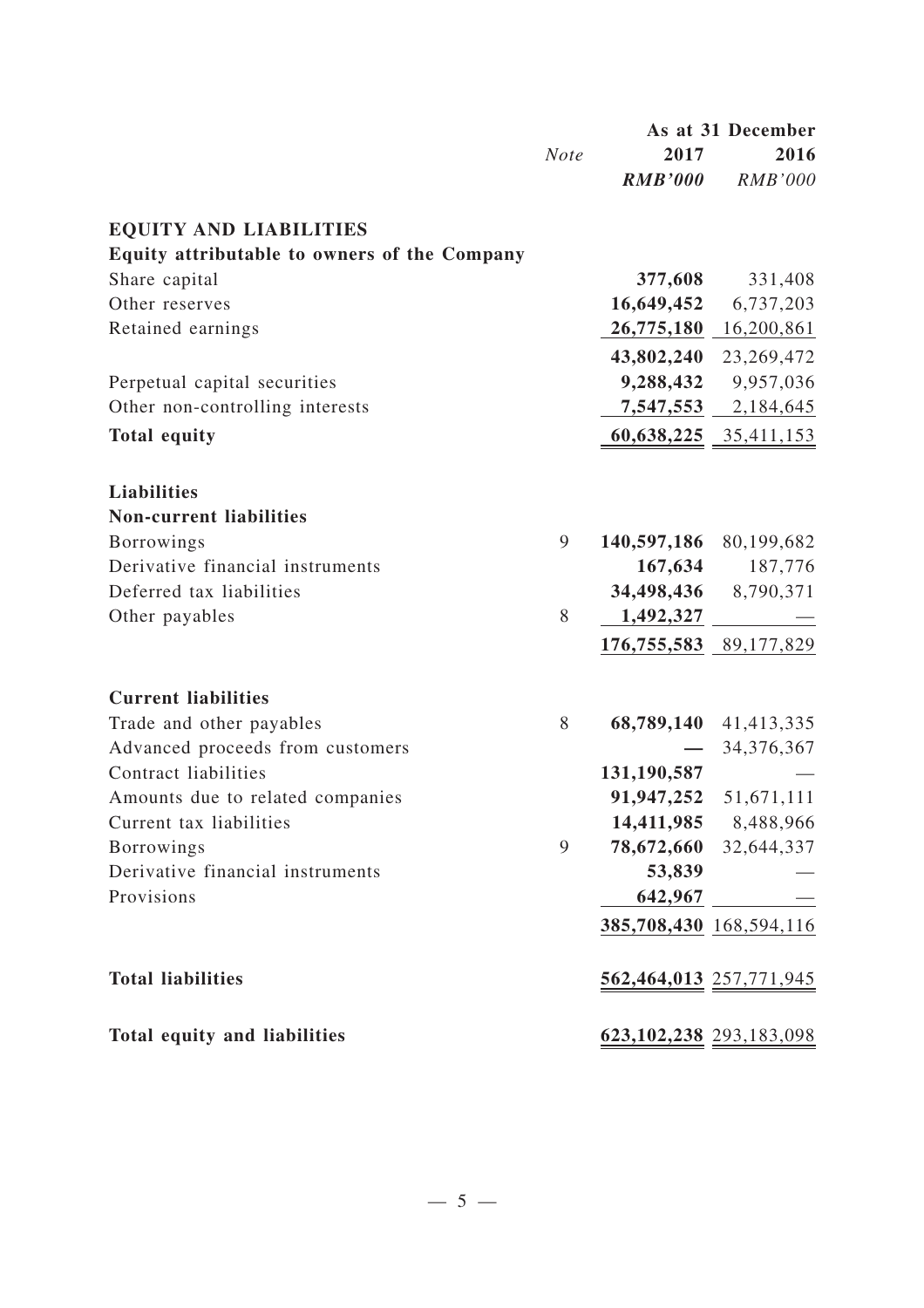#### **NOTES**

#### **1 General information**

Sunac China Holdings Limited (the "Company") and its subsidiaries (together, the "Group") are principally engaged in the businesses of property development and investment, property management services and operations in the People's Republic of China (the "PRC").

The Company is a limited liability company incorporated in Cayman Islands. The address of its registered office is 190 Elgin Avenue, George Town, Grand Cayman KY1- 9005, Cayman Islands. The Company's shares are listed on The Stock Exchange of Hong Kong Limited.

These financial statements are presented in Renminbi ("RMB"), unless otherwise stated.

#### **2 Significant accounting policies**

The consolidated financial statements of the Company have been prepared in accordance with Hong Kong Financial Reporting Standards ("HKFRS") and requirements of the Hong Kong Companies Ordinance Cap. 622.

The consolidated financial statements have been prepared on a historical cost basis, except for available-for-sale financial assets, derivative financial instruments and investment property that are measured at fair value.

#### **3 Changes in accounting policy and disclosures**

#### **(a)** *New and amended standards adopted by the Group*

The Group has applied the following standards and amendments for the first time for their annual reporting period commencing 1 January 2017:

- Recognition of Deferred Tax Assets for Unrealised Losses amendments to HKAS 12,
- Disclosure initiative  $-$  amendments to HKAS 7, and
- Disclosure of interest in other entities amendments to HKFRS 12.

The adoption of these amendments did not have any impact on the amounts recognised in prior periods. Most of the amendments will also not affect the current or future periods.

The Group has also elected to early adopt the following standard:

HKFRS 15 *Revenue from Contracts with Customers* as issued by the Hong Kong Institute of Certified Public Accountants ("HKICPA") is effective for the financial year beginning or after 1 January 2018.

The Group, however, has elected to early adopt HKFRS 15 for its 2017 financial year. The Group has also elected to apply the modified retrospective approach which means that the cumulative impact of the adoption will be recognised in retained earnings as of 1 January 2017 and that prior period comparatives will not be restated. The effects of the adoption of HKFRS 15 are set out in Note (c) below.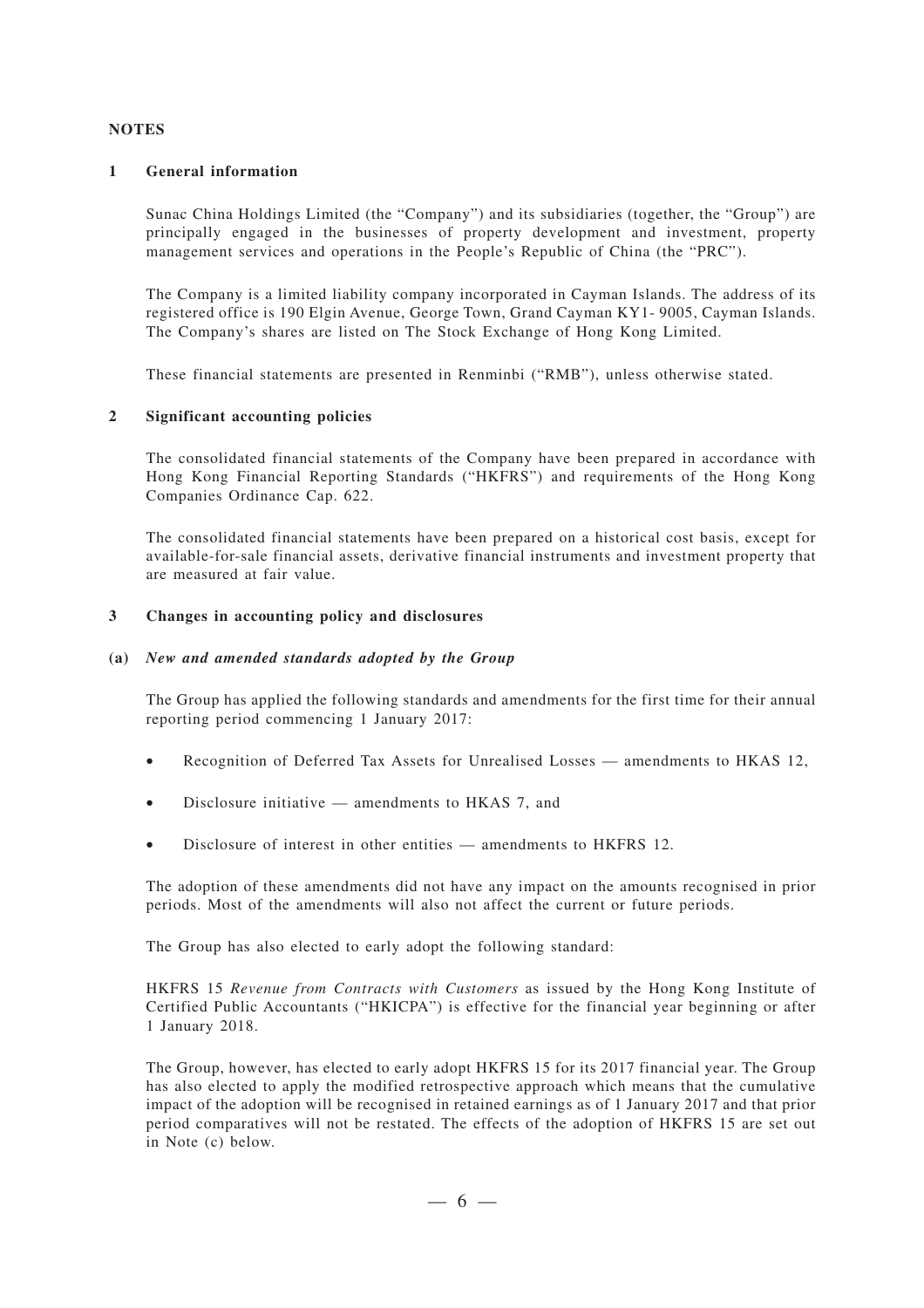#### **(b)** *New standards and interpretations not yet adopted*

Certain new accounting standards and interpretations have been published that are not mandatory for 31 December 2017 reporting periods and have not been early adopted by the Group. The Group's assessment of the impact of these new standards and interpretations is set out below:

#### HKFRS 9 *Financial instruments*

#### *Nature of change*

HKFRS 9 addresses the classification, measurement and derecognition of financial assets and financial liabilities, introduces new rules for hedge accounting and a new impairment model for financial assets.

#### *Impact*

The Group has reviewed its financial assets and liabilities and is expecting the following impact from the adoption of the new standard on 1 January 2018:

The majority of the Group's debt instruments that are currently classified as available-for-sale financial assets will satisfy the conditions for classification as at fair value through other comprehensive income ("FVOCI") and hence there will be no change to the accounting for these assets.

The new requirements only affect the accounting for financial liabilities that are designated at fair value through profit or loss. The Group estimates that there is no significant impact on the Group's accounting for financial liabilities. The derecognition rules have been transferred from HKAS 39 *Financial Instruments: Recognition and Measurement* and have not been changed.

The new hedge accounting rules will align the accounting for hedging instruments more closely with the Group's risk management practices. As a general rule, more hedge relationships might be eligible for hedge accounting, as the standard introduces a more principles-based approach. The Group entered into certain currency derivative contracts which were not qualified as hedging accounting. These are currently accounted as derivative financial instruments at fair value through profit or loss. The Group does not expect a significant impact on the accounting under HKFRS 9.

The new impairment model requires the recognition of impairment provisions based on expected credit losses (ECL) rather than only incurred credit losses as is the case under HKAS 39. It applies to financial assets classified at amortised cost, debt instruments measured at FVOCI, contract assets under HKFRS 15 *Revenue from Contracts with Customers*, lease receivables, loan commitments and certain financial guarantee contracts. Based on the assessments undertaken to date, the Group expects that there may be insignificant increase in the loss allowance for amounts due from debtors.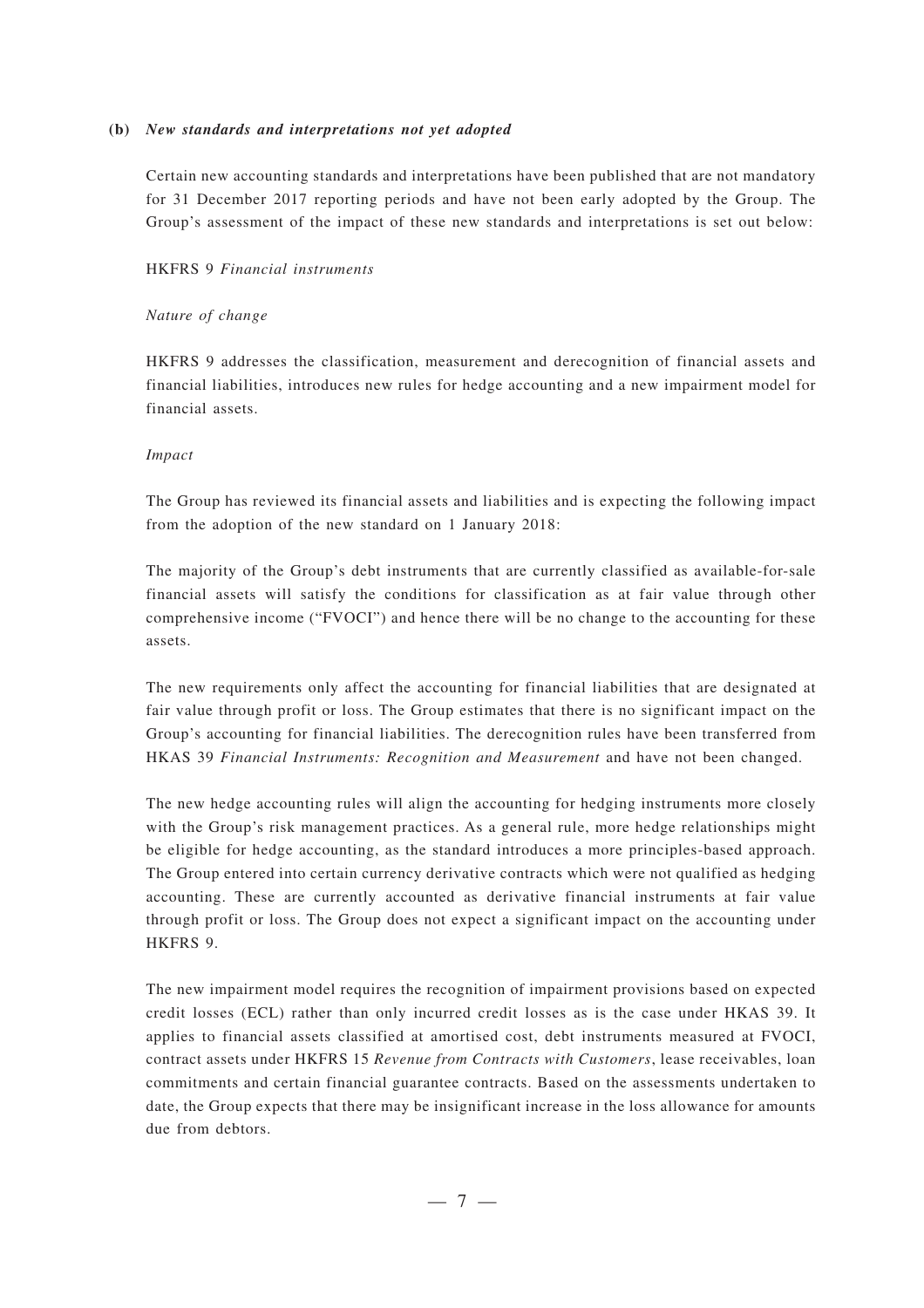The new standard also introduces expanded disclosure requirements and changes in presentation. These are expected to change the nature and extent of the Group's disclosures about its financial instruments particularly in the year of the adoption of the new standard.

#### *Date of adoption by the Group*

Must be applied for financial years commencing on or after 1 January 2018. The Group will apply the new rules retrospectively from 1 January 2018, with the practical expedients permitted under the standard.

HKFRS 16 *Leases*

#### *Nature of change*

HKFRS 16 was issued in January 2016. It will result in almost all leases being recognised on the balance sheet, as the distinction between operating and finance leases is removed. Under the new standard, an asset (the right to use the leased item) and a financial liability to pay rentals are recognised. The only exceptions are short-term and low-value leases.

The accounting for lessors will not significantly change.

#### *Impact*

The standard will affect primarily the accounting for the Group's operating leases. As at the reporting date, the Group has non-cancellable operating lease commitments of RMB185.8 million. The Group estimates that there may be insignificant impact relate to payments for short-term and low value leases which will be recognised on a straight-line basis as an expense in profit or loss.

However, the Group has not yet assessed what other adjustments, if any, are necessary for example because of the change in the definition of the lease term and the different treatment of variable lease payments and of extension and termination options. It is therefore not yet possible to estimate the amount of right-of-use assets and lease liabilities that will have to be recognised on adoption of the new standard and how this may affect the Group's profit or loss and classification of cash flows going forward.

#### *Mandatory application date/ Date of adoption by the Group*

Mandatory for financial years commencing on or after 1 January 2019. At this stage, the Group does not intend to adopt the standard before its effective date. The Group intends to apply the simplified transition approach and will not restate comparative amounts for the year prior to first adoption.

There are no other standards that are not yet effective and that would be expected to have a material impact on the entity in the current or future reporting periods and on foreseeable future transactions.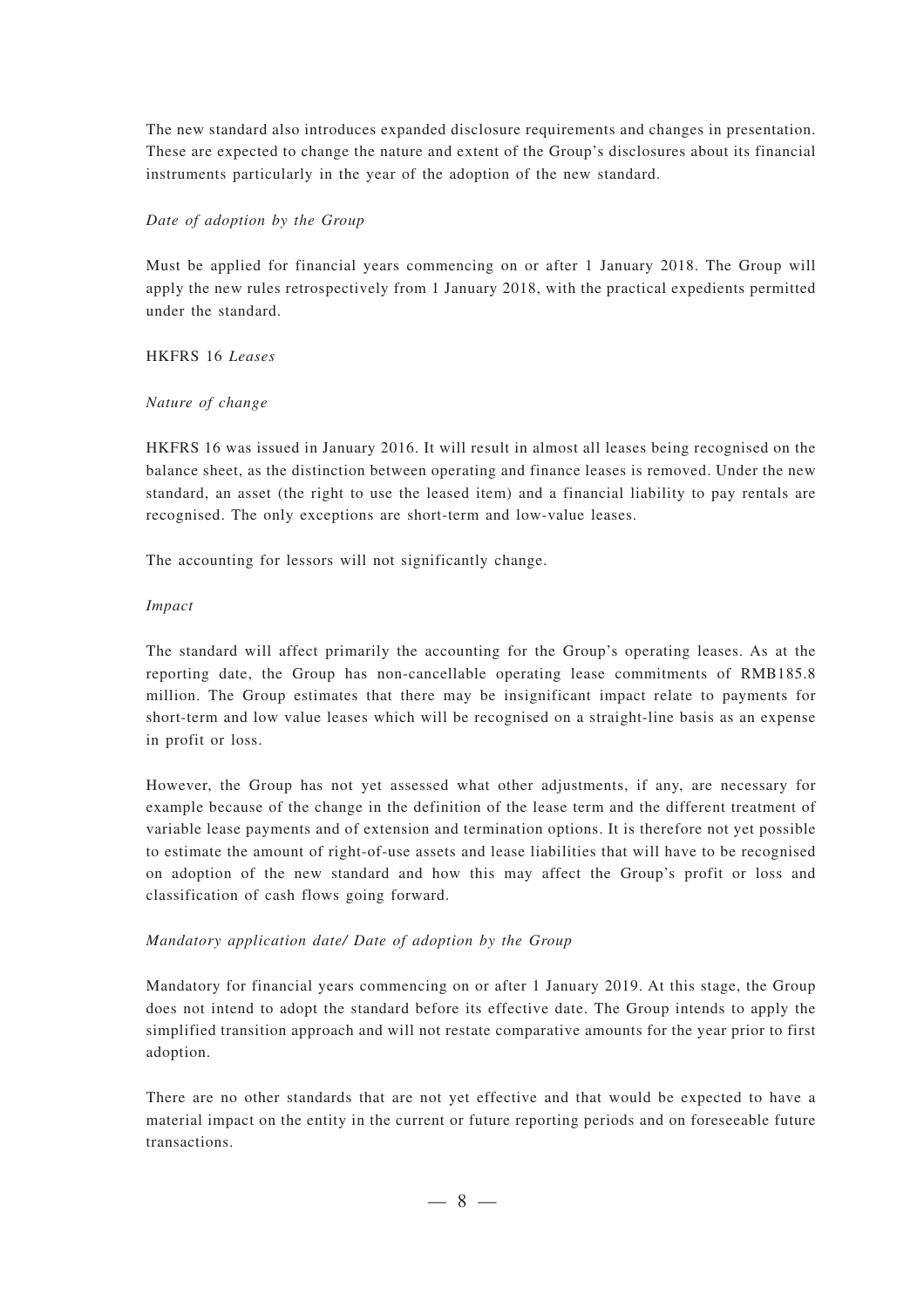#### **(c)** *Effects of the adoption of HKFRS 15*

As explained in Note (a) above, the Group has early adopted HKFRS 15 as issued in July 2014 from 1 January 2017, which resulted in changes in accounting policies and adjustments to the amounts recognised in the consolidated financial statements. In accordance with the transitional provisions in HKFRS 15, prior period comparative figures have not been restated.

The accounting policies were changed to comply with HKFRS 15. HKFRS 15 replaces the provisions of HKAS 18 *Revenue* ("HKAS18") and HKAS 11 *Construction contracts* ("HKAS11") that relate to the recognition, classification and measurement of revenue and costs.

The effects of the adoption of HKFRS 15 are as follows:

#### *Accounting for property development activities*

In prior reporting periods, the Group accounted for property development activities when significant risk and rewards of ownership has been transferred to the customers on delivery in its entirety at a single time upon vacant possession and not continuously as construction progresses.

Under HKFRS 15, properties that have no alternative use to the Group due to contractual reasons and when the Group has an enforceable right to payment from the customers for performance completed to date, the Group recognises revenue as the performance obligation is satisfied over time in accordance with the input method for measuring progress.

The excess of cumulative revenue recognised in profit or loss over the cumulative billings to purchasers of properties is recognised as contract assets.

The excess of cumulative billings to purchasers of properties over the cumulative revenue recognised in profit or loss is recognised as contract liabilities.

#### *Accounting for costs incurred to obtain a contract*

Following the adoption of HKFRS 15, stamp duty, sales commissions and other costs directly attributable to obtaining a contract, if recoverable, are capitalised as contract assets.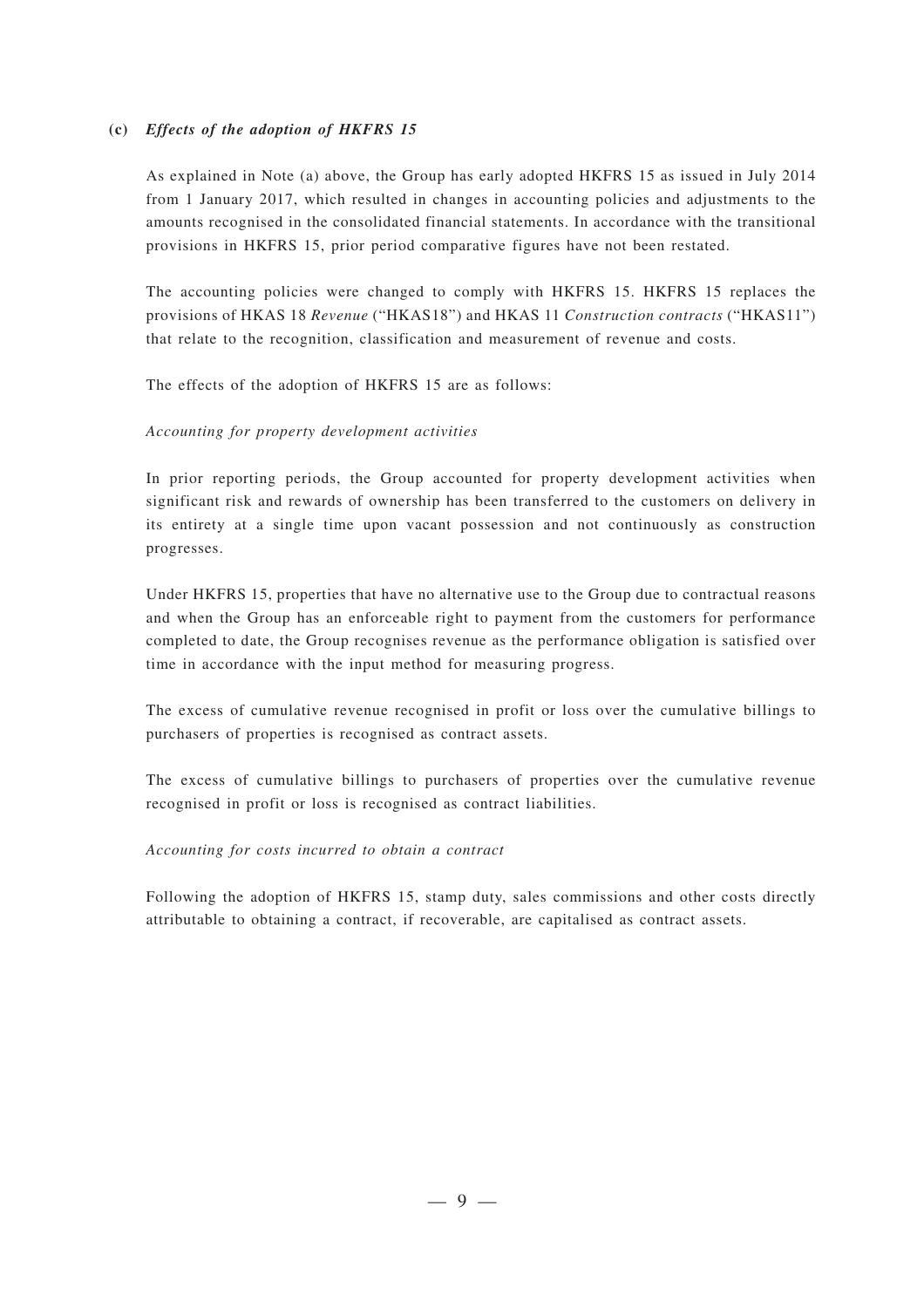#### *Presentation of contract liabilities*

Reclassifications were made as at 1 January 2017 to be consistent with the terminology used under HKFRS 15:

- Contract liabilities recognised in relation to property development activities were previously presented as advanced proceeds received from customers.
- (i) The impact on the Group's financial position by the application of HKFRS 15 as compared to HKAS 18 and HKAS 11 that was previously in effect before the adoption of HKFRS 15 is as follows:

|                                                      | As at 1 January 2017    |                                                      |                                         |                 |
|------------------------------------------------------|-------------------------|------------------------------------------------------|-----------------------------------------|-----------------|
|                                                      | As previously<br>stated | <b>Reclassifications</b><br>under<br><b>HKFRS 15</b> | Adjustments<br>under<br><b>HKFRS 15</b> | <b>Restated</b> |
|                                                      | RMB'000                 | <b>RMB'000</b>                                       | RMB'000                                 | RMB'000         |
| <b>Consolidated balance sheet</b><br>(extract)       |                         |                                                      |                                         |                 |
| Investments accounted for using the<br>equity method | 34,552,860              |                                                      | 229,288                                 | 34,782,148      |
| Deferred tax assets                                  | 2,385,982               |                                                      | 49,111                                  | 2,435,093       |
| Properties under development                         | 106,962,516             |                                                      | (938, 777)                              | 106,023,739     |
| Completed properties held for sale                   | 23,658,662              |                                                      | (696, 607)                              | 22,962,055      |
| Contract assets                                      |                         |                                                      | 120,734                                 | 120,734         |
| Prepayments                                          | 5,928,319               |                                                      | (4,307)                                 | 5,924,012       |
| Advanced proceeds from customers                     | 34,376,367              | (34, 376, 367)                                       |                                         |                 |
| Contract liabilities                                 |                         | 34,376,367                                           | (2,069,091)                             | 32,307,276      |
| Trade and other payables                             | 41,413,335              |                                                      | 162,485                                 | 41,575,820      |
| Deferred tax liabilities                             | 8,790,371               |                                                      | (63, 773)                               | 8,726,598       |
| Current income tax liabilities                       | 8,488,966               |                                                      | 271,283                                 | 8,760,249       |
| Retained earnings                                    | 16,200,861              |                                                      | 451,560                                 | 16,652,421      |
| Non-controlling interests                            | 2,184,645               |                                                      | 6,978                                   | 2,191,623       |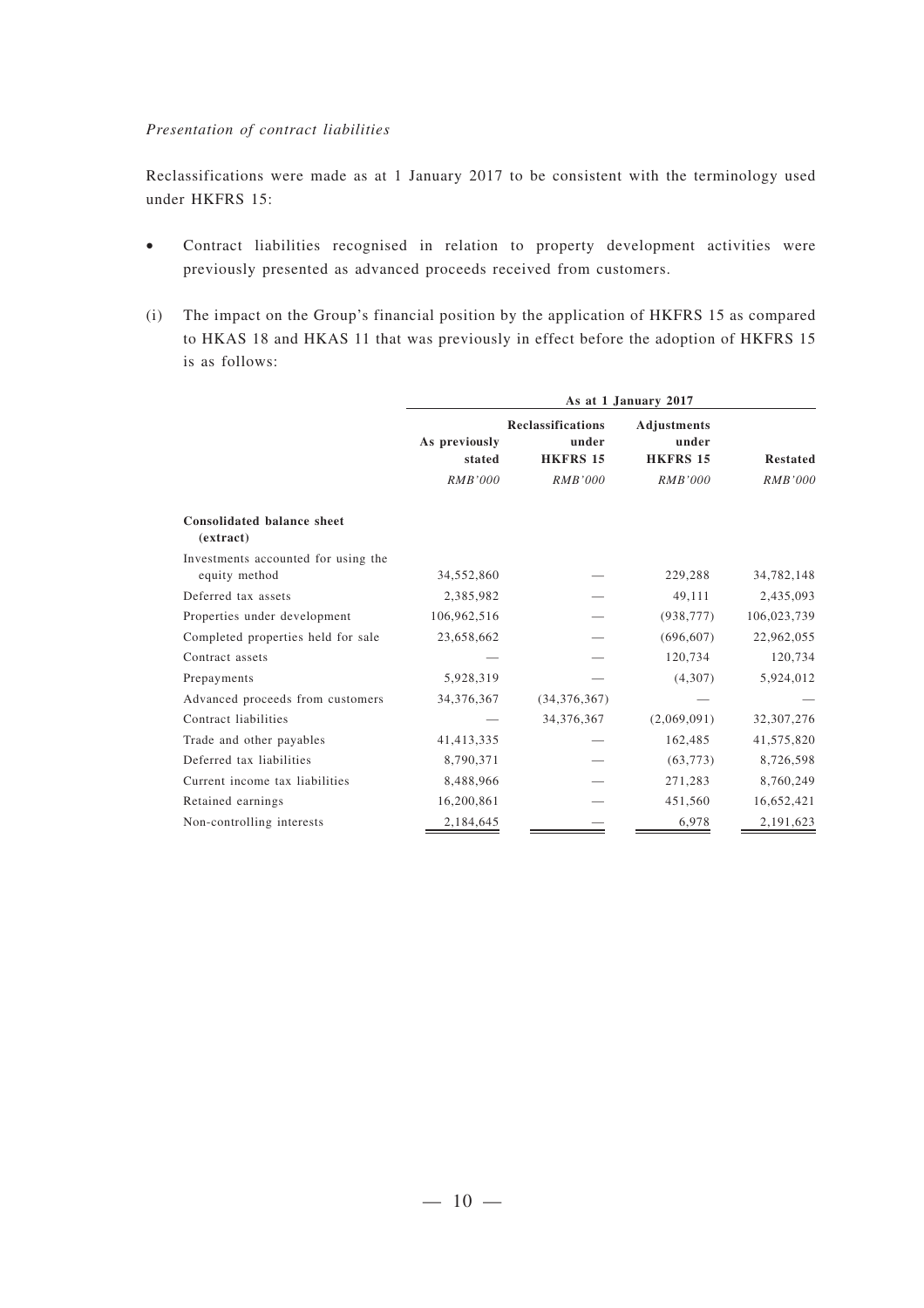(ii) The amount by each financial statements line items affected in the current period and period to date by the application of HKFRS 15 as compared to HKAS 18 and HKAS 11 that was previously in effect before the adoption of HKFRS 15 is as follows:

|                                      | As at 31 December 2017                                      |                                               |                                                 |                               |
|--------------------------------------|-------------------------------------------------------------|-----------------------------------------------|-------------------------------------------------|-------------------------------|
|                                      | <b>Results without</b><br>the early adoption<br>of HKFRS 15 | Reclassifications<br>under<br><b>HKFRS 15</b> | Effects of the<br>early adoption<br>of HKFRS 15 | <b>Results as</b><br>reported |
|                                      | <b>RMB'000</b>                                              | <b>RMB'000</b>                                | <b>RMB'000</b>                                  | RMB'000                       |
| Consolidated balance sheet (extract) |                                                             |                                               |                                                 |                               |
| Investments accounted for using the  |                                                             |                                               |                                                 |                               |
| equity method                        | 57,637,624                                                  |                                               | 975,597                                         | 58,613,221                    |
| Deferred tax assets                  | 1,809,498                                                   |                                               | 104,232                                         | 1,913,730                     |
| Properties under development         | 276,585,006                                                 |                                               | (5,070,014)                                     | 271,514,992                   |
| Completed properties held for sale   | 44,590,288                                                  |                                               | (2,347,675)                                     | 42, 242, 613                  |
| Contract assets                      |                                                             |                                               | 263,936                                         | 263,936                       |
| Prepayments                          | 9,865,332                                                   |                                               | (10, 051)                                       | 9,855,281                     |
| Advanced proceeds from customers     | 140,746,494                                                 | (140, 746, 494)                               |                                                 |                               |
| Contract liabilities                 |                                                             | 140,746,494                                   | (9, 555, 907)                                   | 131,190,587                   |
| Trade and other payables             | 68,060,787                                                  |                                               | 728,353                                         | 68,789,140                    |
| Deferred tax liabilities             | 34,968,138                                                  |                                               | (469, 702)                                      | 34,498,436                    |
| Current income tax liabilities       | 13,240,857                                                  |                                               | 1,171,128                                       | 14,411,985                    |
| Retained earnings                    | 24,808,767                                                  |                                               | 1,966,413                                       | 26,775,180                    |
| Non-controlling interests            | 7,471,813                                                   |                                               | 75,740                                          | 7,547,553                     |

|                                                             | Twelve months ended 31 December 2017  |                                                                           |                               |  |
|-------------------------------------------------------------|---------------------------------------|---------------------------------------------------------------------------|-------------------------------|--|
|                                                             | <b>Results without</b><br>of HKFRS 15 | Effects of the<br>the early adoption early adoption of<br><b>HKFRS 15</b> | <b>Results as</b><br>reported |  |
|                                                             | <i>RMB'000</i>                        | <i>RMB'000</i>                                                            | RMB'000                       |  |
| Consolidated statement of comprehensive income<br>(extract) |                                       |                                                                           |                               |  |
| Revenue                                                     | 63,050,150                            | 2,823,365                                                                 | 65,873,515                    |  |
| Cost of sales                                               | (50, 291, 004)                        | (1,954,799)                                                               | (52, 245, 803)                |  |
| Other income and gains                                      | 27,888,033                            | 28,230                                                                    | 27,916,263                    |  |
| Other expense and losses                                    | (10, 703, 586)                        | 14,391                                                                    | (10,689,195)                  |  |
| Share of post-tax losses of associates and joint ventures   |                                       |                                                                           |                               |  |
| accounted for using the equity method, net                  | (2,955,779)                           | 962,175                                                                   | (1,993,604)                   |  |
| Income tax expenses                                         | (3,379,296)                           | (315,312)                                                                 | (3,694,608)                   |  |
| Profit for the year                                         | 10,106,330                            | 1,558,050                                                                 | 11,664,380                    |  |
| — Attributable to owners of the Company                     | 9,489,010                             | 1,514,853                                                                 | 11,003,863                    |  |
| - Attributable to other non-controlling interests           | (61, 764)                             | 43,197                                                                    | (18, 567)                     |  |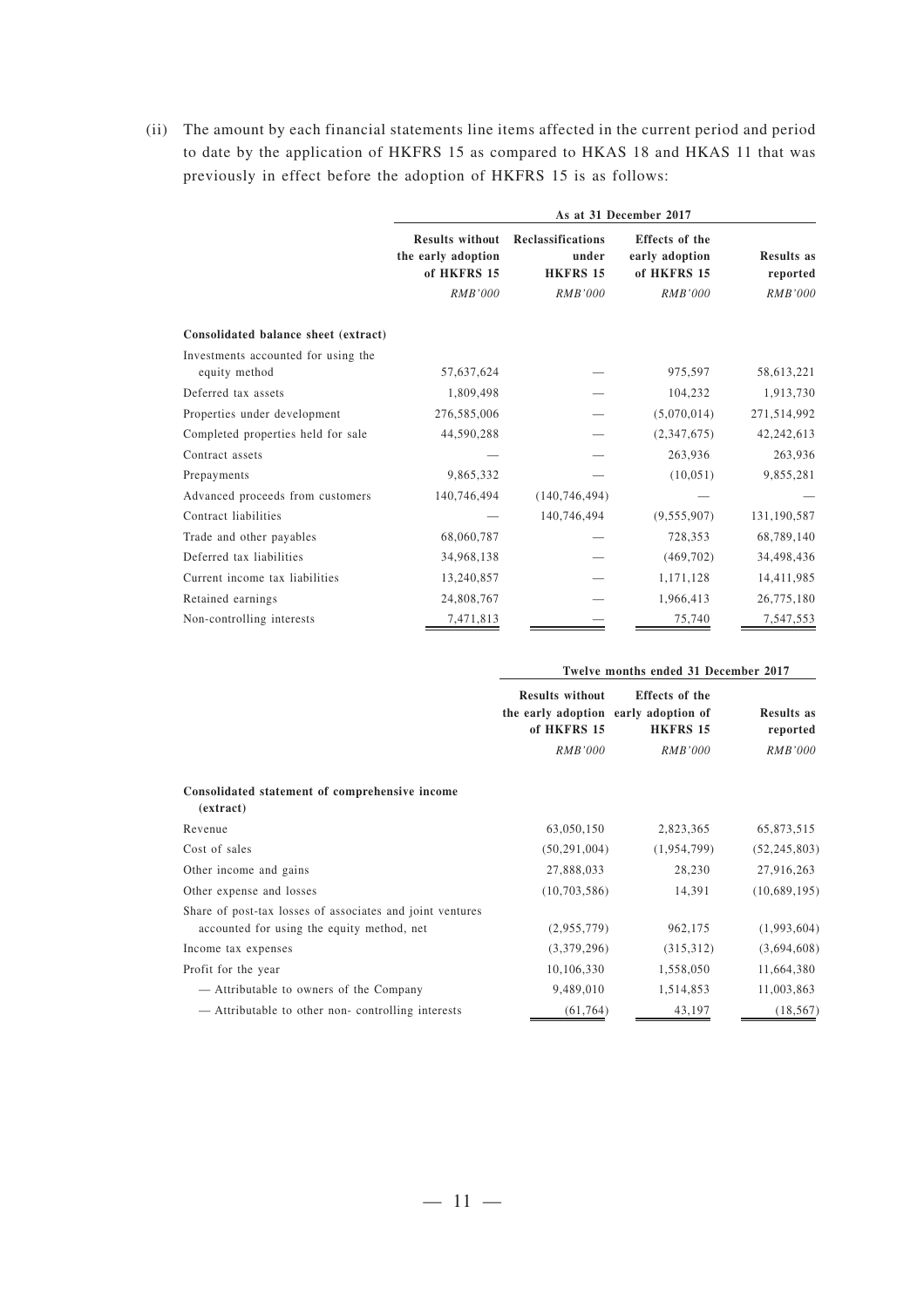|                                                     | Twelve months ended 31 December 2017  |                                                                           |                               |
|-----------------------------------------------------|---------------------------------------|---------------------------------------------------------------------------|-------------------------------|
|                                                     | <b>Results without</b><br>of HKFRS 15 | Effects of the<br>the early adoption early adoption of<br><b>HKFRS 15</b> | <b>Results as</b><br>reported |
|                                                     | <b>RMB'000</b>                        | <b>RMB'000</b>                                                            | <i>RMB'000</i>                |
| Consolidated cash flow statement (extract)          |                                       |                                                                           |                               |
| Cash generated from operations                      |                                       |                                                                           |                               |
| - Profit before income taxes                        | 13,485,626                            | 1,873,362                                                                 | 15,358,988                    |
| Adjustments for:                                    |                                       |                                                                           |                               |
| - Share of post-tax losses of investments accounted |                                       |                                                                           |                               |
| for using equity method, net                        | 3,108,780                             | (962, 175)                                                                | 2,146,605                     |
| - Gains from business combinations                  | (25,079,331)                          | (28, 230)                                                                 | (25, 107, 561)                |
| - Losses on disposals of subsidiaries               | 275,665                               | (14, 391)                                                                 | 261,274                       |
| Changes in working capital:                         |                                       |                                                                           |                               |
| - Properties under development and completed        |                                       |                                                                           |                               |
| properties held for sale                            | (13, 142, 674)                        | 1,954,799                                                                 | (11, 187, 875)                |
| - Contract assets                                   |                                       | (143, 202)                                                                | (143, 202)                    |
| — Advanced proceeds from customers                  | 50,859,168                            | (50, 859, 168)                                                            |                               |
| - Contract liabilities                              |                                       | 47,981,683                                                                | 47,981,683                    |
| - Trade and other payables                          | (9,764,351)                           | 197,322                                                                   | (9, 567, 029)                 |

#### **4 Segment information**

The executive directors of the Company review the Group's internal reporting in order to assess performance and allocate resources of the Group. The executive directors of the Company have determined the operating segments based on these reports.

The executive directors assess the performance of the Group organised as follows:

- Property development
- All other segments

Other services include property management, cultural and tourism project operation, property rentals and fitting and decoration services. The results of these operations are included in the "all other segments" column. Cultural and tourism project operation including hotel operation is a new area the Group forayed into in year 2017. The performance of such operating segments is assessed based on a measure of profit/(loss) before income tax.

Segment assets primarily consist of all assets excluding deferred tax assets, available-for-sale financial assets, derivative financial instruments and certain investments accounted using the equity method, which are managed on a central basis. Segment liabilities primarily consist of all liabilities excluding deferred tax liabilities, current income tax liabilities and derivative financial instruments.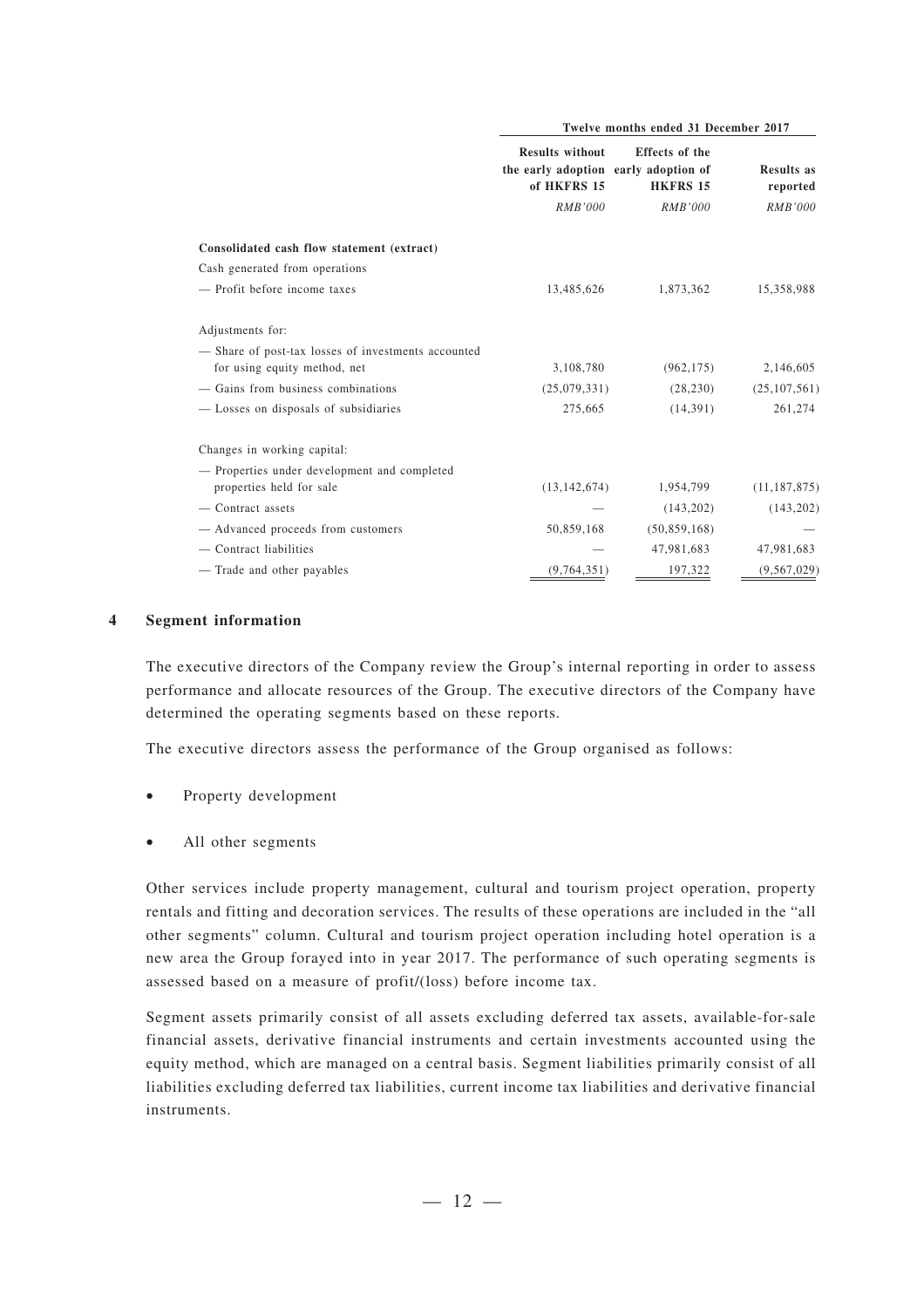The analysis of the Group's profit before income tax by segment is as follows:

|                                                                                   | Year ended 31 December 2017 |                |                |
|-----------------------------------------------------------------------------------|-----------------------------|----------------|----------------|
|                                                                                   | Property                    | All other      |                |
|                                                                                   | development                 | segments       | <b>Total</b>   |
|                                                                                   | <b>RMB'000</b>              | <b>RMB'000</b> | <b>RMB'000</b> |
| Total segment revenue                                                             | 62,569,237                  | 3,773,621      | 66, 342, 858   |
| Recognised at a point in time                                                     | 49,040,247                  |                | 49,040,247     |
| Recognised over time                                                              | 13,528,990                  | 3,773,621      | 17,302,611     |
| Inter-segment revenue                                                             |                             | (469, 343)     | (469, 343)     |
| Revenue from external customers                                                   | 62,569,237                  | 3,304,278      | 65,873,515     |
| Segment gross profit                                                              | 12,164,294                  | 1,463,418      | 13,627,712     |
| Selling and marketing costs                                                       | (3,230,920)                 | (188, 516)     | (3,419,436)    |
| Administrative expenses                                                           | (2,786,090)                 | (671, 383)     | (3,457,473)    |
| Other income and gains                                                            | 27,864,090                  | 52,713         | 27,916,263     |
| Other expenses and losses                                                         | (515, 194)                  | (5,285)        | (520, 479)     |
| Finance income                                                                    | 736,000                     |                | 736,000        |
| Finance expenses                                                                  | (5,242,463)                 | (16,987)       | (5,259,450)    |
| Share of post-tax profits of associates<br>and joint ventures accounted for using |                             |                |                |
| equity method, net                                                                | 2,482,315                   | 225            | 2,482,540      |
| Profit before income tax                                                          | 31,472,032                  | 633,645        | 32,105,677     |
| Other segment item is as follow:                                                  |                             |                |                |
| Depreciation and amortisation                                                     | 62,044                      | 277,101        | 339,145        |
| Reversal of impairment losses                                                     | (265, 114)                  |                | (265, 114)     |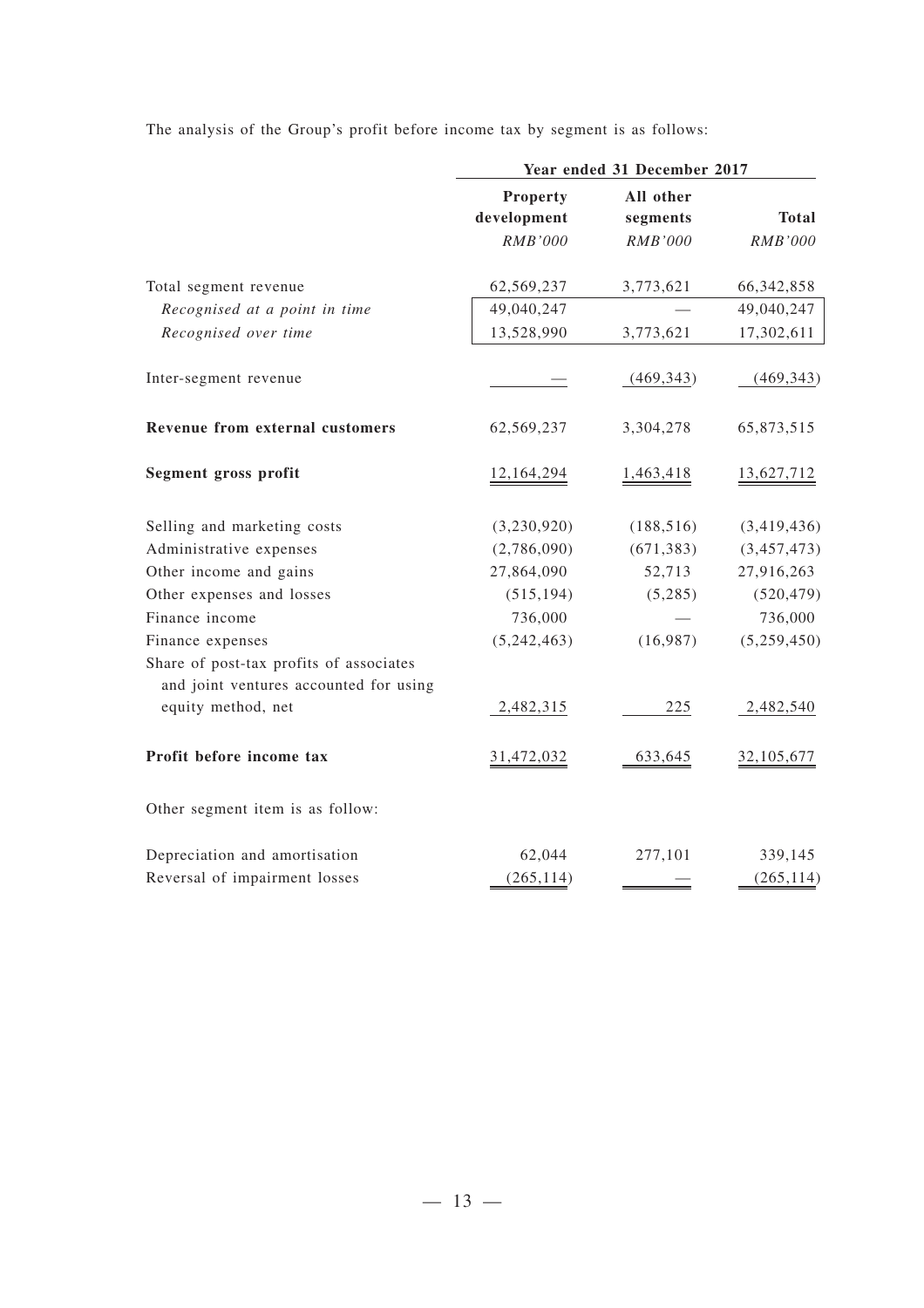|                                  | As at 31 December 2017                    |                                  |                                |  |
|----------------------------------|-------------------------------------------|----------------------------------|--------------------------------|--|
|                                  | <b>Property</b><br>development<br>RMB'000 | All other<br>segments<br>RMB'000 | <b>Total</b><br><i>RMB'000</i> |  |
| Total segment assets             | 565,926,857                               | 52,318,793                       | 618,245,650                    |  |
| <b>Total segment liabilities</b> | 502, 291, 456                             | 11,040,663                       | 513, 332, 119                  |  |

## **Year ended 31 December 2016**

|                                                                                          | Property       | Property       |                |
|------------------------------------------------------------------------------------------|----------------|----------------|----------------|
|                                                                                          | development    | management     |                |
|                                                                                          | and            | and other      |                |
|                                                                                          | investment     | services       | <b>Total</b>   |
|                                                                                          | <b>RMB'000</b> | <b>RMB'000</b> | <b>RMB'000</b> |
| Total segment revenue                                                                    | 34,610,933     | 809,504        | 35,420,437     |
| Inter-segment revenue                                                                    |                | (76, 945)      | (76, 945)      |
| Revenue from external customers                                                          | 34,610,933     | 732,559        | 35, 343, 492   |
| Segment gross profit                                                                     | 4,688,516      | 159,515        | 4,848,031      |
| Selling and marketing costs                                                              | (866, 403)     | (49, 826)      | (916, 229)     |
| Administrative expenses                                                                  | (1,234,144)    | (105, 298)     | (1,339,442)    |
| Other income and gains                                                                   | 3,275,216      | 5,058          | 3,280,274      |
| Other expenses and losses                                                                | (20,002)       | (2,688)        | (22,690)       |
| Finance income                                                                           | 392,231        | 1              | 392,232        |
| Finance expenses                                                                         | (3, 185, 864)  | (4, 724)       | (3, 190, 588)  |
| Share of post-tax profits of associates and<br>joint ventures accounted for using equity |                |                |                |
| method, net                                                                              | 1,357,209      |                | 1,357,209      |
| Profit before income tax                                                                 | 4,406,759      | 2,038          | 4,408,797      |
| Other segment item is as follow:                                                         |                |                |                |
| Depreciation and amortisation                                                            | 32,570         | 2,537          | 35,107         |
| Impairment losses                                                                        | 606,350        |                | 606,350        |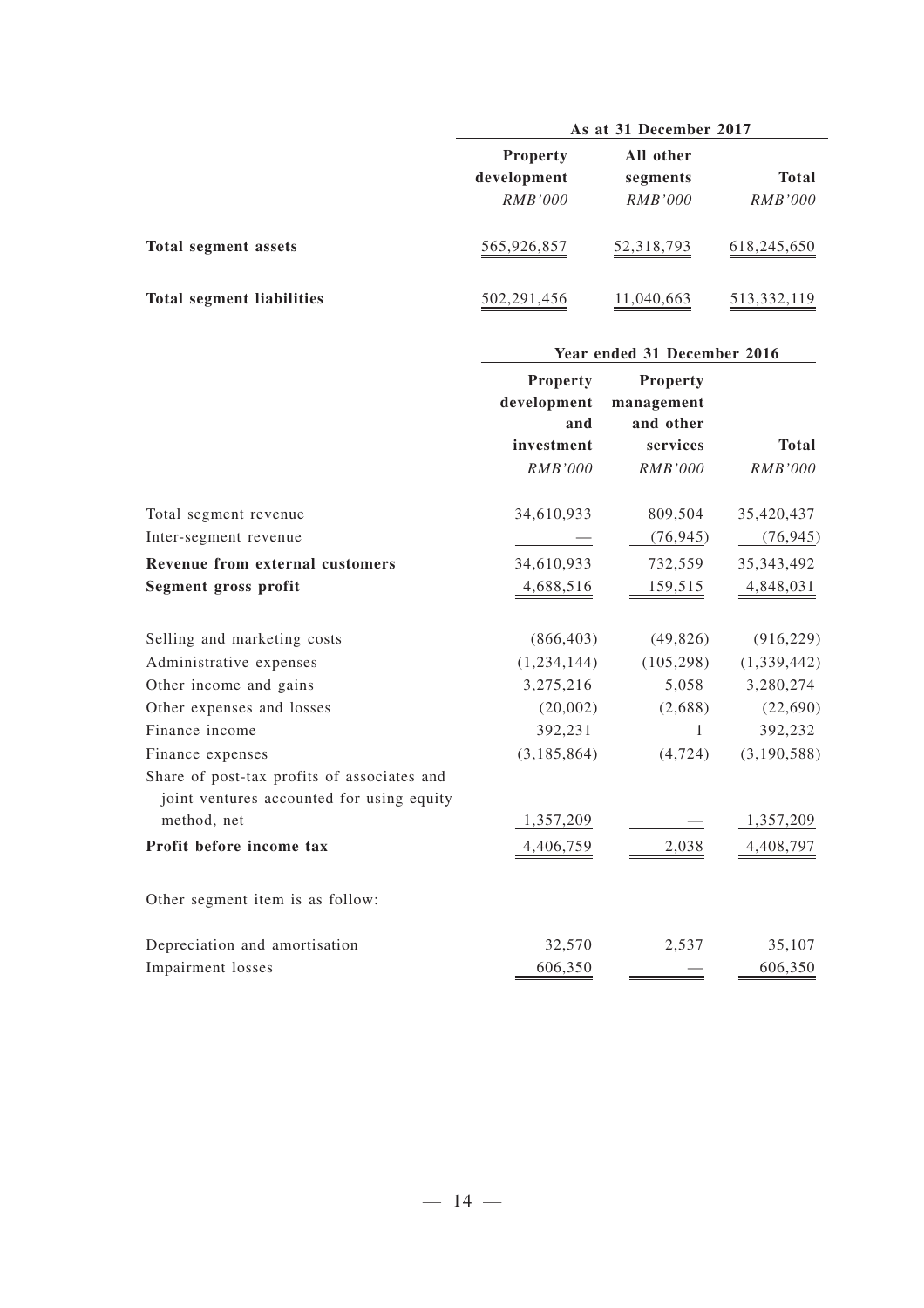|                                  | As at 31 December 2016                |                                            |                         |  |
|----------------------------------|---------------------------------------|--------------------------------------------|-------------------------|--|
|                                  | <b>Property</b><br>development<br>and | <b>Property</b><br>management<br>and other |                         |  |
|                                  | investment<br>RMB'000                 | services<br>RMB'000                        | Total<br><i>RMB'000</i> |  |
| Total segment assets             | 288,895,403                           | 1,636,354                                  | 290, 531, 757           |  |
| <b>Total segment liabilities</b> | 238, 292, 582                         | 2,012,250                                  | 240, 304, 832           |  |

Reportable segments' profits before income tax are reconciled to total profits before income tax as follows:

|                                                           | 2017           | 2016           |
|-----------------------------------------------------------|----------------|----------------|
|                                                           | <b>RMB'000</b> | <i>RMB'000</i> |
| Total segment profits before income tax                   | 32, 105, 677   | 4,408,797      |
| Administrative expenses                                   | (2,101,829)    |                |
| Other expenses and losses                                 | (10, 168, 716) |                |
| Share of losses of investments accounted for using equity |                |                |
| method, net                                               | (4, 476, 144)  |                |
| Total profits before income tax                           | 15,358,988     | 4,408,797      |

Reportable segments' assets and liabilities are reconciled to total assets and liabilities as follows:

|                           | 31 December    | 31 December    |
|---------------------------|----------------|----------------|
|                           | 2017           | 2016           |
|                           | <b>RMB'000</b> | <i>RMB'000</i> |
| Total segment assets      | 618,245,650    | 290, 531, 757  |
| Deferred tax assets       | 1,913,730      | 2,385,982      |
| Other assets              | 2,942,858      | 265,359        |
| <b>Total assets</b>       | 623, 102, 238  | 293,183,098    |
| Total segment liabilities | 513, 332, 119  | 240,304,832    |
| Deferred tax liabilities  | 34,498,436     | 8,790,371      |
| Other liabilities         | 14,633,458     | 8,676,742      |
| <b>Total liabilities</b>  | 562,464,013    | 257, 771, 945  |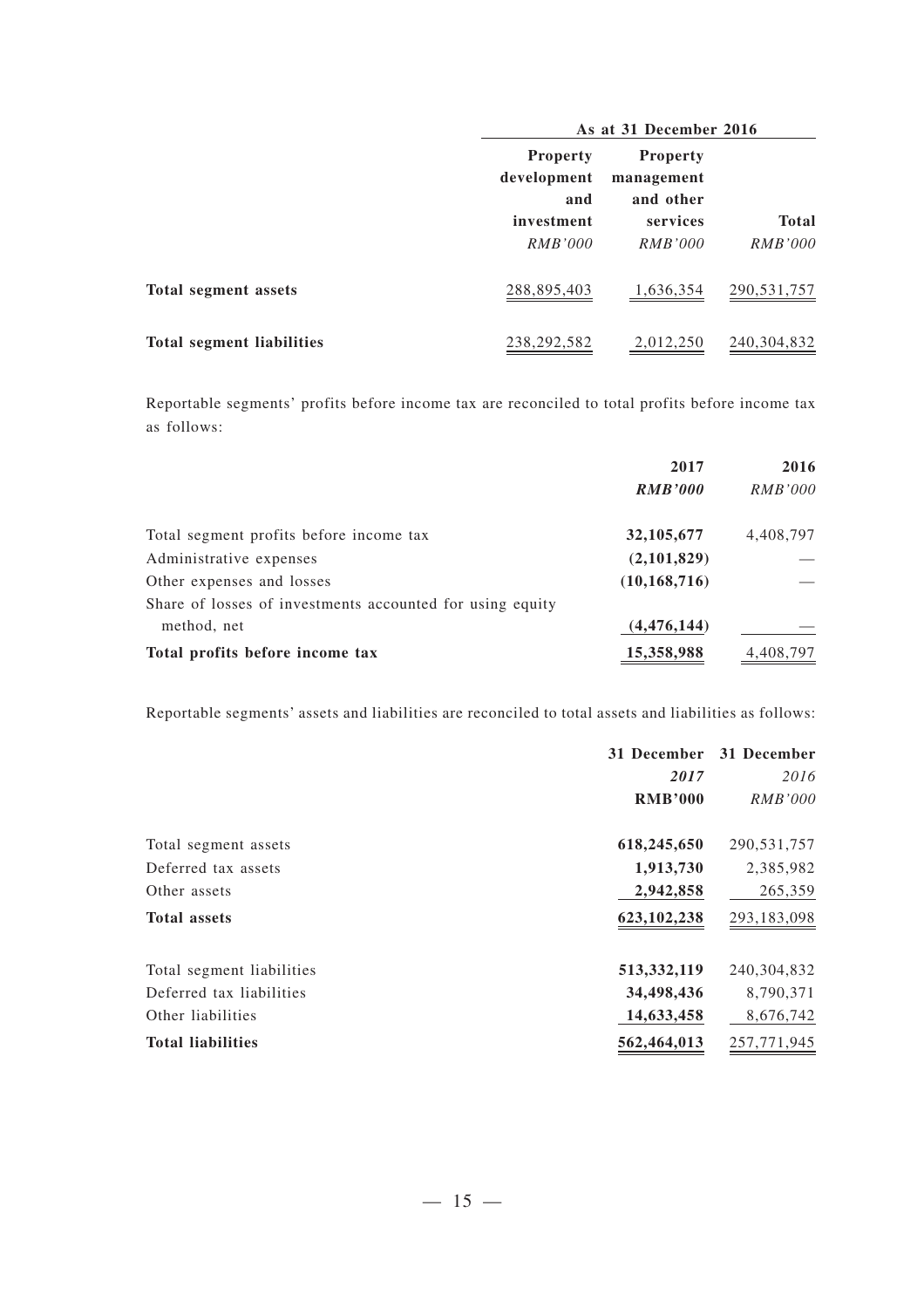### **5. Investments accounted for using the equity method**

The amounts recognised in the balance sheet are as follows:

|                |                | 31 December 31 December |
|----------------|----------------|-------------------------|
|                | 2017           | 2016                    |
|                | <b>RMB'000</b> | <i>RMB'000</i>          |
| Joint ventures | 32,302,811     | 24,679,369              |
| Associates     | 26,310,410     | 9,873,491               |
| Total          | 58,613,221     | 34,552,860              |

The share of profits/(losses) from investment recognised in the income statement were as follows:

|                                            | 2017           | 2016           |
|--------------------------------------------|----------------|----------------|
|                                            | <b>RMB'000</b> | <i>RMB'000</i> |
| Share of profits of joint ventures         | 760,084        | 588,450        |
| Share of (losses)/profits of associates    | (2,906,689)    | 247,644        |
| Gains from acquisitions of a joint venture | 153,001        | 521,115        |
| Total                                      | (1,993,604)    | 1,357,209      |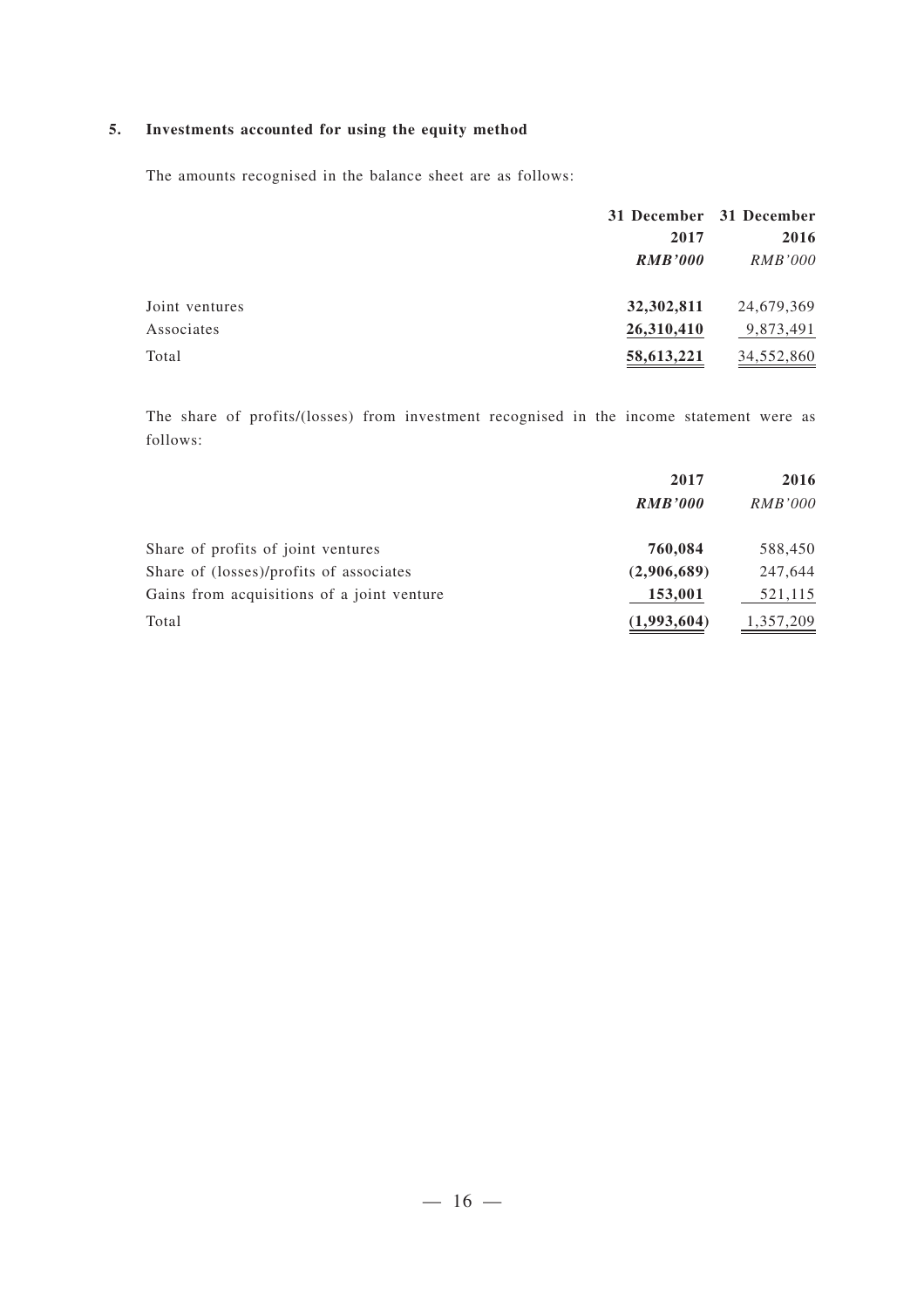### **5.1 Investments in joint ventures**

The following table analyses, on an aggregate basis, the movement of the carrying amount of the Group's investments in joint ventures, and the shares of results of these joint ventures:

|                                                                    | 2017           | 2016           |
|--------------------------------------------------------------------|----------------|----------------|
|                                                                    | <b>RMB'000</b> | <i>RMB'000</i> |
| At beginning of year, as previously stated                         | 24,679,369     | 10,691,975     |
| Adjustment on adoption of HKFRS 15, net of tax                     | 138,091        |                |
| At beginning of year, after the adoption of HKFRS 15<br>Additions: | 24,817,460     | 10,691,975     |
| - Capital contributions to joint ventures at establishment         | 1,148,453      | 5,634,040      |
| - Acquisitions of joint ventures                                   | 7,469,983      | 6,401,571      |
| - Additional investments in existing joint ventures                | 1,961,936      | 589,008        |
| - Subsidiaries becoming joint ventures                             | 39,948         | 38,551         |
| - Additions attributable to business combinations                  |                | 1,261,740      |
| Disposals:                                                         |                |                |
| - Disposal of investments in joint ventures                        |                | (49, 869)      |
| - Joint ventures becoming subsidiaries                             | (1,373,805)    | (28, 417)      |
| - Joint ventures becoming associates                               | (1,180,672)    |                |
| Capital deduction of joint ventures                                | (489, 196)     |                |
| Share of profits of joint ventures, net                            | 760,084        | 588,450        |
| Share of capital premium addition of a joint venture               | 73,715         |                |
| Dividends from joint ventures                                      | (925, 095)     | (447, 680)     |
| At end of year                                                     | 32,302,811     | 24,679,369     |

All joint ventures are non-listed companies. A joint venture named Summer Sky Investments Limited is incorporated in Hong Kong, all remaining joint ventures of the Group are incorporated in the PRC.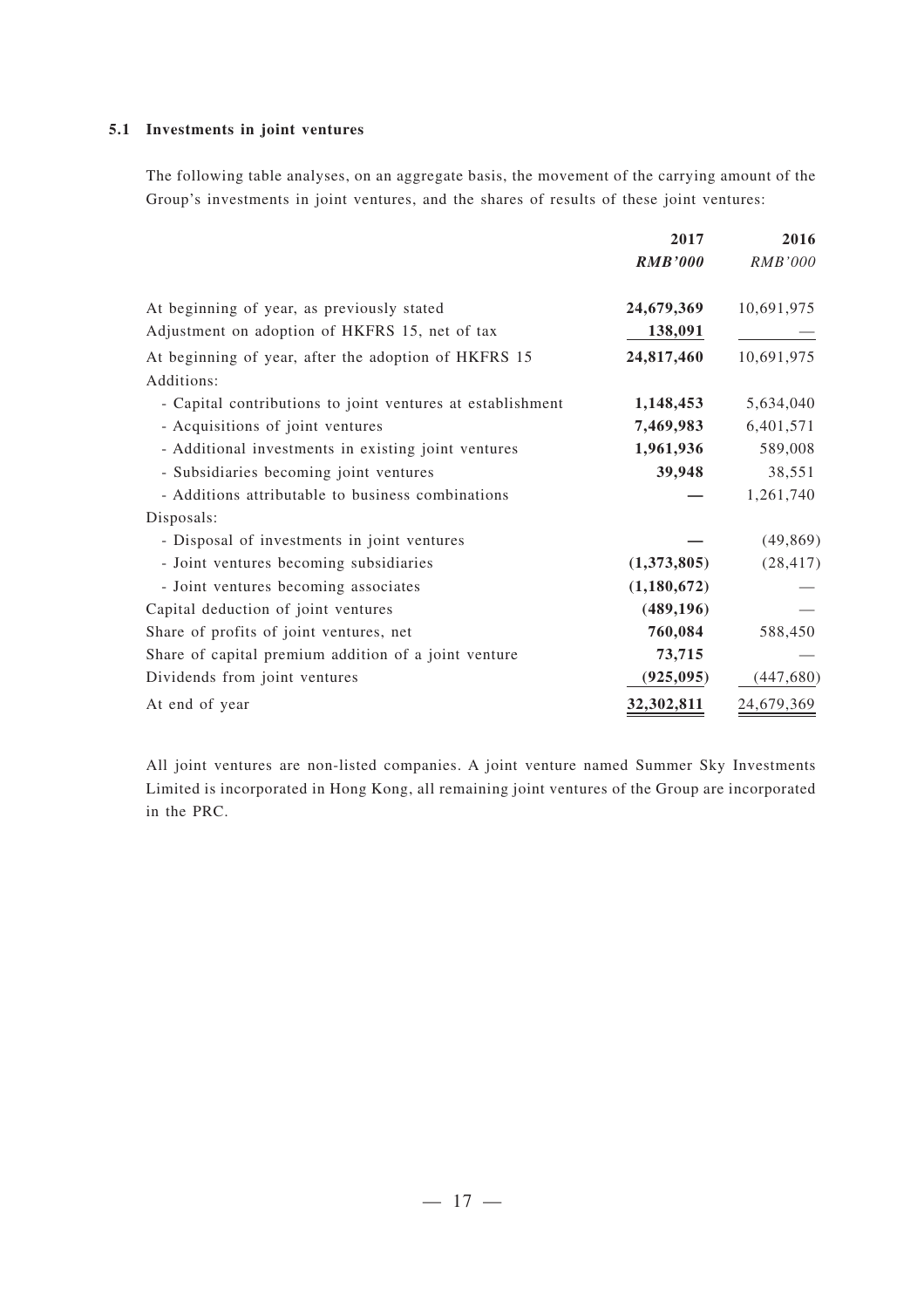### **5.2 Investments in associates**

An analysis of the movement of equity investments in associates is as follows:

|                                                                     | 2017           | 2016       |
|---------------------------------------------------------------------|----------------|------------|
|                                                                     | <b>RMB'000</b> | RMB'000    |
| At beginning of year, as previously stated                          | 9,873,491      | 4,568,606  |
| Adjustment on adoption of HKFRS 15, net of tax                      | <u>91,197</u>  |            |
| At beginning of year, after the adoption of HKFRS 15<br>Additions:  | 9,964,688      | 4,568,606  |
| - Capital contribution to an associate established by the           |                |            |
| Group                                                               | 271,000        | 497        |
| - Acquisitions of associates                                        | 20,125,804     | 5,641,999  |
| - Additional investments in an existing associate                   | 1,437,146      |            |
| - A subsidiary becoming an associate                                | 5,439,506      |            |
| - Joint ventures becoming associates                                | 1,180,672      |            |
| - Investments in associates owned by newly acquired<br>subsidiaries |                | 6,500      |
| Disposals:                                                          |                |            |
| - An associate becoming a subsidiary                                | (5, 642)       |            |
| Impairment provision for investment in associates                   | (8,928,907)    |            |
| Share of (losses)/profits of associates, net                        | (2,906,689)    | 247,644    |
| Dividends from associates                                           | (267, 168)     | (591, 755) |
| At end of year                                                      | 26,310,410     | 9,873,491  |

All associates of the Group are incorporated in the PRC. Except for Jinke Property Group Co., Ltd. and Leshi Internet Information & Technology Corp (Beijing), which are listed on the Shenzhen Stock Exchange, the remaining associates of the Group are non-listed companies.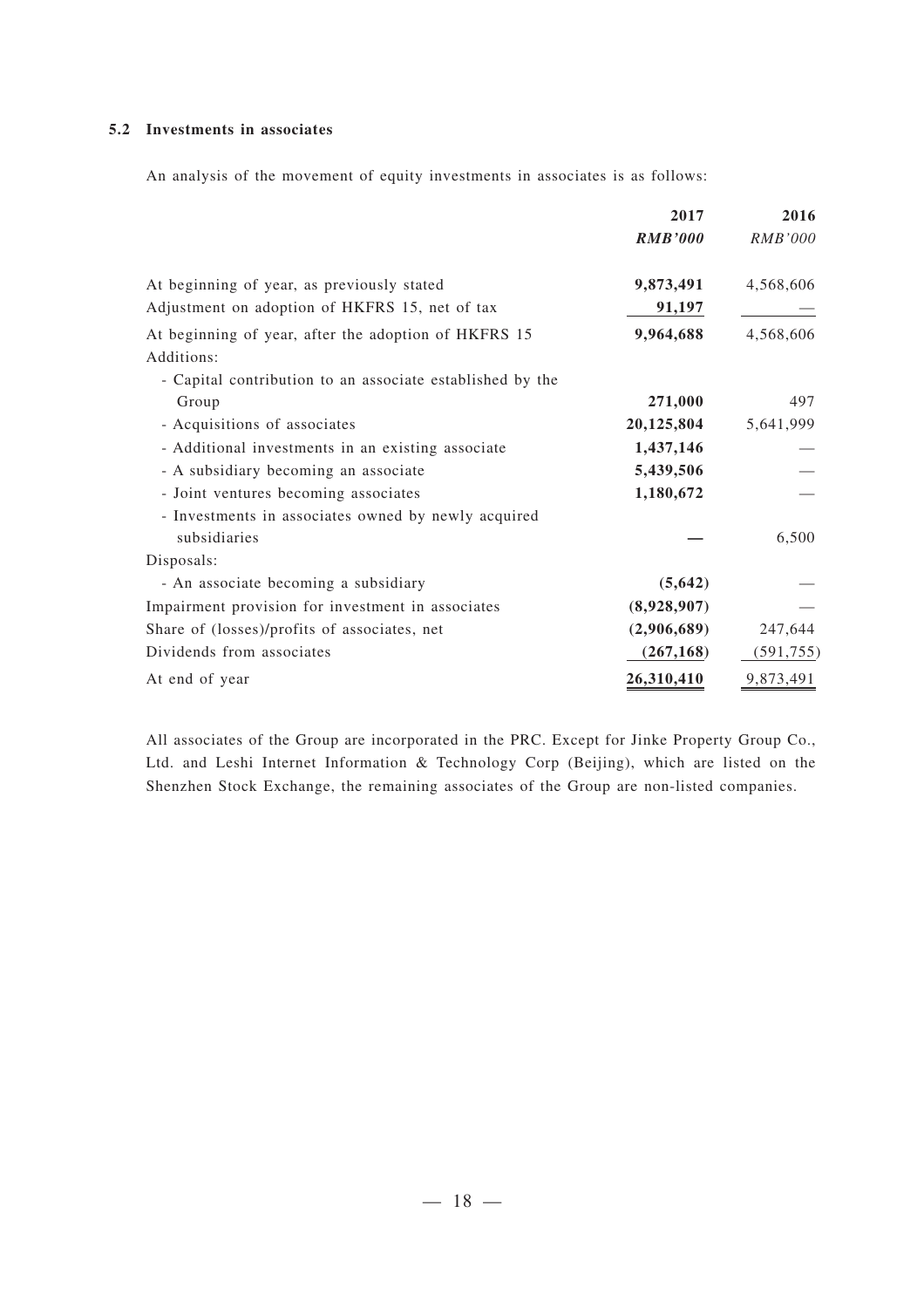### **6 Trade and other receivables**

|                                                              | 2017<br><b>RMB'000</b> | 31 December 31 December<br>2016<br><b>RMB'000</b> |
|--------------------------------------------------------------|------------------------|---------------------------------------------------|
| Non-current -                                                |                        |                                                   |
| Receivables                                                  | 915,750                |                                                   |
| Current -                                                    |                        |                                                   |
| Trade receivables (Note (b))                                 | 1,217,743              | 819,863                                           |
| Amounts due from non-controlling interests and their related |                        |                                                   |
| parties                                                      | 7,343,578              | 2,304,966                                         |
| Amounts due from business partners                           | 1,798,150              | 678,264                                           |
| Notes receivables                                            | 17,416                 |                                                   |
| Other receivables                                            |                        |                                                   |
| - Deposits                                                   | 3,060,803              | 1,575,852                                         |
| - Cash advances for potential projects                       | 1,849,082              | 1,806,178                                         |
| - Land costs receivable from government                      | 1,240,447              | 347,468                                           |
| - Payments on behalf of customers                            | 337,678                | 191,331                                           |
| - Interests receivable                                       | 316,797                | 159,494                                           |
| - Others                                                     | 1,920,451              | 614,883                                           |
|                                                              | 19, 102, 145           | 8,498,299                                         |
| Less: Bad debt provision for other receivables               | (690, 446)             | (81, 874)                                         |
|                                                              | 18,411,699             | 8,416,425                                         |

- (a) As at 31 December 2017 and 2016, the carrying amounts of the Group's trade and other receivables were all denominated in RMB.
- (b) In the year ended 31 December 2017, the Group provided a credit period of 3-12 months to certain customers based on individual credit risk assessment.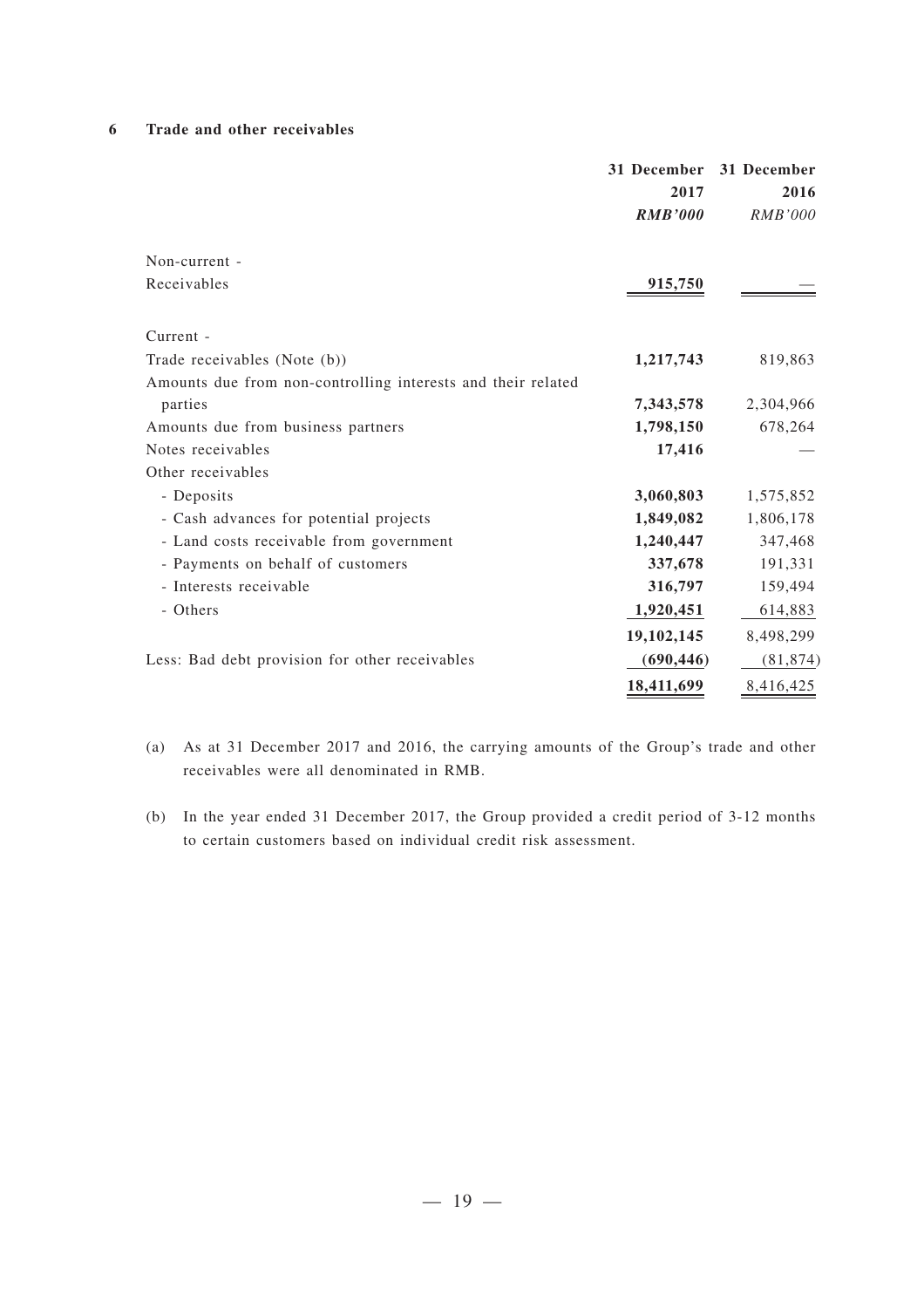Taking into account of the credit terms agreed in the property sale contract, the ageing analysis of trade receivables primarily arising from sales of properties is as follows:

|                | 2017           | 31 December 31 December<br>2016 |
|----------------|----------------|---------------------------------|
|                | <b>RMB'000</b> | <i>RMB'000</i>                  |
| Within 90 days | 752,469        | 293,554                         |
| 91 - 180 days  |                | 60,206                          |
| 181 - 365 days | 62,653         | 64,658                          |
| Over 365 days  | 402,621        | 401,445                         |
|                | 1,217,743      | 819,863                         |

Trade receivables are analysed as follows:

|                                         |                | 31 December 31 December |
|-----------------------------------------|----------------|-------------------------|
|                                         | 2017           | 2016                    |
|                                         | <b>RMB'000</b> | <i>RMB'000</i>          |
| Fully performing and under credit terms | 764,244        | 397,001                 |
| Past due but not impaired               | 453,499        | 422,862                 |
|                                         | 1,217,743      | 819,863                 |

As the Group normally holds collateral of the properties before collection of full contract amount and transfer of the legal titles to the customers, the Directors are of the view that the past due trade receivables would be recovered and no provision was made as at 31 December 2017.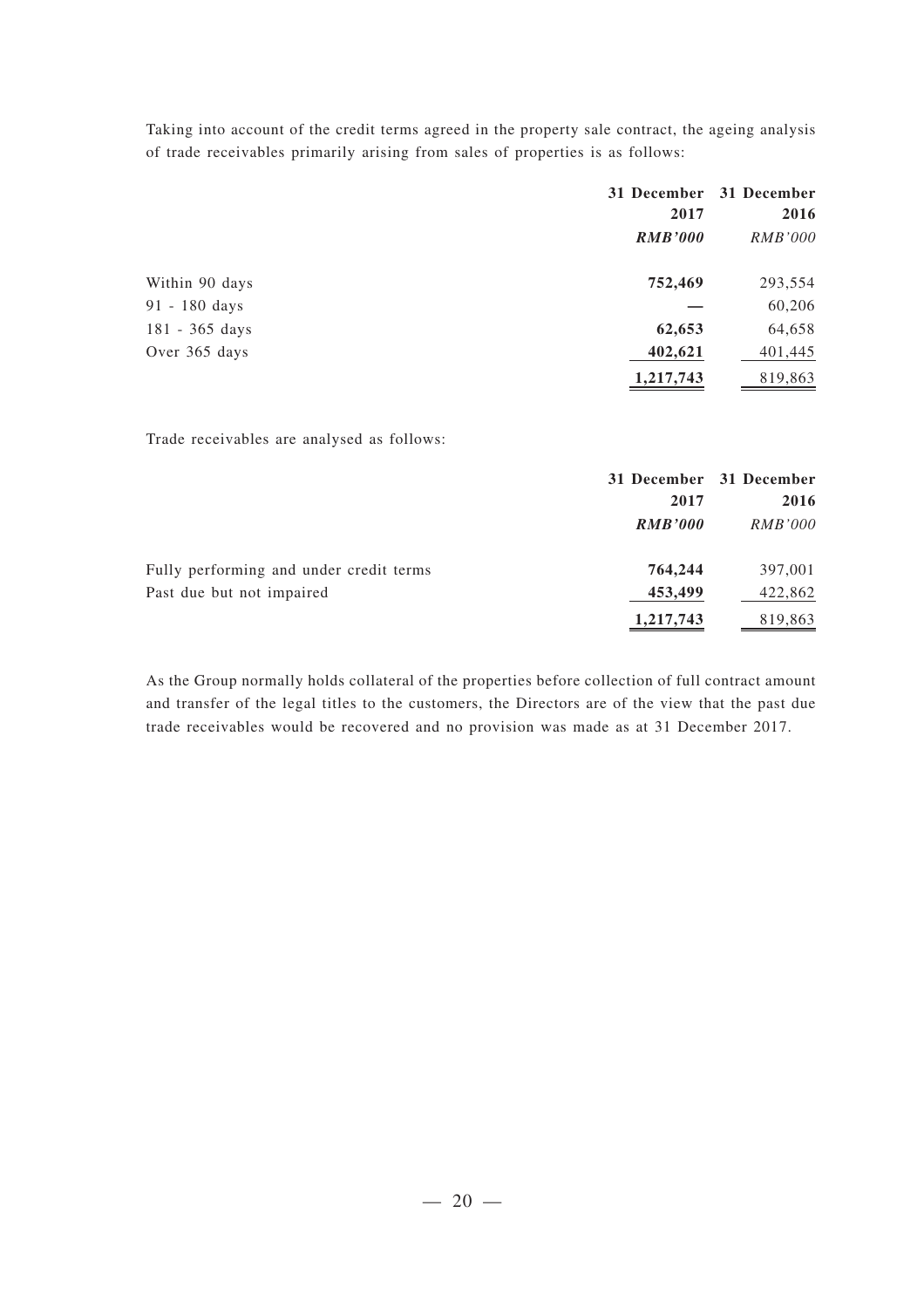### **7 Prepayments**

|                                              |                | 31 December 31 December |
|----------------------------------------------|----------------|-------------------------|
|                                              | 2017           | 2016                    |
|                                              | <b>RMB'000</b> | <i>RMB'000</i>          |
| Non-current -                                |                |                         |
| Prepayments for equity investments           | 5,361,814      | 1,657,285               |
| - Provision                                  | (411, 021)     |                         |
| Prepayments for equity investments-net       | 4,950,793      | 1,657,285               |
| Current -                                    |                |                         |
| Taxes payment upon pre-sale                  |                |                         |
| - Land appreciation tax ("LAT")              | 3,745,618      | 1,710,963               |
| - Corporate income tax ("CIT")               | 1,599,872      | 1,116,130               |
| - Business tax and surcharge                 | 678,983        | 484,691                 |
| Input value added tax                        | 1,782,310      | 378,313                 |
| Prepayments for land use rights acquisitions | 1,168,516      | 2,106,690               |
| Prepayments for project development costs    | 786,338        | 131,532                 |
| Others                                       | 93,644         |                         |
|                                              | 9,855,281      | 5,928,319               |

As at 31 December 2017 and 2016, the carrying amounts of the Group's prepayments were all denominated in RMB.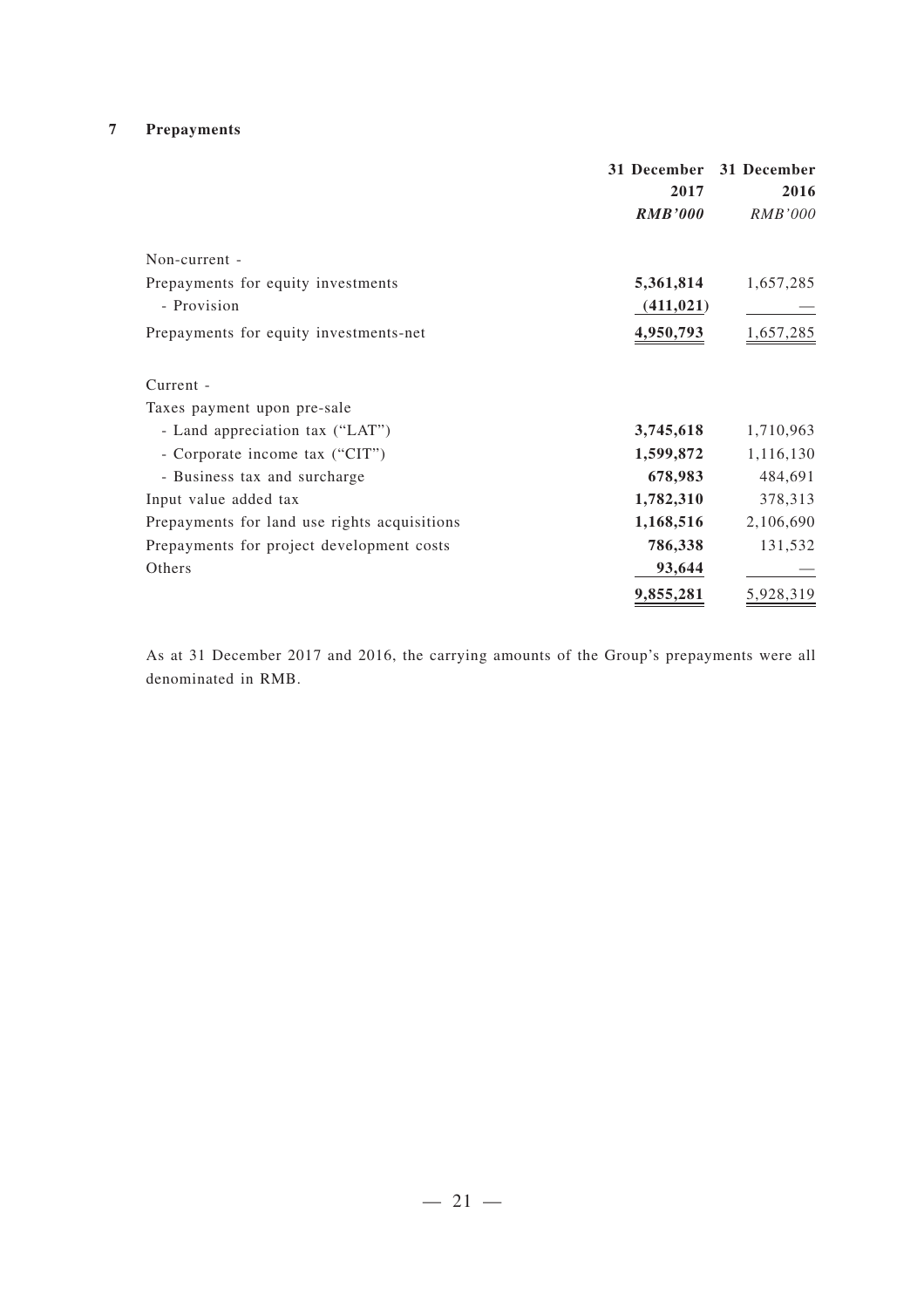### **8 Trade and other payables**

|                                                            | 2017<br><b>RMB'000</b> | 31 December 31 December<br>2016<br><i>RMB'000</i> |
|------------------------------------------------------------|------------------------|---------------------------------------------------|
| Non-current -                                              |                        |                                                   |
| Other payables                                             | 1,492,327              |                                                   |
| Current -                                                  |                        |                                                   |
| Trade payables (Note $(a)$ )                               | 36,766,815             | 12,590,923                                        |
| Un-paid considerations for equity acquisitions             | 4,569,360              | 21,050,567                                        |
| Amounts due to non-controlling interests and their related |                        |                                                   |
| parties                                                    | 7,031,599              | 1,078,749                                         |
| Notes payables                                             | 230,198                | 120,381                                           |
| Other payables                                             |                        |                                                   |
| - Payables for PP&E and investment properties              | 6,718,218              |                                                   |
| - Deposits received                                        | 5, 117, 756            | 2,255,248                                         |
| - Other taxes payable                                      | 3,162,179              | 1,213,390                                         |
| - Interests payable                                        | 2,250,505              | 1,115,493                                         |
| - Payroll and welfare payables                             | 1,090,426              | 588,663                                           |
| - Deed tax and maintenance funds received on behalf of     |                        |                                                   |
| customers                                                  | 963,903                | 345,592                                           |
| - Cash advanced from business partners                     | 400,001                | 259,555                                           |
| - Others                                                   | 488,180                | 794,774                                           |
|                                                            | 68,789,140             | 41,413,335                                        |

(a) At 31 December 2017, the ageing analysis at the trade payable is performed based on the date of the liability recognition on accrual basis. The ageing analysis of the Group's trade payables is as follows:

|                  |                | 31 December 31 December |
|------------------|----------------|-------------------------|
|                  | 2017           | 2016                    |
|                  | <b>RMB'000</b> | <i>RMB'000</i>          |
| Within 90 days   | 12,826,711     | 6,294,239               |
| $91-180$ days    | 5,303,460      | 820,408                 |
| $181 - 365$ days | 5,151,093      | 1,668,365               |
| Over 365 days    | 13,485,551     | 3,807,911               |
|                  | 36,766,815     | 12,590,923              |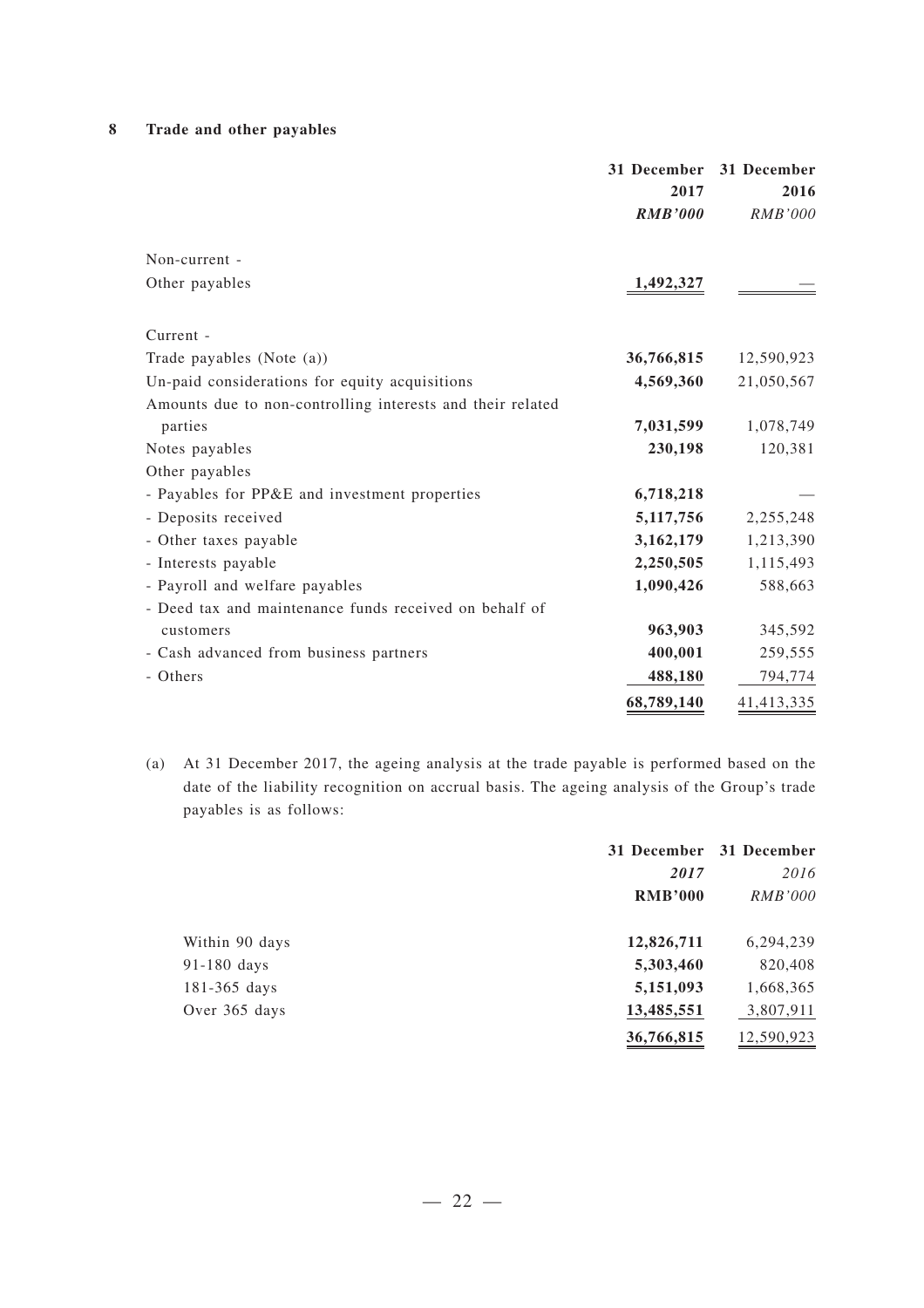### **9 Borrowings**

|                                                            | 31 December<br>2017 | 31 December<br>2016 |
|------------------------------------------------------------|---------------------|---------------------|
|                                                            | <b>RMB'000</b>      | <b>RMB'000</b>      |
| Non-current                                                |                     |                     |
| Secured,                                                   |                     |                     |
| - Bank borrowings                                          | 70,926,779          | 31,178,520          |
| - Other institution borrowings                             | 88, 195, 437        | 35,732,344          |
| - Senior notes                                             | 9,059,336           | 2,758,441           |
| - Assets-backed securities                                 | 3,093,089           | 3,171,847           |
|                                                            | 171,274,641         | 72,841,152          |
| Unsecured                                                  |                     |                     |
| - Bank borrowings                                          | 680,000             | 76,000              |
| - Other institution borrowings                             | 4,851,108           | 3,611,230           |
| - Corporate bonds                                          | 9,927,847           | 9,921,436           |
| - Private domestic corporate bonds                         | 15,907,112          | 14,816,878          |
|                                                            | 31,366,067          | 28,425,544          |
|                                                            | 202,640,708         | 101,266,696         |
| Less: Current portion of non-current borrowings (Note (a)) | (62, 043, 522)      | (21,067,014)        |
|                                                            | 140,597,186         | 80,199,682          |
| <b>Current</b>                                             |                     |                     |
| Secured,                                                   |                     |                     |
| - Bank borrowings                                          | 5,680,790           | 6,679,423           |
| - Other institution borrowings                             | 10,570,637          | 4,741,200           |
| - Assets-backed securities                                 | 77,711              | 110,700             |
|                                                            | 16,329,138          | 11,531,323          |
| Unsecured,                                                 |                     |                     |
| - Other institution borrowings                             | 300,000             | 46,000              |
|                                                            | 16,629,138          | 11,577,323          |
| Current portion of non-current borrowings (Note (a))       | 62,043,522          | 21,067,014          |
|                                                            | 78,672,660          | 32,644,337          |
| Total borrowings                                           | 219,269,846         | 112,844,019         |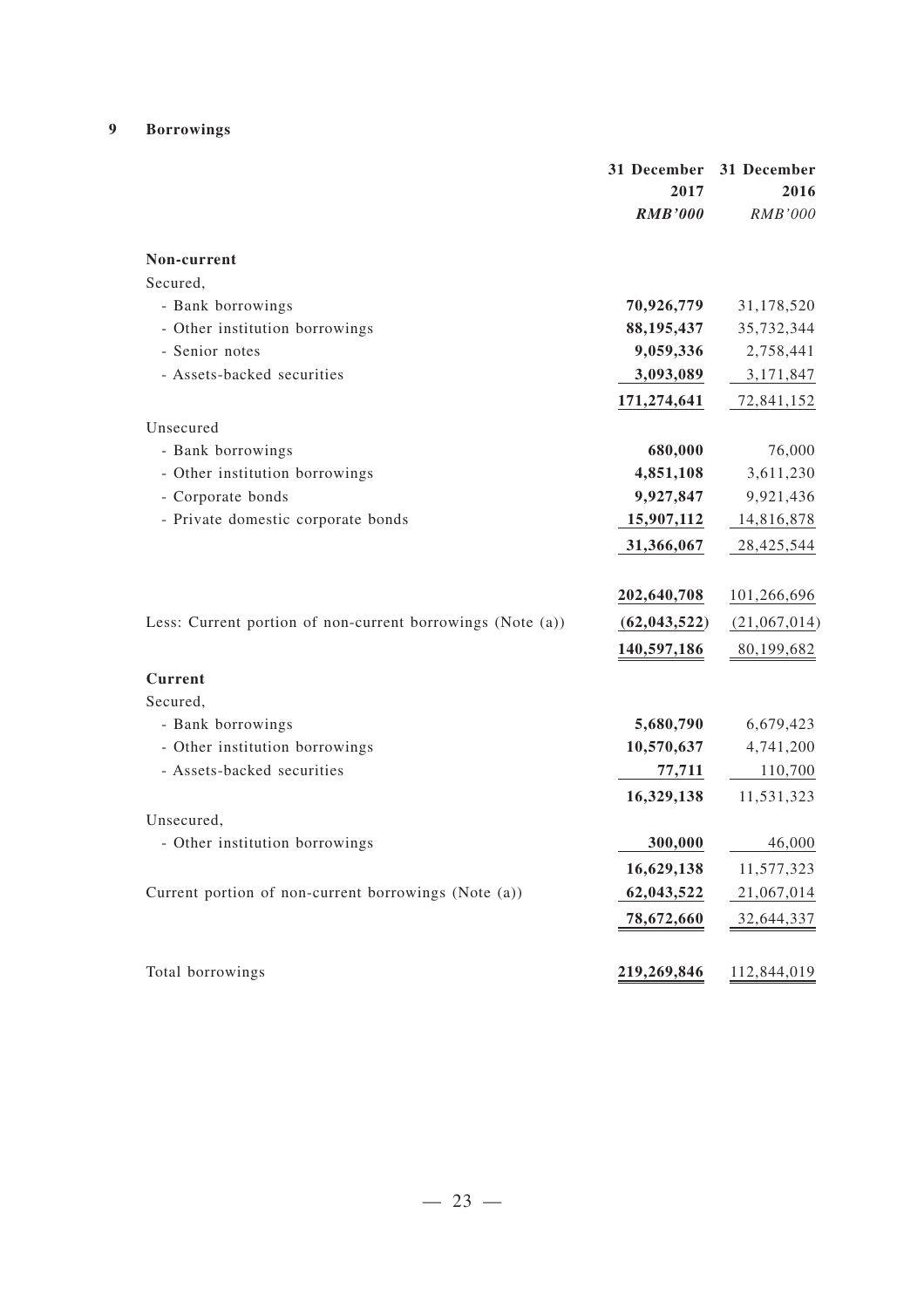- (a) As at 31 December 2017, current portion of non-current borrowings included RMB64,864 million (2016: RMB35,608 million) borrowings that were relating to certain of the Group's property development projects, and will be due for repayment when the percentage of pre-sale has accumulatively achieved 20% - 80%, as determined on the gross floor area of the respective projects. Based on the management's sales forecast, RMB10,400 million (2016: RMB10,280 million) of these borrowings will be due for repayment in the year ending 31 December 2018 and are included in current liabilities.
- (b) The Group's long-term borrowings as at 31 December 2017 were repayable as follows:

|                       |                | 31 December 31 December |
|-----------------------|----------------|-------------------------|
|                       | 2017           | 2016                    |
|                       | <b>RMB'000</b> | <i>RMB'000</i>          |
| Between 1 and 2 years | 54, 214, 137   | 27, 565, 333            |
| Between 2 and 5 years | 78,041,362     | 39,623,359              |
| Over 5 years          | 8,341,687      | 13,010,990              |
|                       | 140,597,186    | 80,199,682              |

- (c) The weighted-average effective interest rates for the year ended 31 December 2017 was 6.24% (2016: 5.98%).
- (d) Fair value of financial liabilities is not measured at fair value on a recurring basis (but fair value disclosures are required).

The carrying amounts of bank borrowings, borrowings from other financial institutions and assets-backed securities approximate their fair values. The fair values of Senior Notes as at 31 December 2017 amounted to RMB9,313 million, which were calculated based on the market price of the traded senior notes at the balance sheet date. The fair values of corporate bonds and private domestic corporate bonds as at 31 December 2017 amounted to RMB25,376 million, which were calculated based on the active market price at the balance sheet date. The fair values of Senior Notes are within level 1 of the fair value hierarchy and the fair values of corporate bonds and private domestic corporate bonds are within level 2 of the fair value hierarchy.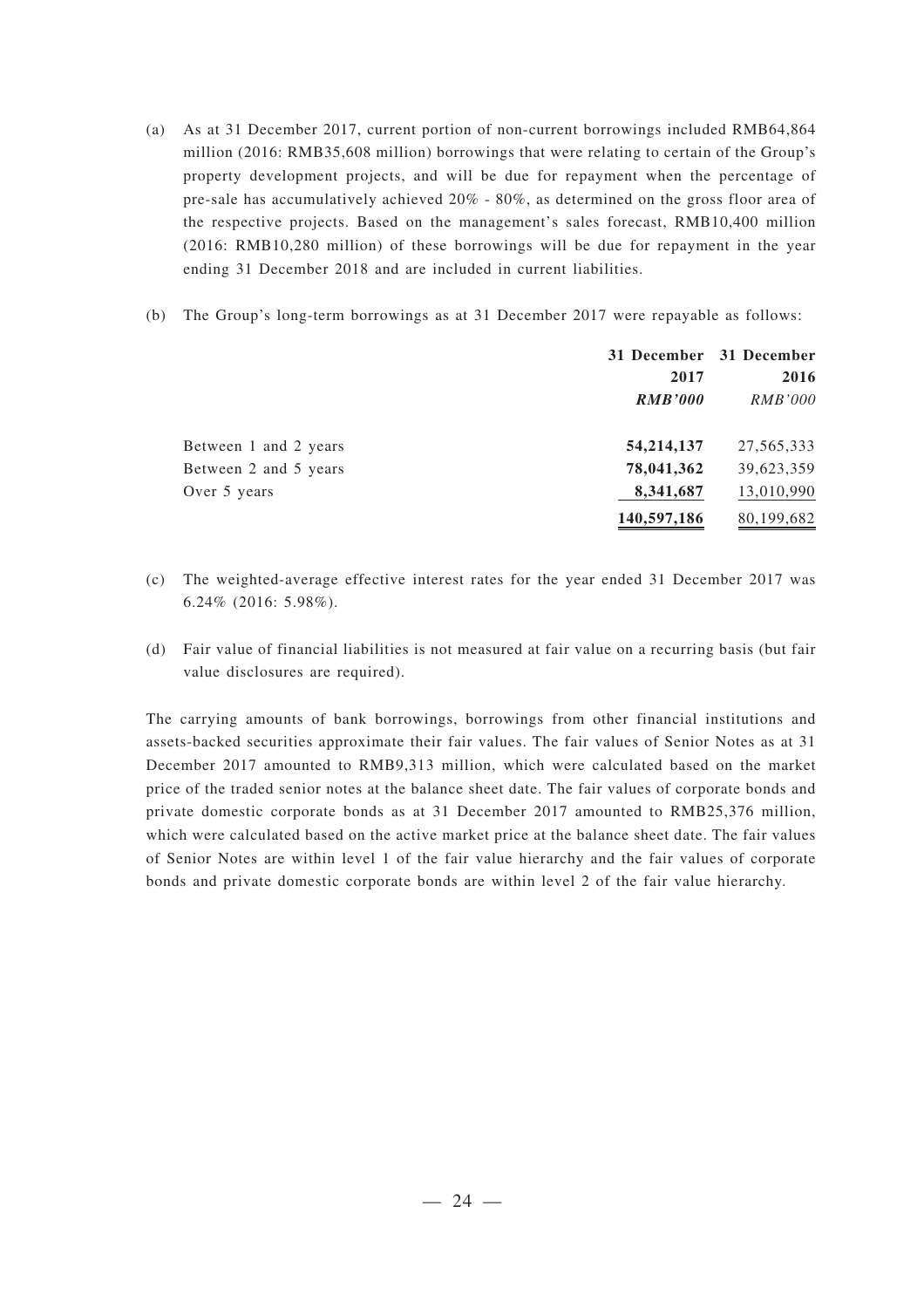### **10 Expenses by nature**

|                                                      | 2017           | 2016           |
|------------------------------------------------------|----------------|----------------|
|                                                      | <b>RMB'000</b> | <i>RMB'000</i> |
| Costs of properties sold                             |                |                |
| —Land use rights costs                               | 24,149,450     | 14,328,447     |
| -Construction costs and capitalised expenditures     | 22,499,478     | 11,770,165     |
| -Capitalised finance costs                           | 2,947,531      | 2,139,159      |
| (Reversal of)/Provision for impairment of properties | (244, 501)     | 380,448        |
| Business tax and related surcharge                   | 1,050,478      | 1,289,025      |
| Staff costs                                          | 2,937,400      | 1,046,301      |
| Provision for impairment of receivables              | 2,023,891      | 225,902        |
| Advertisement and promotion costs                    | 2,147,682      | 347,799        |
| Consulting expenses                                  | 364,453        | 163,272        |
| Depreciation and amortisation                        | 339,145        | 35,107         |
| Auditors' remunerations                              |                |                |
| — Audit services                                     | 21,240         | 16,000         |
| - Non-audit services                                 | 6,460          | 10,676         |
|                                                      |                |                |

### **11 Other income and gains**

|                                                      | 2017           | 2016           |
|------------------------------------------------------|----------------|----------------|
|                                                      | <b>RMB'000</b> | <i>RMB'000</i> |
| Gains from business combination                      | 25, 107, 561   | 1,693,354      |
| Interest income                                      | 2,032,562      | 873,696        |
| Gains from disposals of subsidiaries                 | 35,648         | 271,880        |
| Gain from disposal of a joint venture                |                | 22,705         |
| Fair value gains on derivative financial instruments |                | 100,696        |
| Others                                               | 740,492        | 317,943        |
|                                                      | 27,916,263     | 3,280,274      |

### **12 Other expenses and losses**

|                                                             | 2017<br><b>RMB'000</b> | 2016<br>RMB'000 |
|-------------------------------------------------------------|------------------------|-----------------|
| Impairment provisions for investments in associates         | 8,928,907              |                 |
| Impairment provisions for prepaid equity investments in     |                        |                 |
| associates                                                  | 411,021                |                 |
| Impairment provision for financial guarantee provided to an |                        |                 |
| associate                                                   | 352,286                |                 |
| Impairment provisions for contractually committed of        |                        |                 |
| additional investments in associates                        | 290,681                |                 |
| Losses on disposals of subsidiaries                         | 261,274                |                 |
| Fair value losses and expense on derivative financial       |                        |                 |
| instruments                                                 | 185,821                |                 |
| Fair value losses on investment properties                  | 13,491                 |                 |
| Impairment provisions for goodwill                          | 57,325                 |                 |
| Others                                                      | 188,389                | 22,690          |
|                                                             | 10,689,195             | 22,690          |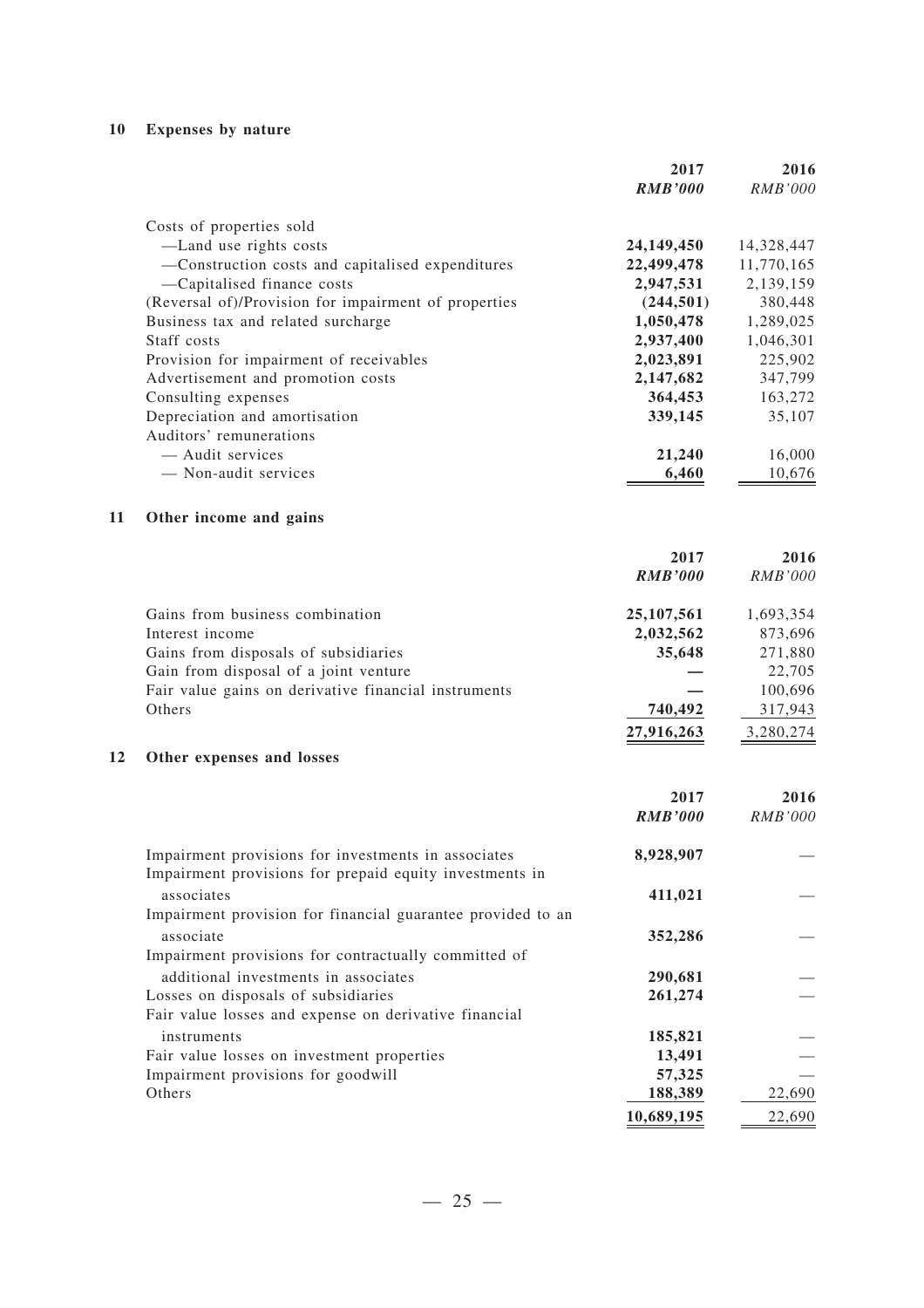### **13 Finance income and expenses**

|    |                                        | 2017           | 2016           |
|----|----------------------------------------|----------------|----------------|
|    |                                        | <b>RMB'000</b> | RMB'000        |
|    | Interest expenses                      | 11,090,959     | 4,161,660      |
|    | Other finance costs                    |                | 317,408        |
|    | Less: capitalised finance costs        | (5,748,747)    | (2,007,466)    |
|    |                                        | 5,342,212      | 2,471,602      |
|    | Exchange (gains)/losses                | (82, 762)      | 718,986        |
|    |                                        | 5,259,450      | 3,190,588      |
|    | Finance income:                        |                |                |
|    | - Interest income on bank deposits     | (736,000)      | (392, 232)     |
|    |                                        | 4,523,450      | 2,798,356      |
| 14 | Income tax expenses                    |                |                |
|    |                                        | 2017           | 2016           |
|    |                                        | <b>RMB'000</b> | <b>RMB'000</b> |
|    | <b>CIT</b>                             |                |                |
|    | Current income tax                     | 4,288,151      | 1,612,025      |
|    | Deferred income tax                    |                |                |
|    | - Increase in deferred tax assets      | (1,736,022)    | (389, 882)     |
|    | - Decrease in deferred tax liabilities | (1, 465, 590)  | (455, 599)     |
|    |                                        | 1,086,539      | 766,544        |
|    | <b>LAT</b>                             | 2,608,069      | 703,894        |
|    |                                        | 3,694,608      | 1,470,438      |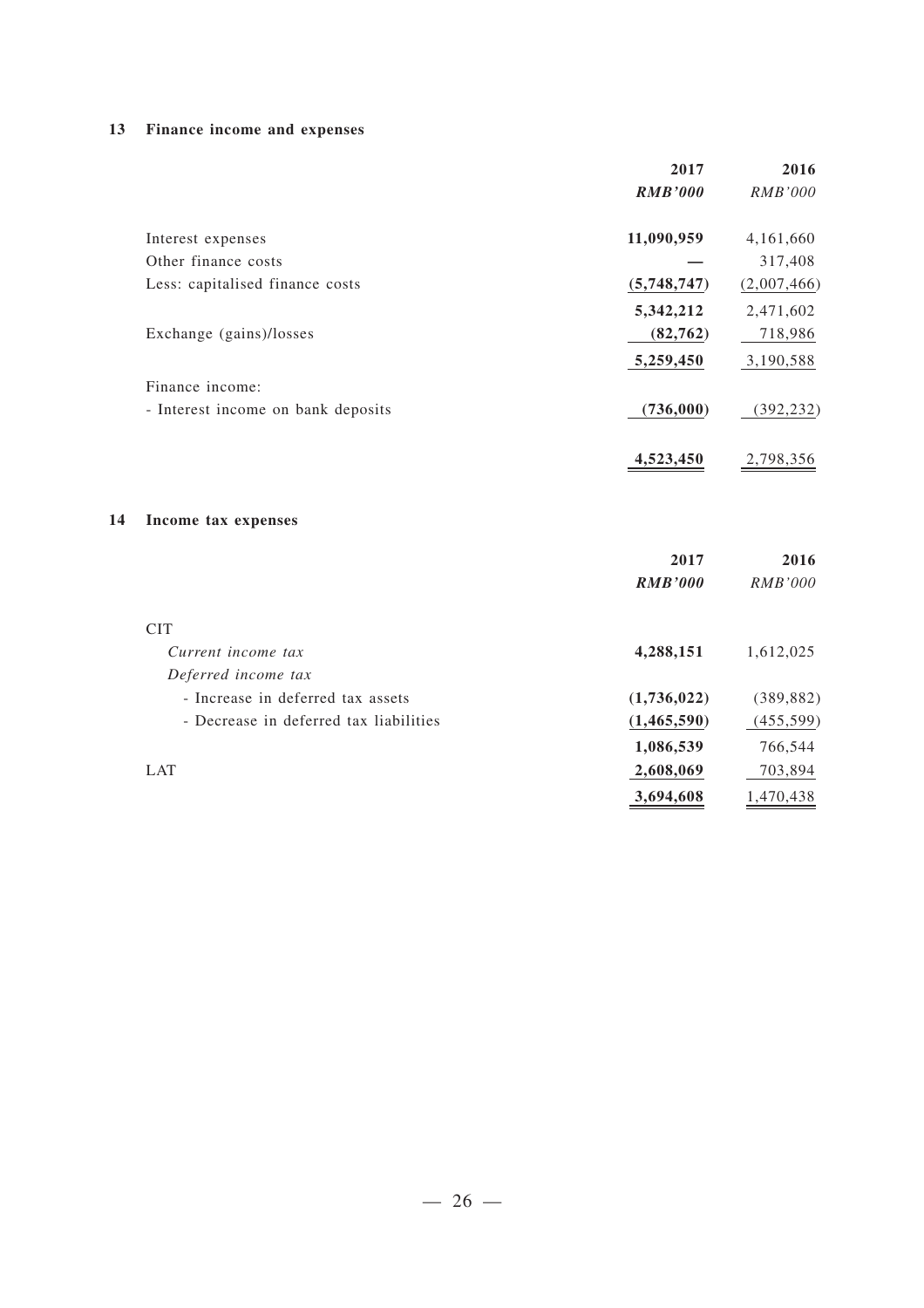#### **(a)** *CIT*

The tax on the Group's profit before tax differs from the theoretical amount that would arise using the weighted-average tax rate applicable to profits of the consolidated entities as follows:

|                                                                                  | 2017           | 2016       |
|----------------------------------------------------------------------------------|----------------|------------|
|                                                                                  | <b>RMB'000</b> | RMB'000    |
| Profit before income tax                                                         | 15,358,988     | 4,408,797  |
| Income tax calculated at the PRC tax rate 25%                                    |                |            |
| (2016:25%)                                                                       | 3,839,747      | 1,102,199  |
| Difference in overseas tax rates                                                 | 416,871        | 191,726    |
| <b>LAT</b>                                                                       | (652, 017)     | (175, 973) |
| Tax effect of amounts which are not deductible in<br>calculating taxable income: |                |            |
| - Losses on disposal of subsidiaries                                             | 65,319         |            |
| - Entertainment expenses                                                         | 28,429         | 9,002      |
| - Staff welfare                                                                  | 2,586          | 385        |
| - Penalty                                                                        | 4,761          | 1,825      |
| - Others                                                                         | 8,971          | 121,063    |
| Tax effect of amounts which are not taxable in<br>calculating taxable income:    |                |            |
| - Gains from business combination                                                | (6,276,890)    | (423, 339) |
| - Gains from disposals of subsidiaries                                           | (8,912)        | (67, 970)  |
| - Gain from disposal of a joint venture                                          |                | (5,676)    |
| - Others                                                                         |                | (8, 514)   |
| Share of losses/(profits) of investments accounted for                           |                |            |
| using equity method, net                                                         | 498,401        | (339, 302) |
| Tax on losses for which no DTA were recognised                                   | 202,230        | 141,657    |
| Tax on temporary differences for which no DTA were                               |                |            |
| recognised                                                                       | 3,037,077      | 68,194     |
| Utilisation of tax losses with no DTA recognition                                | (128, 196)     | (45,087)   |
| Tax write-back on temporary differences with no DTA                              |                |            |
| recognition                                                                      | (286, 620)     | (36, 106)  |
| Write-off of DTA                                                                 | 99,841         | 101,717    |
| Dividends tax for distributable profits of PRC                                   |                |            |
| subsidiaries                                                                     | 234,941        | 130,743    |
|                                                                                  | 1,086,539      | 766,544    |

Hong Kong profits tax has been provided at the rate of 16.5% (2016: 16.5%) on the estimated assessable profit for the year. Taxation on overseas profits has been calculated on the estimated assessable profit for the year at the rates of taxation prevailing in the countries or regions in which the Group operates.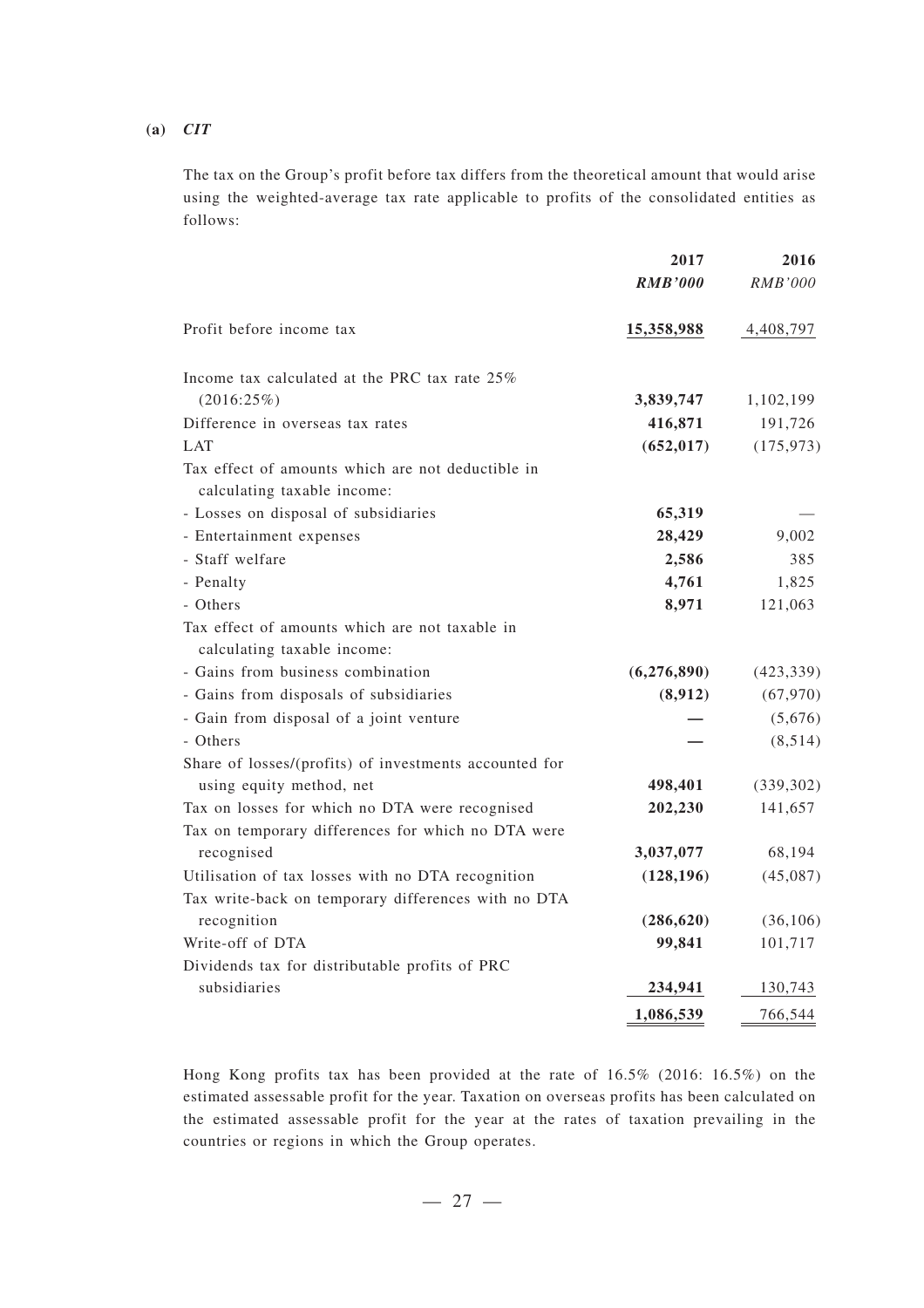Pursuant to the applicable rules and regulations of Cayman Islands and British Virgin Islands ("BVI"), the Company and the BVI subsidiaries of the Group are not subject to any income tax in those jurisdictions.

Income tax expense is recognised based on management's estimate of the weighted-average annual income tax rate expected for the full financial year. The estimated average annual tax rate used for the year ended 31 December 2017 was 25% (2016: 25%).

In accordance with the PRC Corporate Income Tax Law, a 10% withholding income tax is levied on dividends declared to foreign investors from the enterprises with foreign investments established in the PRC. The Group is therefore liable to withholding taxes on dividends distributable by those subsidiaries established in the PRC in respect of their earnings generated from 1 January 2008.

#### **(b)** *LAT*

PRC LAT is levied at progressive rates ranging from 30% to 60% on the appreciation of land value, being the proceeds of sales of properties less deductible expenditures including lease charges for land use rights and all property development expenditures. LAT is included in the income statement as income tax expense.

#### **15 Earnings per share**

#### **(a)** *Basic*

Basic earnings per share are calculated by dividing the profit attributable to owners of the Company by the weighted-average number of ordinary shares in issue during the year.

|                                                     | 2017       | 2016      |
|-----------------------------------------------------|------------|-----------|
| Profit attributable to owners of the parent company |            |           |
| (RMB'000)                                           | 11,003,863 | 2,478,353 |
| Weighted-average number of ordinary shares in issue |            |           |
| (thousand)                                          | 3,991,551  | 3,467,309 |

#### **(b)** *Diluted*

Diluted earnings per share are calculated by adjusting the weighted-average number of ordinary shares outstanding to assume conversion of all dilutive potential ordinary shares. The Company has one category of dilutive potential ordinary shares: share options. For the share options, the number of shares that would have been issued assuming the exercise of the share options less the number of shares that could have been issued at fair value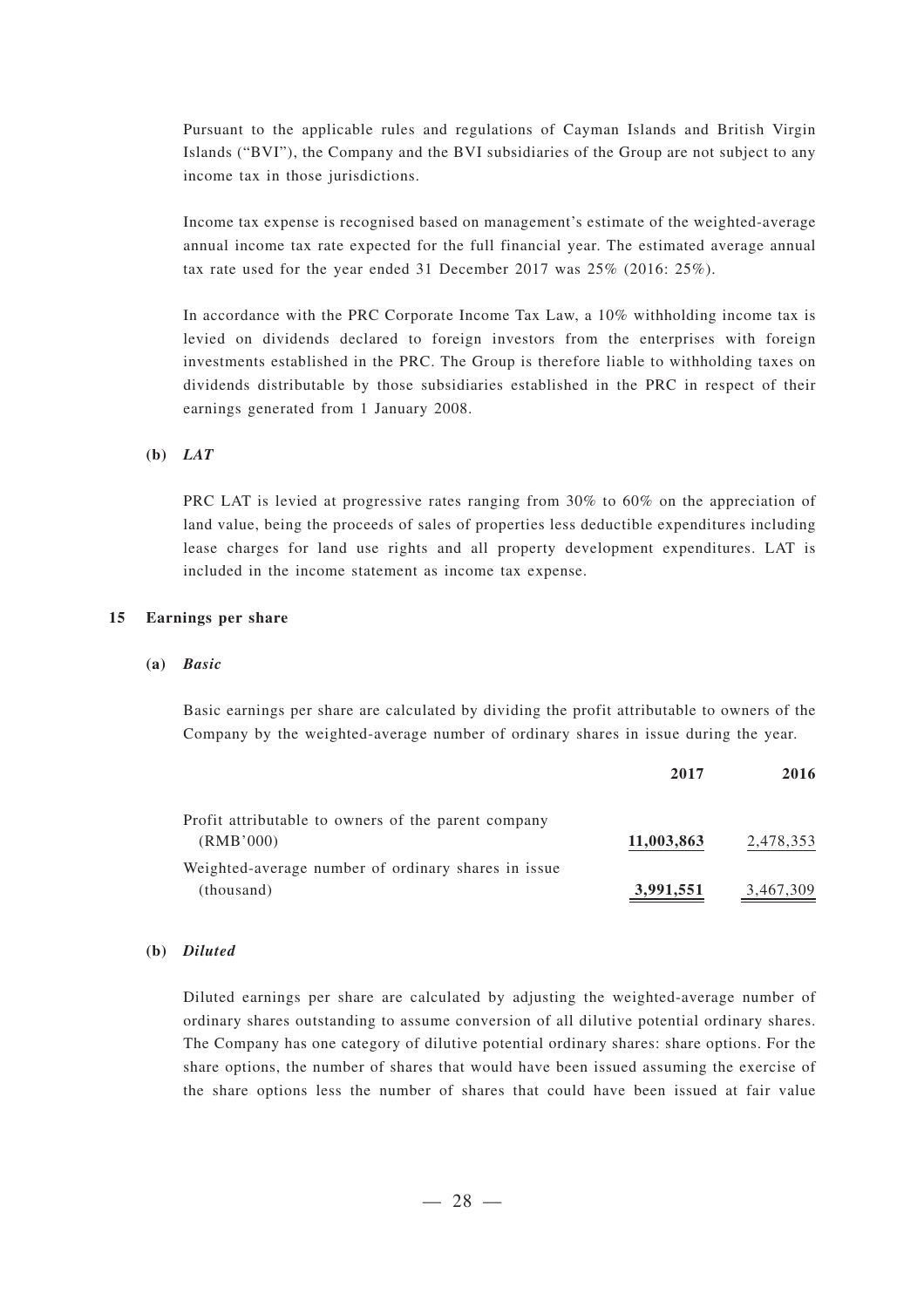(determined as the average market price per share for the year) for the same total proceeds is the number of shares issued for no consideration. The resulting number of shares issued for no consideration is included in the weighted average number of ordinary shares as the denominator for calculating diluted earnings per share.

|                                                                                         | 2017       | 2016      |
|-----------------------------------------------------------------------------------------|------------|-----------|
| Profit attributable to owners of the parent company<br>(RMB'000)                        | 11,003,863 | 2,478,353 |
| Weighted-average number of ordinary shares in issue<br>(thousand)                       | 3,991,551  | 3,467,309 |
| Adjusted for share options (thousand)                                                   | 78,804     | 25,102    |
| Weighted-average number of ordinary shares for diluted<br>earnings per share (thousand) | 4,070,355  | 3,492,411 |

#### **16 Dividends**

The dividends paid in 2017 and 2016 were RMB991 million (RMB0.257 per share) and RMB660 million (RMB0.194 per share) respectively. A dividend in respect of the year ended 31 December 2017 of RMB0.501 per share, amounting to a total dividend of RMB2,201 million, is to be proposed at the annual general meeting. These financial statements did not reflect this dividend payable.

|                                                          | Year ended 31 December |                |
|----------------------------------------------------------|------------------------|----------------|
|                                                          | 2017                   | 2016           |
|                                                          | <b>RMB'000</b>         | <i>RMB'000</i> |
| Proposed final dividend of RMB0.501 (2016: RMB0.257) per |                        |                |
| ordinary share                                           | 2,200,773              | 991,341        |

#### **17 Events after the balance sheet date**

On 29 January 2018, the Company entered into a strategic cooperation agreement with Dalian Wanda Group Co., Ltd. and Dalian Wanda Commercial Properties Co., Ltd. (" Dalian Wanda Commercial"). Pursuant to this agreement, the Company plans to utilise RMB9,500 million or the HK\$ equivalent amount to acquire approximately 3.91% of the shares in Dalian Wanda Commercial held by its shareholders.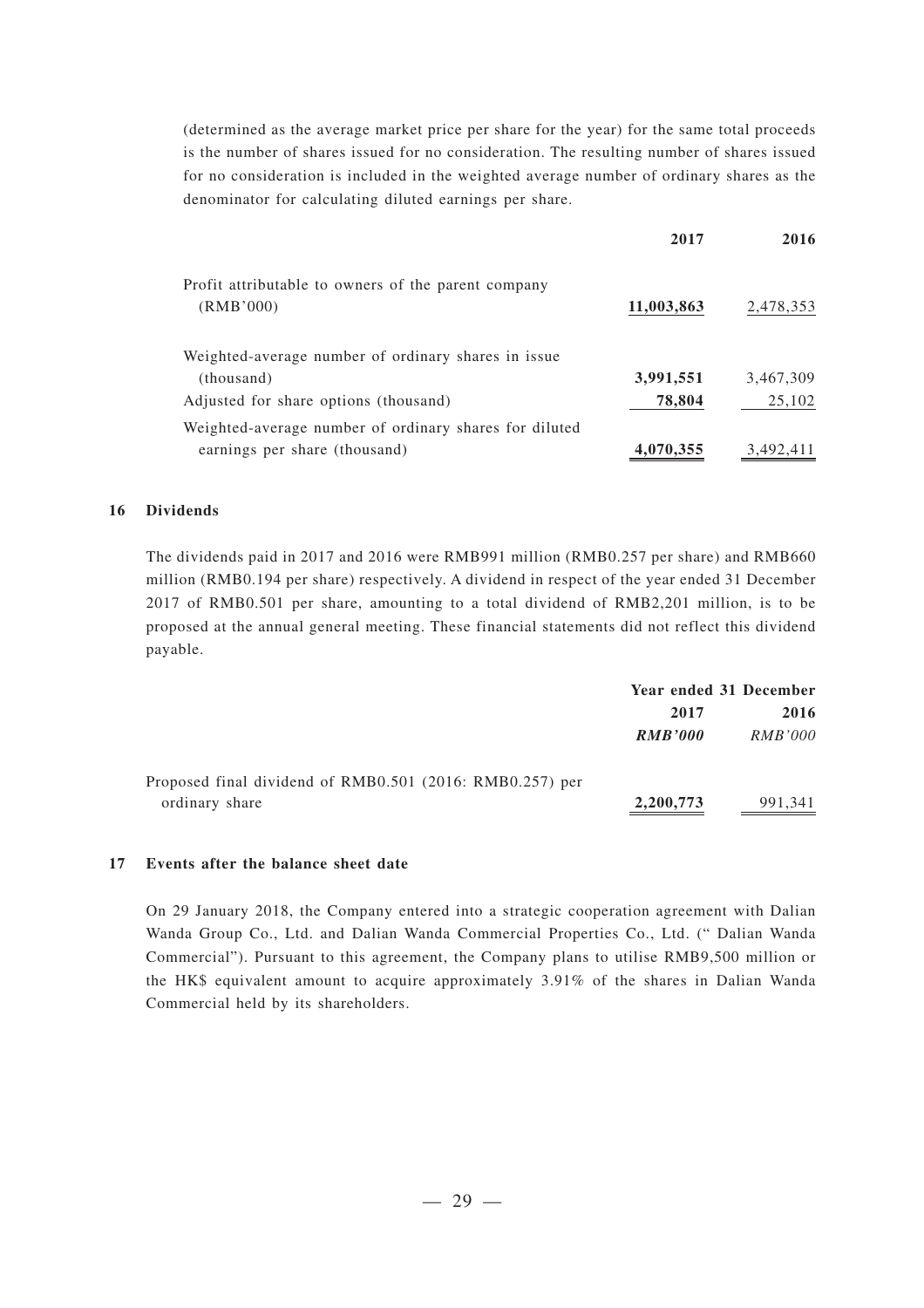### **MANAGEMENT DISCUSSION AND ANALYSIS**

### **1. Financial review**

### **1.1 Revenue**

For the year ended 31 December 2017, most of the Group's revenue came from sales of residential and commercial properties, with a small proportion of the Group's revenue from property management, cultural and tourism business income and other income.

For the year ended 31 December 2017, the Group's real estate development business covered all tier-1 cities, tier-2 cities and surrounding cities of tier-1 cities in the PRC. They were divided into 8 major regions for management, namely the Beijing region (including cities of Beijing, Jinan, Qingdao and Taiyuan, etc.), North China region (including cities of Tianjin, Xi'an, Zhengzhou and Harbin, etc.), Shanghai region (including cities of Shanghai, Suzhou, Nanjing and Wuxi, etc.), Southwestern China region (including cities of Chongqing, Chengdu and Kunming, etc.), Southeastern China region (including cities of Hangzhou, Hefei, Ningbo and Xiamen, etc.), Guangzhou-Shenzhen region (including cities of Shenzhen, Guangzhou, Foshan, and Dongguan, etc.), Central China region (including cities of Wuhan and Changsha, etc.) and Hainan region (including cities of Sanya, Haikou and Qionghai).

Total revenue of the Group for the year ended 31 December 2017 amounted to RMB65,874 million, representing a significant increase of 86.4% compared with the total revenue of RMB35,343 million for the year ended 31 December 2016.

For the year ended 31 December 2017, the total revenue from subsidiaries, joint ventures and associates of the Group (excluding Leshi Internet Information & Technology Corp (Beijing) ("Leshi Internet"), New Leshi Zhijia Electronic Technology (Tianjin) Limited ("New Leshi Zhijia") and Le Vision Pictures (Beijing) Co., Ltd. ("Le Vision Pictures") (hereinafter collectively referred to as "Leshi Companies"), Jinke Property Group Co., Ltd. and Homelink Real Estate Agency Co., Ltd., the same below) was RMB140,470 million, representing a significant increase of RMB64,230 million (approximately 84.2%) compared with the total revenue of approximately RMB76,240 million for the year ended 31 December 2016, of which approximately RMB100,360 million was profits attributable to owners of the Company, representing a significant increase of RMB44,190 million (approximately 78.7%) as compared to RMB56,170 million for the year ended 31 December 2016.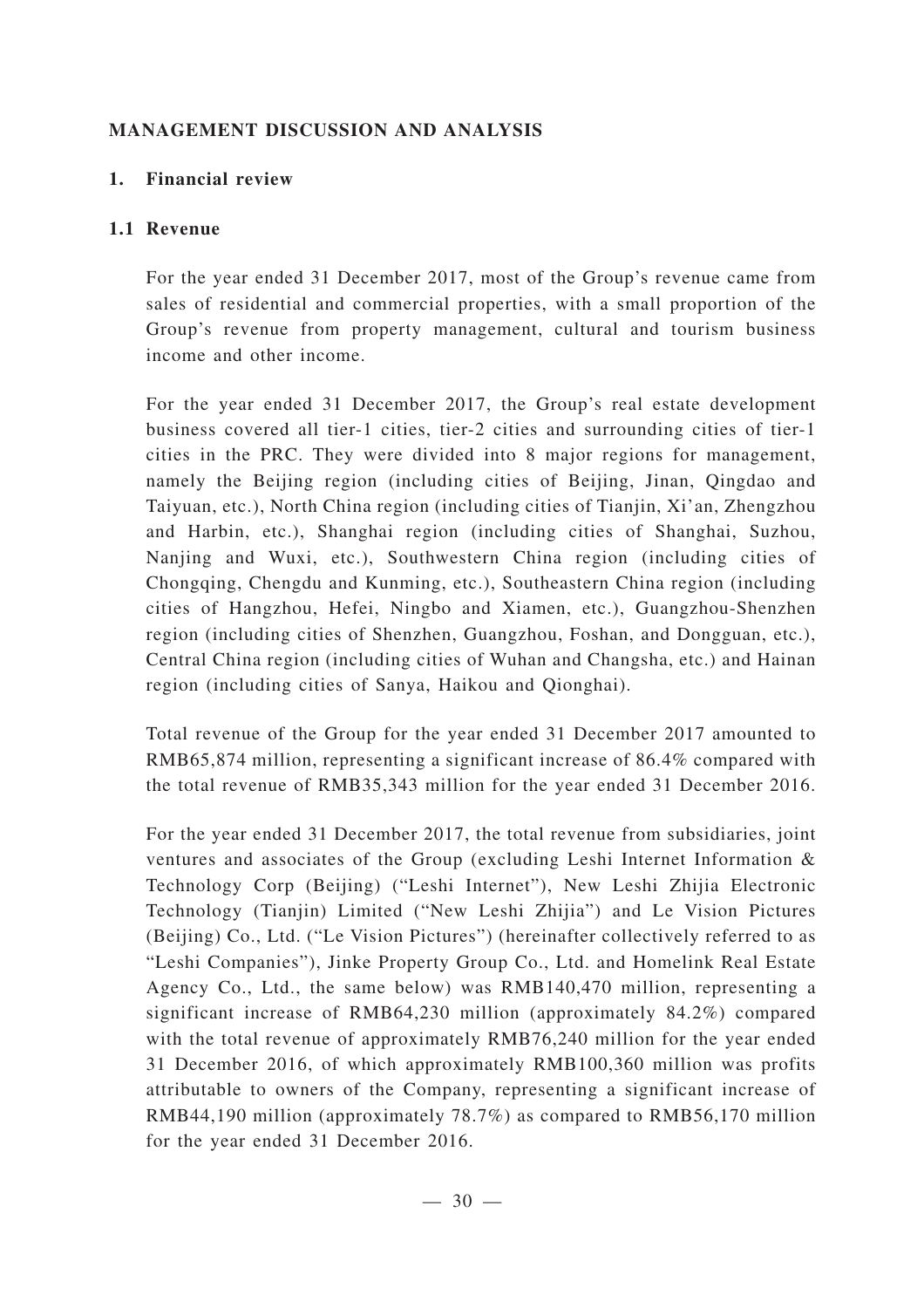|                                   |                    |        | Year ended 31 December |        |
|-----------------------------------|--------------------|--------|------------------------|--------|
|                                   | 2017               |        | 2016                   |        |
|                                   | <b>RMB</b> billion | $\%$   | RMB billion            | $\%$   |
| Revenue from sales of properties  |                    |        |                        |        |
| — Revenue from sales of           |                    |        |                        |        |
| properties delivered              | 59.75              | 90.70  | 34.60                  | 97.90  |
| $\equiv$ Revenue from sales of    |                    |        |                        |        |
| properties to be delivered        | 2.82               | 4.29   |                        |        |
| Sub-total                         | 62.57              | 94.99  | 34.60                  | 97.90  |
| Property management income        | 0.90               | 1.37   | 0.73                   | 2.07   |
| Cultural and tourism business and |                    |        |                        |        |
| other income                      | 2.40               | 3.64   | 0.01                   | 0.03   |
| <b>Total</b>                      | 65.87              | 100.00 | 35.34                  | 100.00 |
| Total gross floor area ("GFA")    |                    |        |                        |        |
| delivered (in million sq.m.)      | 4.86               |        | 2.16                   |        |
| Average selling price sold (RMB)  |                    |        |                        |        |
| per sq.m.)                        | 12,294             |        | 16,006                 |        |

The following table sets forth certain details of the Group's revenue:

For the year ended 31 December 2017, revenue from sales of properties increased by approximately RMB27,973 million (or 80.9%) as compared with the amount for the year ended 31 December 2016. Recognised revenue from sales of properties delivered increased by RMB25,149 million (or 72.7%) as compared with the amount for the year ended 31 December 2016. Total area of delivered properties for the year ended 31 December 2017 increased by 2.699 million square meters (or 124.9%), mainly due to the fact that for the year ended 31 December 2017, the Group acquired the interest in certain Wanda cultural and tourism projects, which delivered properties with an area of approximately 1.827 million square meters in total during the period from the acquisition date to 31 December 2017. Apart from this, the area of delivered properties of the Group's projects located in Chongqing, Nanjing and Wuhan for the year ended 31 December 2017 increased as compared with that of the year ended 31 December 2016.

Average unit price of sales of properties dropped from RMB16,006 per sq. m. for the year ended 31 December 2016 to RMB12,294 per sq. m. for the year ended 31 December 2017. This is mainly due to the fact that for the year ended 31 December 2017, areas of delivered properties with comparatively lower average unit price (mainly located in Chongqing, Chengdu and Qingdao) increased, sales income represented a more significant portion of total properties sales income.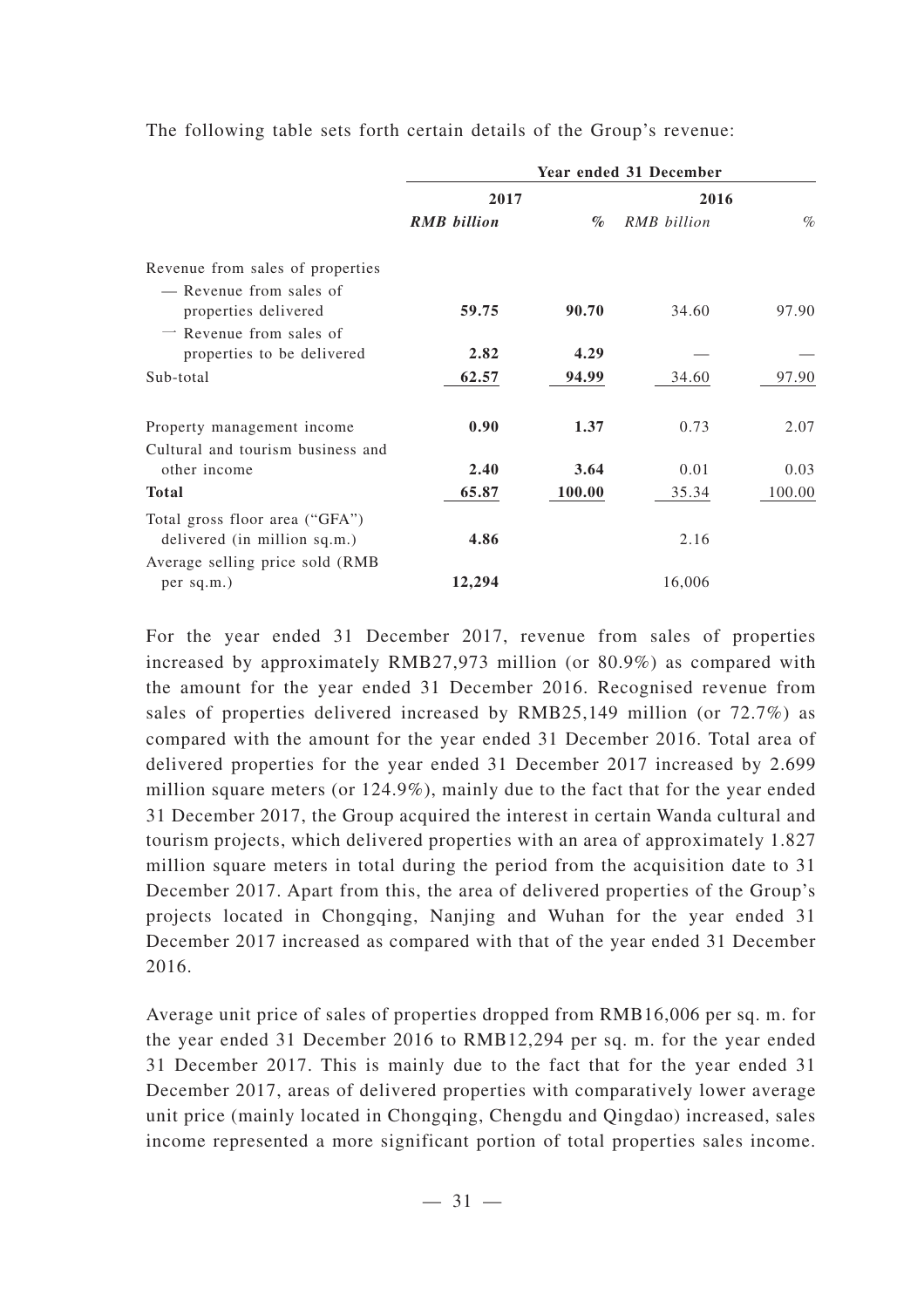For the year ended 31 December 2017, total area of delivered properties of the Group's subsidiaries, joint ventures and associates reached 8.522 million sq. m. (The corresponding average unit price of sales was RMB15,214 per sq. m.), representing an increase of 4.367 million sq. m. (or 105.1%) as compared to 4.155 million sq. m. for the year ended 31 December 2016.

## **1.2 Cost of sales**

Cost of sales includes the Group's costs incurred in respect of delivered properties in the direct property development business and property management business costs.

For the year ended 31 December 2017, the Group's cost of sales was RMB52,246 million, representing an increase of RMB21,751 million (or 71.3%) as compared to the cost of sales of RMB30,495 million for the year ended 31 December 2016. Increase in cost of sales was mainly due to increase in area of delivered properties.

## **1.3 Gross profit**

For the year ended 31 December 2017, the Group's gross profit was RMB13,628 million, which was RMB8,780 million (or 181.1%) higher than the gross profit of RMB4,848 million for the year ended 31 December 2016. Increase in gross profit was mainly due to increased sales revenue and higher gross profit margin of the Group.

For the year ended 31 December 2017, the Group's gross profit margin was 20.7%, representing a substantial increase of approximately 7 percentage points as compared to 13.7% for the year ended 31 December 2016. This was mainly due to increase in gross profit margin of sales income from properties in Shanghai, Hangzhou and Nanjing for the year ended 31 December 2017 as compared with the year ended 31 December 2016.

Besides, for the year ended 31 December 2017, total gross profit of the Group's subsidiaries, joint ventures and associated companies was RMB31,521 million, with a gross profit margin of 22.4%, of which RMB21,971 million was gross profit attributable to owners of the Company. For the year ended 31 December 2016, total gross profit of the Group's subsidiaries, joint ventures and associated companies was only RMB12,619 million, with a gross profit margin of 16.6%, of which RMB8,840 million was gross profit attributable to owners of the Company.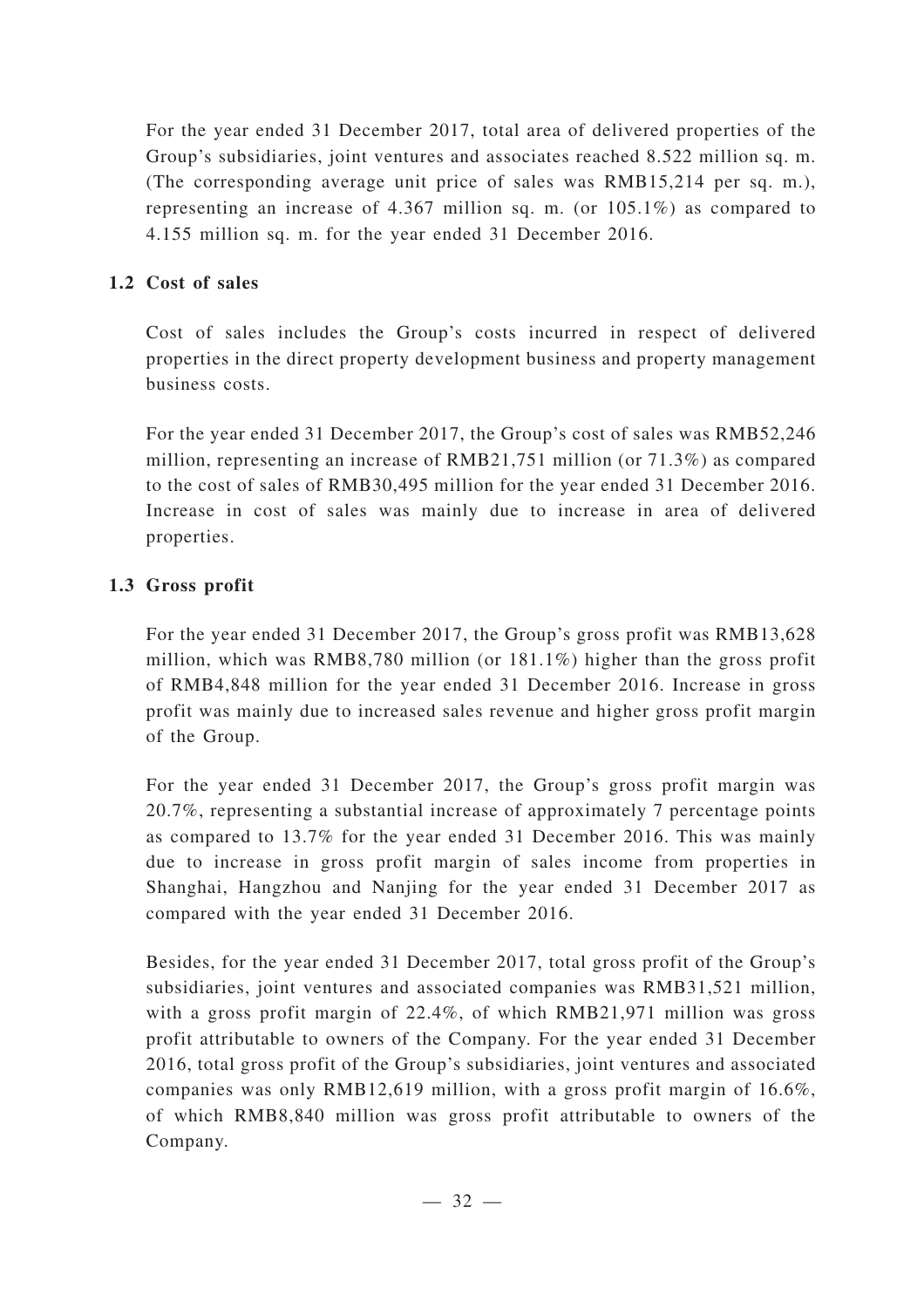### **1.4 Selling and marketing costs and administrative expenses**

The Group's sales and marketing costs increased by 273.2% from RMB916 million for the year ended 31 December 2016 to RMB3,419 million for the year ended 31 December 2017. The Group's administrative expenses increased by 315.0% from RMB1,339 million for the year ended 31 December 2016 to RMB5,559 million for the year ended 31 December 2017. Among these, the Group made prudent impairment provisions for loss arising from bad debts of RMB2,102 million in respect of amounts due from Leshi Companies and their related parties. Excluding those factors, administrative expenses of the Group increased by 158.1% as compared to that of the year ended 31 December 2016.

The increase in sales and marketing costs was mainly due to substantial increase in the number of properties and business scale of the Group for the year ended 31 December 2017 after the Group has completed the layout in all tier-1 cities, tier-2 cities and surrounding cities of tier-1 cities in China in the year ended 31 December 2016, resulting in substantial increase in staff costs, advertisement and marketing costs.

### **1.5 Other income and gains**

The Group's other income and gains increased by RMB24,636 million from RMB3,280 million for the year ended 31 December 2016 to RMB27,916 million for the year ended 31 December 2017 mainly due to the Group's gains from business combination increased by RMB23,414 million, which mainly includes income from the acquisition by the Group of interests in certain Wanda cultural and tourism projects, Tianjin Xingyaowuzhou Project, Hefei Raycom City Project and Wuhan Raycom Celestial Heights Project etc.

### **1.6 Other expenses and losses**

The Group's other expenses and losses increased by RMB10,666 million from RMB23 million for the year ended 31 December 2016 to RMB10,689 million for the year ended 31 December 2017, which was mainly due to the prudent impairment provision totailing to RMB9,983 million made by the Group for its investment in and financial guarantees for Leshi Companies for the year ended 31 December 2017.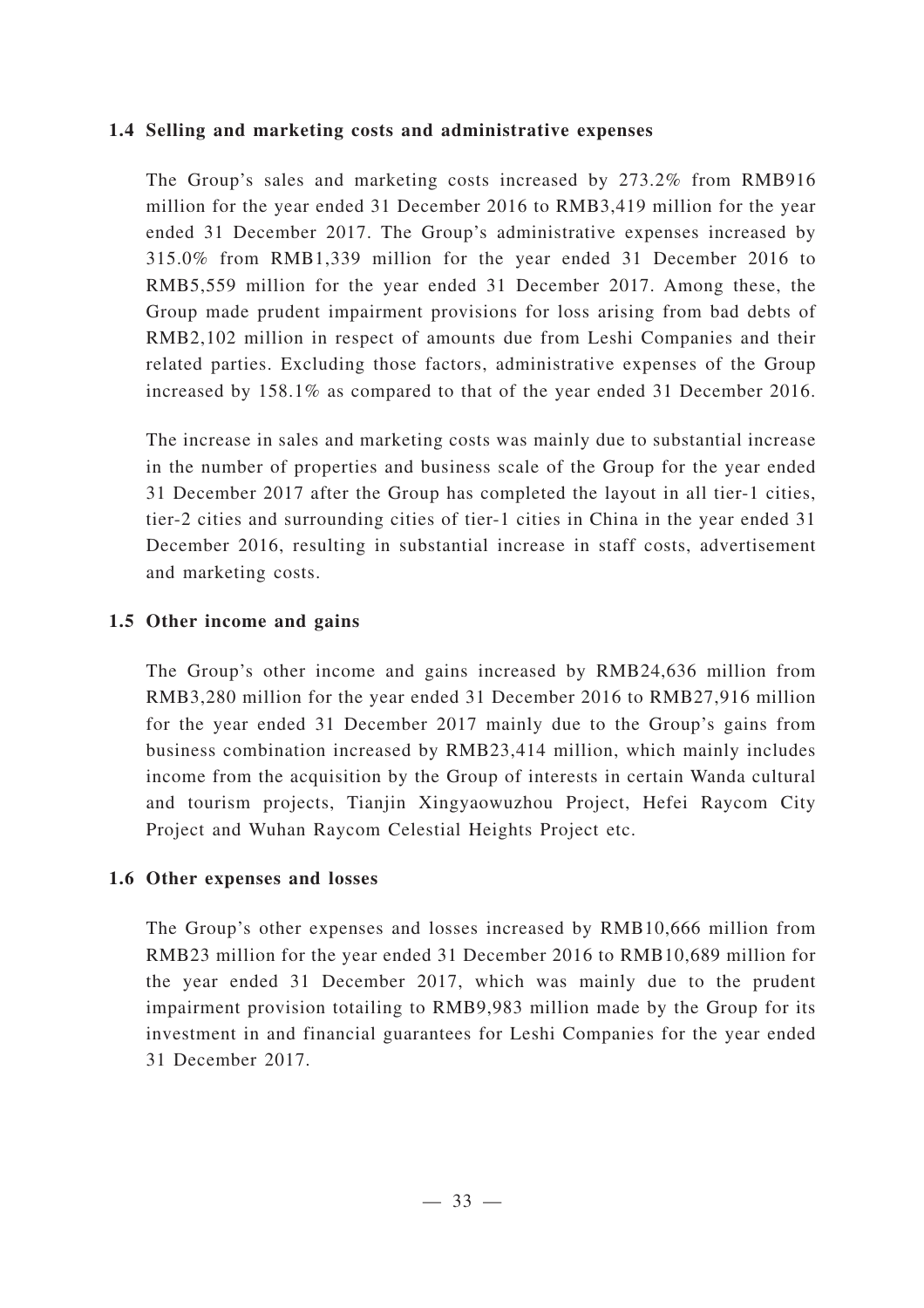## **1.7 Operating profit**

Concluding from the above analysis, the Group's operating profit increased substantially by RMB16,026 million from RMB5,850 million for the year ended 31 December 2016 to RMB21,876 million for the year ended 31 December 2017, mainly due to the following reasons:

- (i) Gross profit increased by RMB8,780 million; and
- (ii) Other income and gains increased by RMB24,636 million; other expenses and losses increased by RMB10,666 million; sales and marketing costs and administrative expenses increased by RMB6,723 million.

### **1.8 Finance costs**

The Group's finance costs increased by RMB2,068 million from RMB3,191 million for the year ended 31 December 2016 to RMB5,259 million for the year ended 31 December 2017 mainly due to the following reasons:

- (i) As the scale of financing increased resulting in increased total interest costs, interest expenses increased by RMB2,870 million to RMB5,342 million for the year ended 31 December 2017 from RMB2,472 million for the year ended 31 December 2016; and
- (ii) Due to changes in the trend of exchange rate fluctuation, the Group recorded an exchange gain of RMB83 million the year ended 31 December 2017, compared with an exchange loss of RMB719 million for the year ended 31 December 2016.

The Group's weighted average effective interest rate edged up from 5.98% for the year ended 31 December 2016 to 6.24% for the year ended 31 December 2017, due to rising interest rates in the general market as a result of tightening monetary policies.

### **1.9 Share of results of investments accounted for using equity method**

For the year ended 31 December 2017, the Group recognised a net loss of RMB1,994 million with respect to its share of results of investments accounted for using equity method. While for the year ended 31 December 2016, the Group recognised a net profit after tax of RMB1,357 million with respect to its share of results of investments accounted for using equity method. The change was mainly due to the fact that the Group recorded a loss of RMB4,476 million with respect to its share of results of investments accounted for using equity method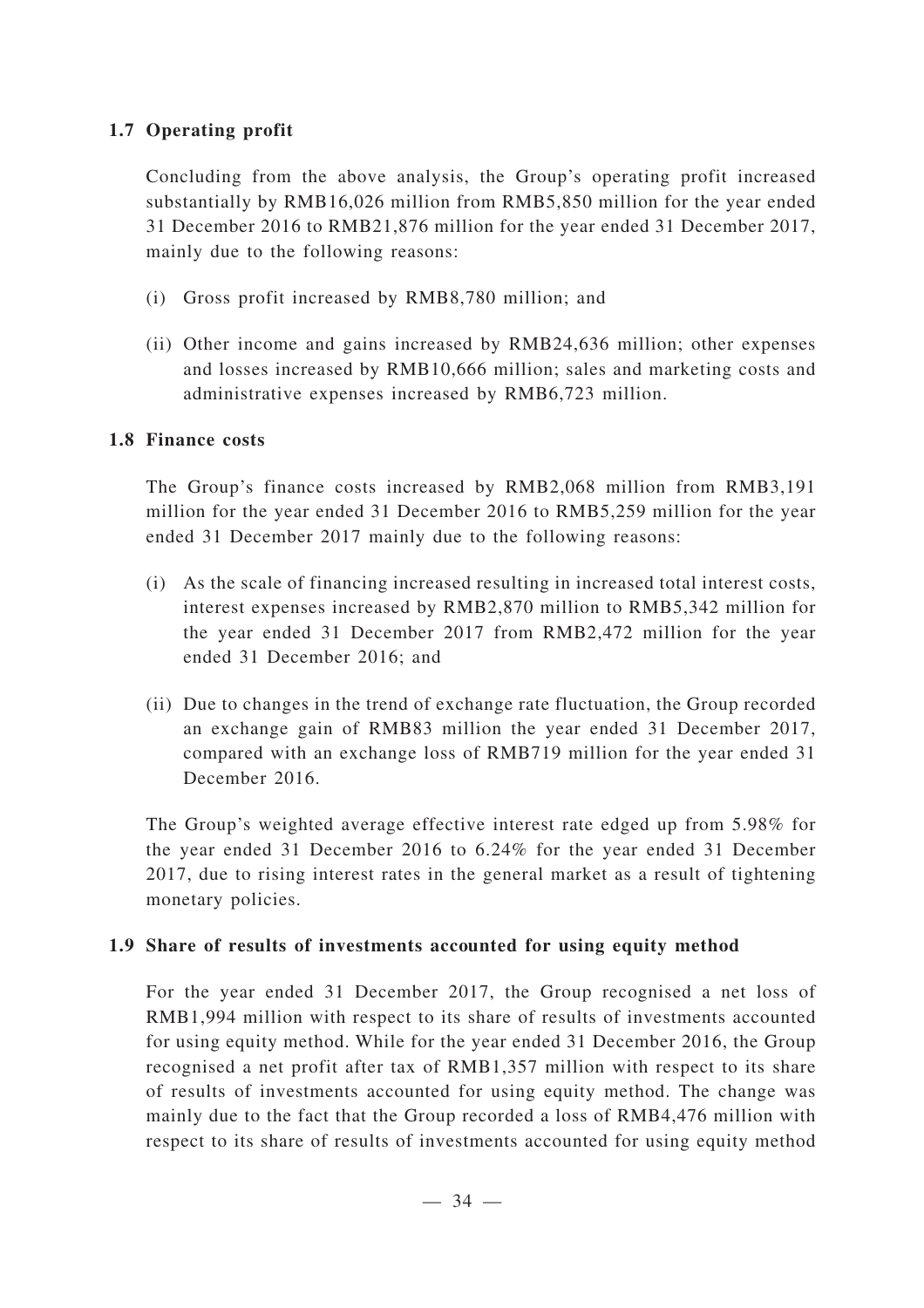in Leshi Companies for the year ended 31 December 2017. Excluding those factors, the Group recognised a net profit after tax of RMB2,482 million with respect to its share of results of investments accounted for using equity method.

### **1.10 Profits**

For the year ended 31 December 2017, based on the prudent principle, the Group had sufficiently considered the impairment provisions made for the relevant investments in Leshi Companies and the losses recorded under the equity method as set out above in 1.4, 1.6 and 1.9 respectively, the total amount was RMB16,561 million. Although this will have a greater impact on the profit of the Company for 2017, however, the Company still holds a positive view about the development prospects of large-screen operation and content area in the long run, and believe that New Leshi Zhijia and Le Vision Pictures will accelerate its business development gradually by eliminating the external adverse effects and overcoming staged difficulties.

Even affected by the above factors, the Group's profits attributable to owners of the Company significantly increased by 344.0% from RMB2,478 million for the year ended 31 December 2016 to RMB11,004 million for the year ended 31 December 2017 due to the increase in Group's gross profits and increase in gains from business combination.

The table below sets out profits attributable to the Company's owners and non-controlling interests as at the stated dates:

|                           | Year ended 31 December  |      |
|---------------------------|-------------------------|------|
|                           | 2017                    |      |
|                           | RMB billion RMB billion |      |
| Profits during the year   | 11.66                   | 2.94 |
| Attributable to:          |                         |      |
| Owners of the Company     | 11.00                   | 2.48 |
| Perpetual bond holders    | 0.68                    | 0.30 |
| Non-controlling interests | (0.02)                  | 0.16 |
|                           | 11.66                   | 2.94 |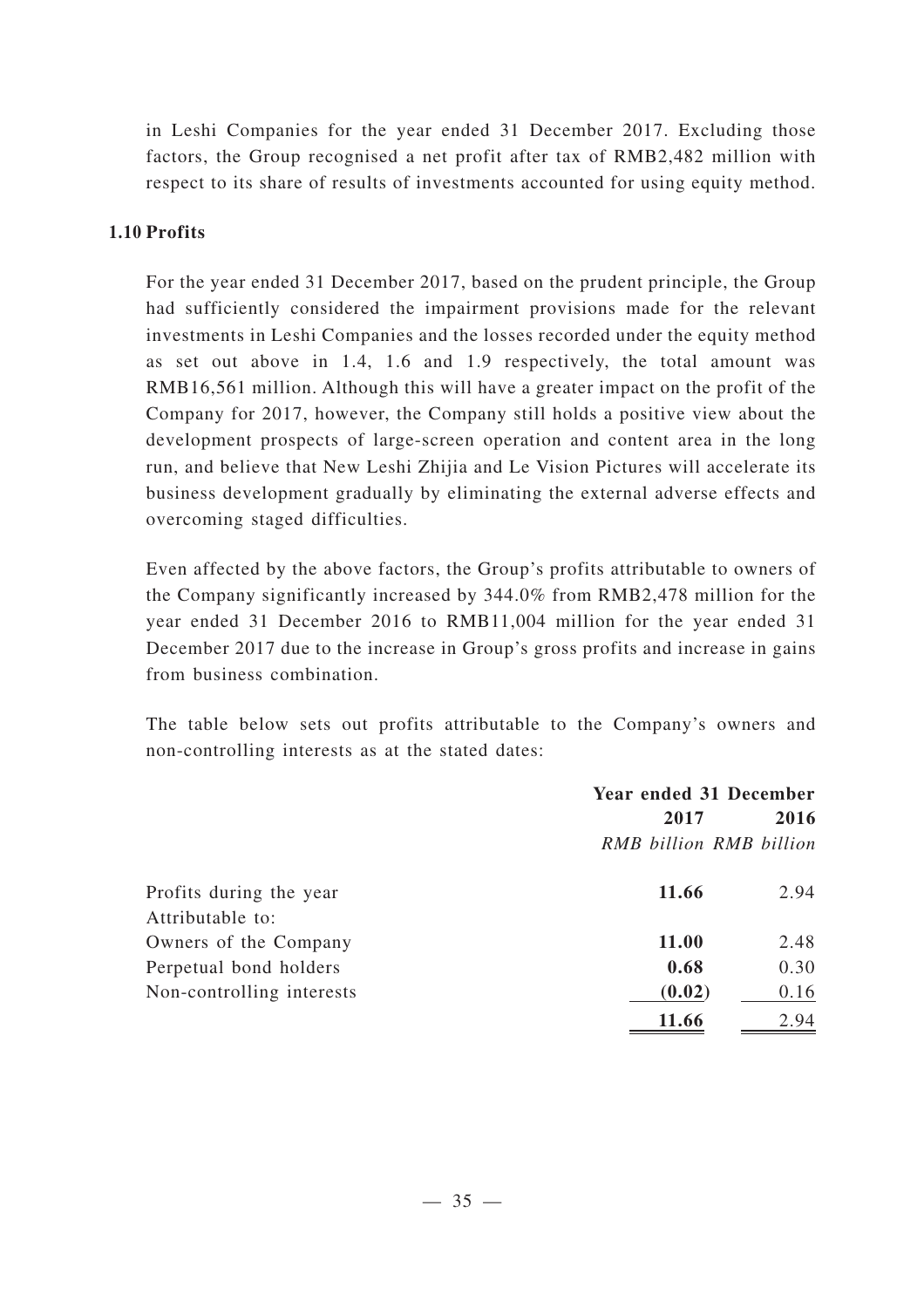Excluding the impact of net exchange gain and changes in fair values of both derivative financial instruments and investment properties, the Group's core profit attributable to owners of the Company amounted to RMB11,120 million for the year ended 31 December 2017, representing a substantial increase of 259.1% as compared with RMB3,100 million for the year ended 31 December 2016.

## **1.11 Cash status**

The Group operates in a capital-intensive industry and has historically financed, and expects to continue to finance its working capital, capital expenditures and other capital requirements through proceeds from the pre-sale and sale of properties, borrowings from commercial banks and other parties, capital contributions from shareholders and new share issuances. The Group's short-term liquidity requirements relate to servicing its debt and meeting its working capital requirements, and the Group's sources of short-term liquidity include cash balances, proceeds from pre-sales and sales of properties and new loans. The Group's long-term liquidity requirements relate to funding the development of its new property projects and repaying its long-term debt, and the Group's sources of long-term liquidity include loans, capital contributions from shareholders and share issuances.

The Group's cash and cash equivalents (including restricted cash) increased by 38.5% to RMB96,719 million as at 31 December 2017 from RMB69,813 million as at 31 December 2016, of which non-restricted cash increased to RMB68,433 million as at 31 December 2017 from RMB52,086 million as at 31 December 2016.

Increasing non-restricted cash was mainly due to the following reasons:

- (i) RMB75,099 million of net cash inflow from operating activities was due to increased revenue from pre-sale of the Group's properties;
- (ii) RMB120,169 million of net cash outflow used in investment activities was mainly caused by the new projects obtained by the Group through direct investments or acquisition of equities;
- (iii) RMB61,364 million of net cash inflow from financing activities was mainly attributed to RMB61,320 million of net borrowings inflow (including conversion between non-restricted cash and restricted cash due to borrowings).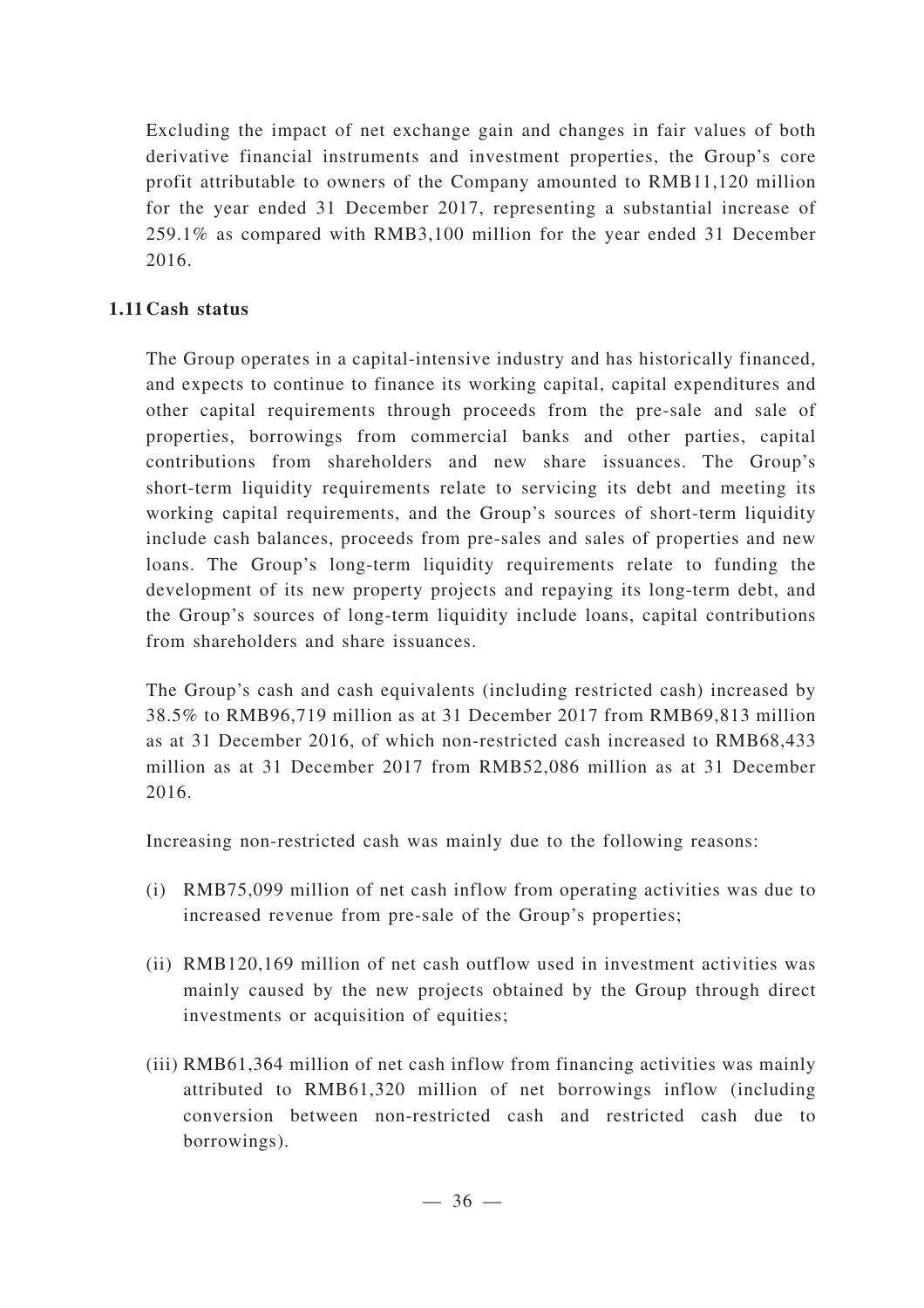Currently, the Group has sufficient operating capital which remains at healthy and safe level and is sufficient to resist risks besides supporting business growth in the foreseeable future.

### **1.12 Borrowings and securities**

Due to the requirement for continuous business expansion of the Group, total borrowing increased by RMB106,430 million to RMB219,270 million as at 31 December 2017 from RMB112,840 million as at 31 December 2016.

As at 31 December 2017, RMB187,604 million (as at 31 December 2016: RMB84,370 million) of the Group's total borrowings were secured or jointly secured by the Group's restricted cash, properties under development, completed properties held for sale, investment properties, fixed assets and intangible assets (total amount was RMB164,408 million (as at 31 December 2016: RMB82,180 million)) and equities (including those legally transferred as collateral) of certain of the Group's subsidiaries.

## **1.13 Net debt to total asset ratio and gearing ratio**

Net debt to total asset ratio is calculated by dividing the total net liabilities with total asset amount. Net debt is calculated by deducting cash and cash equivalents (including restricted cash) from total borrowings (including current and long-term borrowings). As at 31 December 2017, the Group's net debt to total asset ratio was 19.7%, representing a decrease as compared to 21.0% as at 30 June 2017.

Gearing ratio is calculated by dividing the net debt with total capital. Total capital is calculated by adding total equities and net debt. As at 31 December 2017, the Group's gearing ratio was 66.9%, representing a decrease as compared to 72.2% as at 30 June 2017.

The Group will continue to pay attention to and manage the financial structure and their potential risks in the course of development.

## **1.14 Interest rate risk**

As the Group has no material interest-bearing assets, the Group's income and operating cash flows are substantially independent from changes in market interest rates.

The Group's interest rate risk arises from long-term borrowings. Borrowings issued at variable rates expose the Group to cash flow interest-rate risk which is partially offset by cash held at variable rates. Borrowings issued at fixed rates expose the Group to fair value interest-rate risk.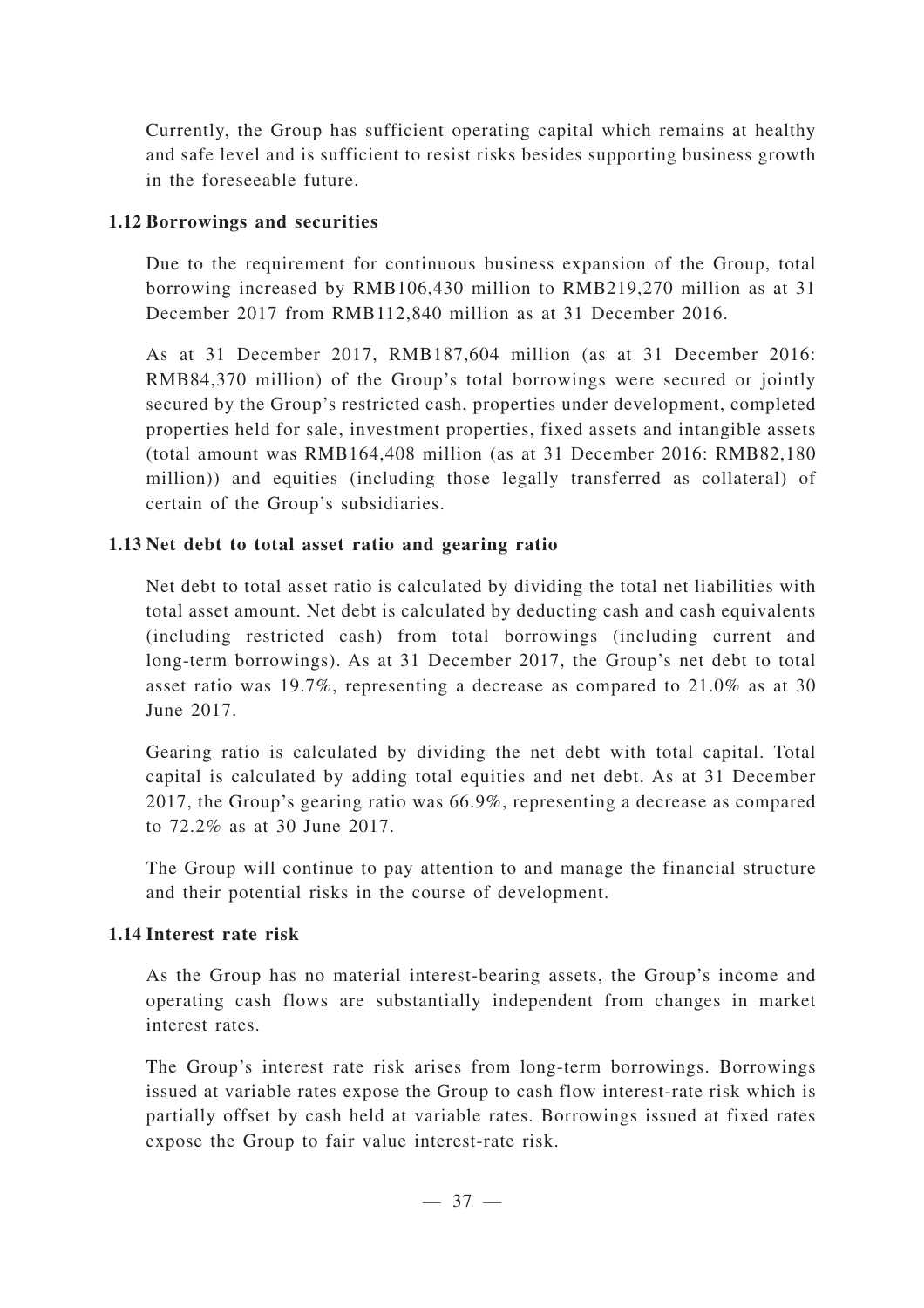The table below sets out the Group's exposure to interest rate risks. Included in the tables are the liabilities stated at carrying amounts, categorized by maturity dates.

|                     | As at 31                       | As at 31        |  |
|---------------------|--------------------------------|-----------------|--|
|                     | <b>December</b>                | <b>December</b> |  |
|                     | 2017                           | 2016            |  |
|                     | <b>RMB billion RMB billion</b> |                 |  |
| Floating interests  |                                |                 |  |
| Less than 12 months | 30.17                          | 12.95           |  |
| $1-5$ years         | 40.97                          | 14.08           |  |
| Over 5 years        | 5.32                           | 0.02            |  |
| Subtotal            | 76.46                          | 27.05           |  |
| Fixed interests     |                                |                 |  |
| Less than 12 months | 48.50                          | 19.69           |  |
| $1-5$ years         | 91.29                          | 53.11           |  |
| Over 5 years        | 3.02                           | 12.99           |  |
| Subtotal            | 142.81                         | 85.79           |  |
| Total               | 219.27                         | 112.84          |  |

As at 31 December 2017, the Group did not use any interest rate swaps to hedge its exposure to interest rate risk. The Group monitors its interest rate exposure monthly by considering refinancing, renewal of existing positions and alternative financing.

## **1.15 Foreign exchange risks**

As all the Group's operating entities are located in China, the Group operates its business mainly in RMB. Some of the Group's bank deposits and senior notes are denominated in US dollar, Euro or Hong Kong dollars, meaning that the Group is exposed to foreign exchange risks. For the year ended 31 December 2017, the Group recorded a net exchange gain in the amount of RMB83 million. As such, the Group's operating cash flow and liquidity were not significantly affected by fluctuations in foreign exchange rates. The Group will continue to closely track and manage its exposure to the fluctuation in foreign exchange rates.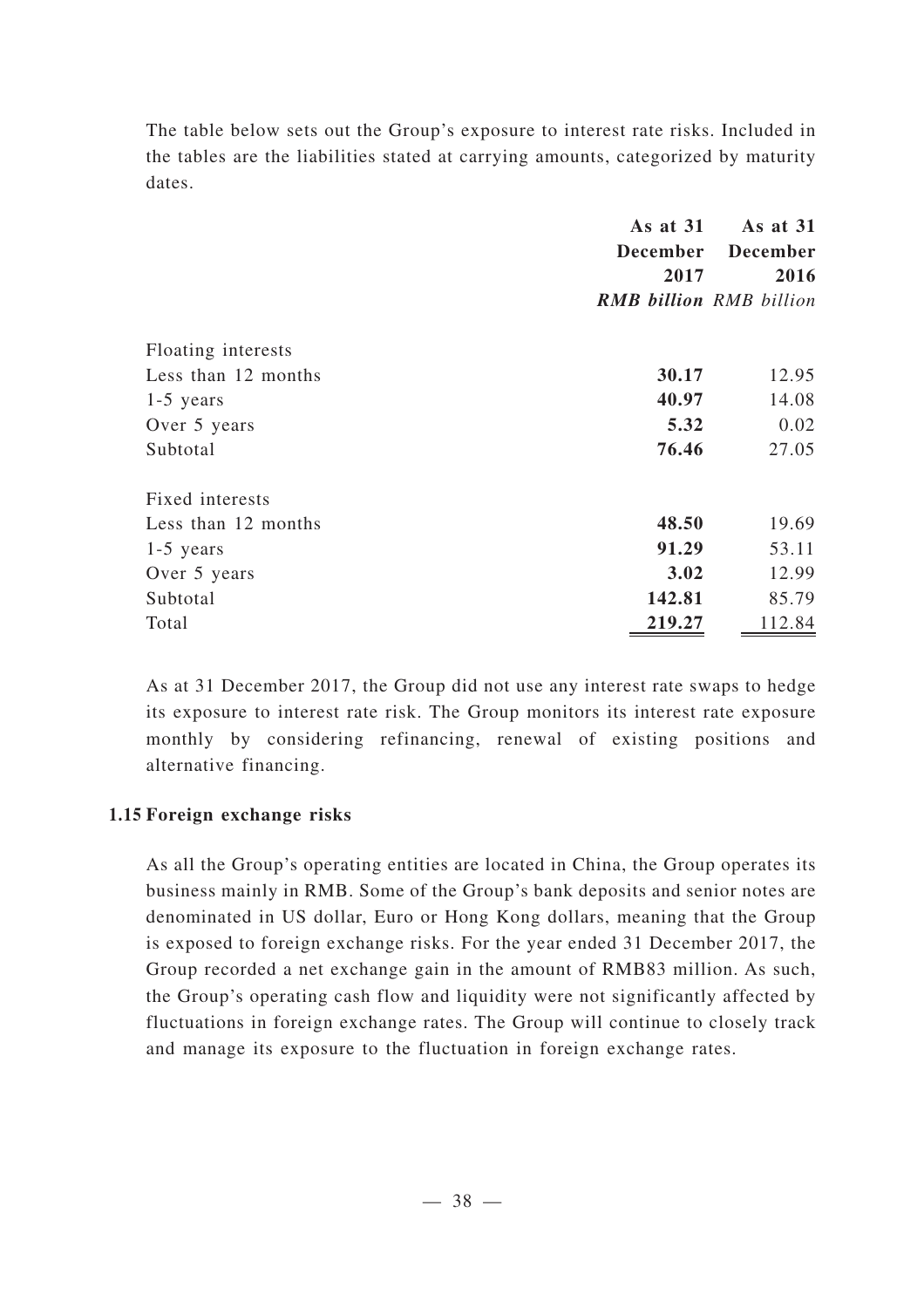### **1.16 Contingent liabilities**

The Group provides guarantees to banks for the mortgage loans obtained by certain property buyers to ensure that the buyers perform their obligations of mortgage loan repayment. The amount was RMB49,780 million as at 31 December 2017 as compared with RMB11,379 million as at 31 December 2016. The guarantees shall terminate at the earliest occurrence of either of the following: (i) transfer of property ownership certificate to the buyer. Such certificate is generally transferred within 6 months from the date of property delivery; or (ii) full repayment of mortgage loan by the property buyer. The period of guarantee provided by the Group starts from the date when the mortgage is granted.

### **2. BUSINESS HIGHLIGHTS**

### **2.1** *Summary of Principal Properties*

As at 31 December 2017, the Group is engaging in a total of 340 property development projects across 70 cities in the People's Republic of China, with a total site area of approximately 74.02 million square meters ("sq.m."), an estimated total gross floor area ("GFA") of approximately 182.16 million sq.m. and an estimated saleable or rentable GFA of approximately 152.36 million sq.m. The table below sets forth the breakdown by regions and cities:

| <b>Region</b>  | <b>City</b>     | <b>Total site</b><br>area | <b>Estimated</b><br>aggregate<br><b>GFA</b> | <b>Estimated</b><br>saleable/<br>rentable GFA |
|----------------|-----------------|---------------------------|---------------------------------------------|-----------------------------------------------|
|                |                 | $'000$ sq.m.              | $'000$ sq.m.                                | $'000$ sq.m.                                  |
| Beijing region | Beijing         | 1,247.7                   | 2,543.1                                     | 2,053.3                                       |
|                | Ji'nan          | 3,109.8                   | 8,527.5                                     | 6,973.0                                       |
|                | Qingdao         | 6,177.3                   | 13,614.7                                    | 11,838.3                                      |
|                | Taiyuan         | 339.4                     | 1,622.5                                     | 1,188.8                                       |
|                | Shijiazhuang    | 360.8                     | 1,396.2                                     | 1,322.1                                       |
|                | Zhangjiakou     | 54.9                      | 176.7                                       | 126.5                                         |
|                | Langfang        | 393.5                     | 1,239.2                                     | 1,132.5                                       |
|                | Chengde         | 117.5                     | 377.6                                       | 318.4                                         |
|                | Yantai          | 279.2                     | 769.1                                       | 749.4                                         |
|                | <b>Subtotal</b> | 12,080.1                  | 30,266.6                                    | 25,702.3                                      |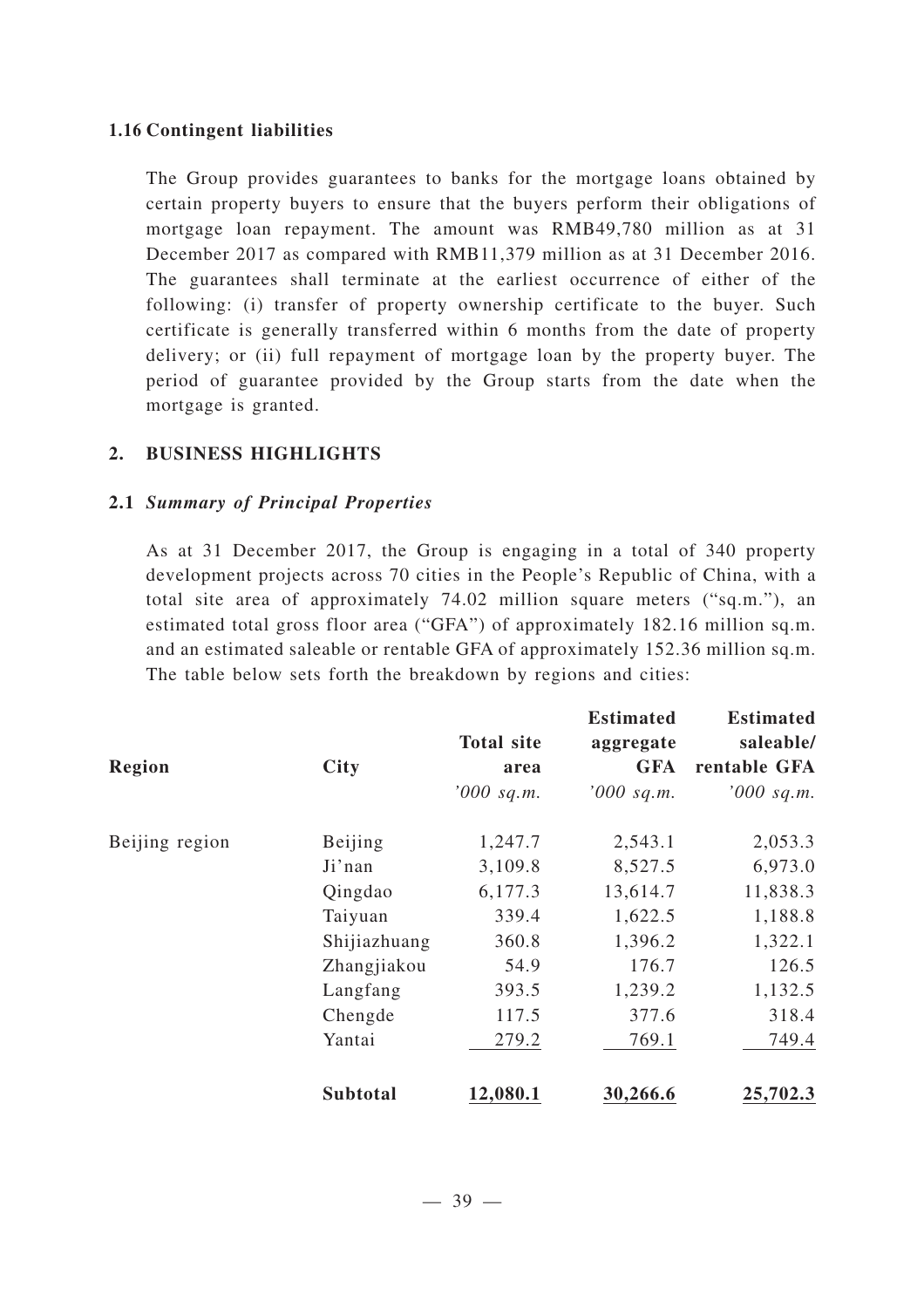|                    |                 |                   | <b>Estimated</b> | <b>Estimated</b> |
|--------------------|-----------------|-------------------|------------------|------------------|
|                    |                 | <b>Total site</b> | aggregate        | saleable/        |
| Region             | <b>City</b>     | area              | <b>GFA</b>       | rentable GFA     |
|                    |                 | '000 sq.m.        | $'000$ sq.m.     | '000 sq.m.       |
| North China region | Tianjin         | 5,870.6           | 13,187.7         | 12,308.3         |
|                    | Xi'an           | 1,631.9           | 6,069.0          | 5,538.5          |
|                    | Zhengzhou       | 674.1             | 2,482.3          | 1,936.0          |
|                    | Shenyang        | 568.7             | 1,760.5          | 1,616.7          |
|                    | Dalian          | 553.4             | 1,809.2          | 1,700.9          |
|                    | Harbin          | 971.3             | 3,624.8          | 2,973.7          |
|                    | Daqing          | 222.0             | 514.2            | 500.0            |
|                    | <b>Subtotal</b> | 10,492.0          | 29,447.7         | 26,574.1         |
| Shanghai region    | Shanghai        | 1,659.6           | 4,583.5          | 3,970.8          |
|                    | Suzhou          | 1,239.4           | 2,690.8          | 2,052.8          |
|                    | Nanjing         | 628.3             | 1,198.9          | 1,027.9          |
|                    | Wuxi            | 4,672.6           | 10,100.5         | 8,537.8          |
|                    | Changzhou       | 449.1             | 1,191.6          | 1,072.3          |
|                    | Zhenjiang       | 123.5             | 192.0            | 162.2            |
|                    | Nantong         | 412.9             | 644.6            | 543.6            |
|                    | Yangzhou        | 286.7             | 932.4            | 854.8            |
|                    | Xuzhou          | 534.1             | 1,096.5          | 960.0            |
|                    | Yancheng        | 29.4              | 83.5             | 82.6             |
|                    | Taizhou         | 193.4             | 465.9            | 373.0            |
|                    | Wuhu            | 118.8             | 315.8            | 269.4            |
|                    | Ma'anshan       | 30.3              | 65.4             | 59.5             |
|                    | <b>Subtotal</b> | 10,378.1          | 23,561.4         | 19,966.7         |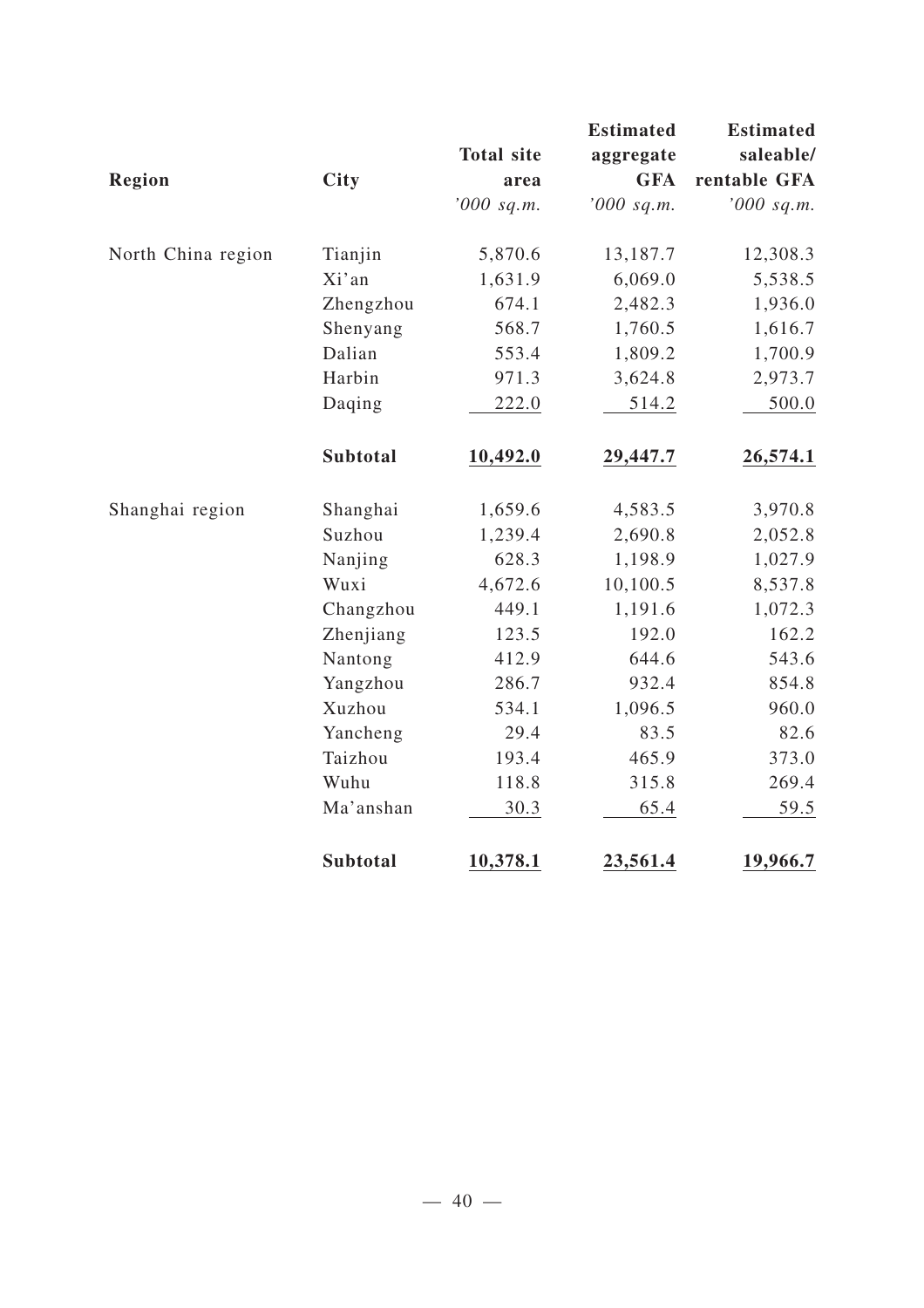|                    |                 |                   | <b>Estimated</b> | <b>Estimated</b> |
|--------------------|-----------------|-------------------|------------------|------------------|
|                    |                 | <b>Total site</b> | aggregate        | saleable/        |
| <b>Region</b>      | <b>City</b>     | area              | <b>GFA</b>       | rentable GFA     |
|                    |                 | '000 sq.m.        | $'000$ sq.m.     | $'000$ sq.m.     |
| Southwestern China | Chongqing       | 9,062.6           | 22,914.4         | 16,171.4         |
| region             | Chengdu         | 4,309.5           | 9,951.0          | 8,047.6          |
|                    | Nanning         | 309.4             | 1,820.8          | 1,720.3          |
|                    | Kunming         | 1,455.3           | 4,830.6          | 4,000.4          |
|                    | Guilin          | 1,565.1           | 1,952.9          | 1,494.7          |
|                    | Guiyang         | 294.0             | 1,183.6          | 1,167.6          |
|                    | Liuzhou         | 34.8              | 120.3            | 115.3            |
|                    | Beihai          | 334.3             | 955.6            | 913.2            |
|                    | Xishuangbanna   | 3,166.8           | 3,370.5          | 2,987.7          |
|                    | <b>Subtotal</b> | 20,531.8          | 47,099.7         | 36,618.2         |
| Southeastern China | Hangzhou        | 2,086.5           | 6,497.7          | 4,666.4          |
| region             | Hefei           | 2,335.6           | 6,474.7          | 5,315.3          |
|                    | Xiamen          | 32.5              | 141.9            | 95.9             |
|                    | Ningbo          | 364.1             | 873.2            | 625.2            |
|                    | Jiaxing         | 524.7             | 884.3            | 795.8            |
|                    | Huzhou          | 398.4             | 822.3            | 661.5            |
|                    | Shaoxing        | 322.4             | 632.5            | 508.1            |
|                    | Putian          | 45.2              | 149.3            | 133.7            |
|                    | Quanzhou        | 70.5              | 376.5            | 299.0            |
|                    | Zhoushan        | 146.0             | 471.8            | 353.9            |
|                    | Taizhou         | 165.3             | 419.6            | 322.0            |
|                    | Wenzhou         | 44.9              | 209.4            | 206.1            |
|                    | Subtotal        | 6,536.1           | 17,953.2         | 13,982.9         |
| Guangzhou-Shenzhen | Shenzhen        | 17.7              | 140.6            | 63.2             |
| region             | Guangzhou       | 1,848.3           | 5,093.0          | 4,100.7          |
|                    | Foshan          | 455.2             | 2,021.8          | 1,932.8          |
|                    | Dongguan        | 125.1             | 387.3            | 375.5            |
|                    | Huizhou         | 401.7             | 1,200.1          | 1,077.9          |
|                    | Zhongshan       | 329.0             | 994.7            | 978.9            |
|                    | Zhuhai          | 18.1              | 127.8            | 91.4             |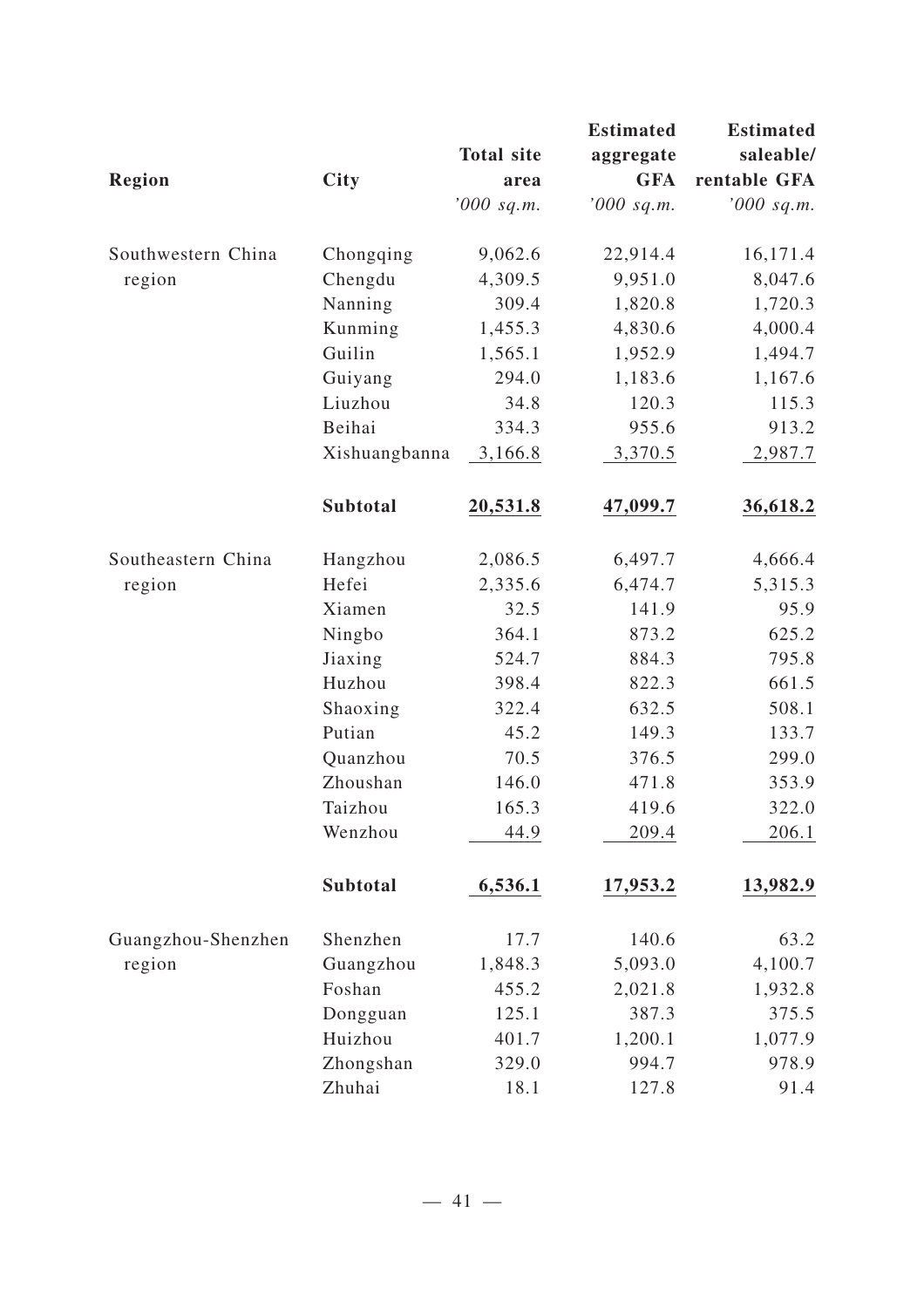|                      |                 |                   | <b>Estimated</b> | <b>Estimated</b> |
|----------------------|-----------------|-------------------|------------------|------------------|
|                      |                 | <b>Total site</b> | aggregate        | saleable/        |
| <b>Region</b>        | <b>City</b>     | area              | <b>GFA</b>       | rentable GFA     |
|                      |                 | '000 sq.m.        | $'000$ sq.m.     | $'000$ sq.m.     |
|                      | Qingyuan        | 586.4             | 1,603.7          | 1,603.2          |
|                      | Jiangmen        | 748.9             | 2,627.1          | 2,514.1          |
|                      | Zhaoqing        | 262.0             | 904.3            | 872.3            |
|                      | <b>Subtotal</b> | 4,792.4           | 15,100.4         | 13,610.0         |
| Central China region | Wuhan           | 1,503.1           | 6,125.8          | 5,249.6          |
|                      | Changsha        | 694.0             | 2,291.2          | 1,819.7          |
|                      | Nanchang        | 2,862.5           | 4,998.2          | 4,310.9          |
|                      | Yichang         | 100.0             | 450.4            | 424.9            |
|                      | Jingdezhen      | 148.8             | 312.0            | 292.6            |
|                      | Subtotal        | 5,308.4           | 14,177.6         | 12,097.7         |
| Hainan region        | Sanya           | 750.1             | 578.5            | 295.9            |
|                      | Haikou          | 435.9             | 1,089.4          | 987.1            |
|                      | Wanning         | 856.1             | 973.2            | 832.1            |
|                      | Qionghai        | 1,647.5           | 1,708.7          | 1,600.7          |
|                      | Ding'an         | 215.9             | 201.4            | 93.3             |
|                      | <b>Subtotal</b> | 3,905.5           | 4,551.2          | 3,809.1          |
|                      | <b>Total</b>    | 74,024.4          | 182,157.8        | 152,361.0        |

As at the date of this announcement, the total site area, estimated aggregate GFA, and estimated saleable or rentable GFA of the Group's properties projects under development are approximately 75.86 million sq. m., 188 million sq. m. and 157 million sq. m., respectively.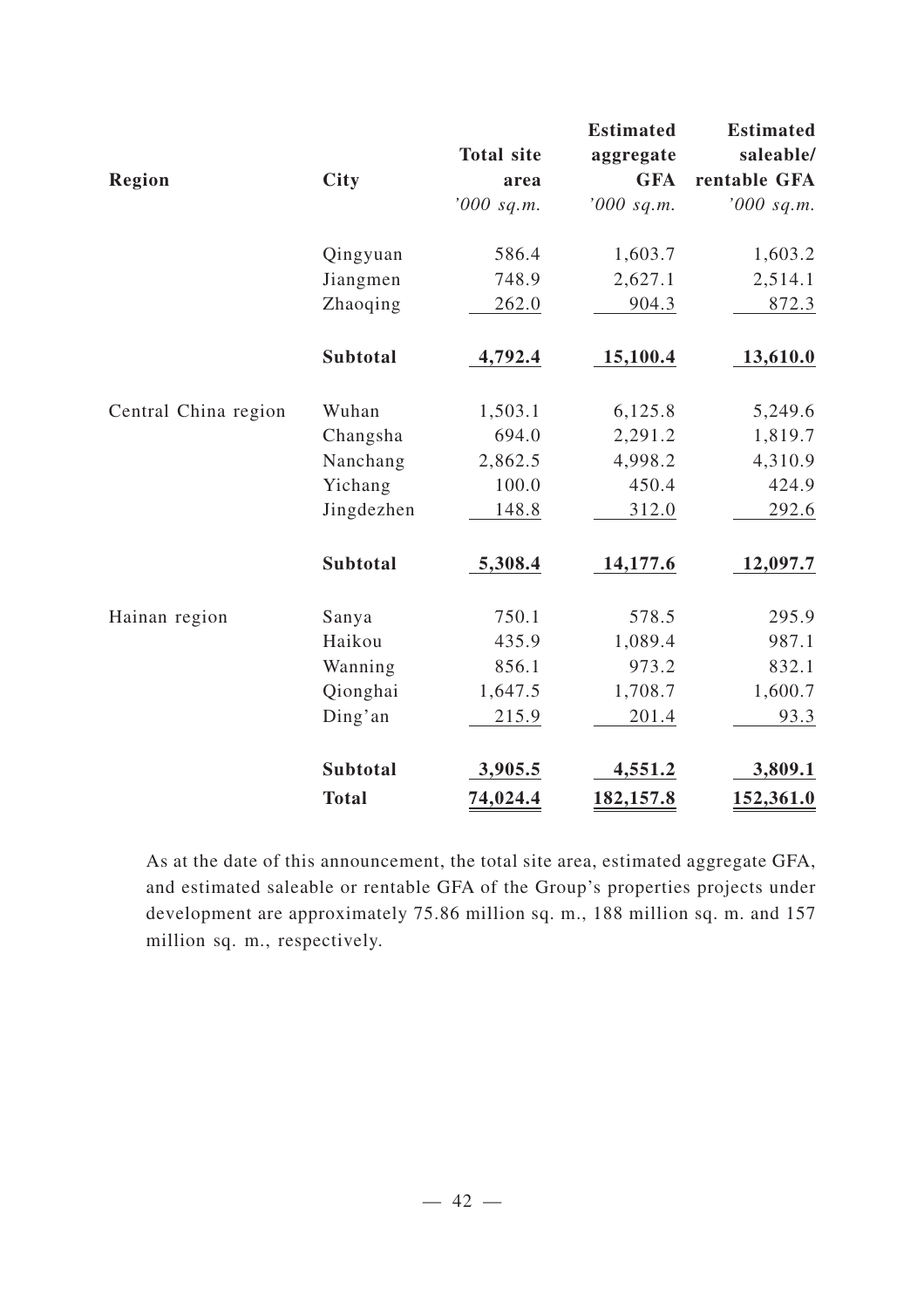## **2.2 Summary of land bank**

As at 31 December 2017, the Group had a total land bank of approximately 141.73 million sq.m. and attributable land bank of approximately 107.12 million sq.m., the breakdown of land bank by region and city is as follows:.

|                    |                 | <b>Total land</b> | <b>Attributable</b> |
|--------------------|-----------------|-------------------|---------------------|
| Region             | City            | bank              | land bank           |
|                    |                 | ('000 sq.m.)      | ('000 sq.m.)        |
| Beijing region     | Beijing         | 918.4             | 507.5               |
|                    | Ji'nan          | 7,879.3           | 5,856.2             |
|                    | Qingdao         | 11,731.6          | 10,024.0            |
|                    | Taiyuan         | 1,622.5           | 1,040.6             |
|                    | Shijiazhuang    | 1,396.2           | 693.5               |
|                    | Zhangjiakou     | 176.7             | 137.9               |
|                    | Langfang        | 1,239.2           | 644.4               |
|                    | Chengde         | 377.6             | 377.6               |
|                    | Yantai          | 629.9             | 629.9               |
|                    | Subtotal        | 25,971.4          | 19,911.6            |
| North China region | Tianjin         | 9,715.2           | 6,590.8             |
|                    | Xi'an           | 5,559.5           | 3,108.3             |
|                    | Zhengzhou       | 2,190.2           | 1,457.6             |
|                    | Shenyang        | 1,760.0           | 1,217.3             |
|                    | Dalian          | 1,625.0           | 1,598.3             |
|                    | Harbin          | 2,806.7           | 2,554.1             |
|                    | Daqing          | 256.6             | 256.6               |
|                    | <b>Subtotal</b> | 23,913.2          | 16,783.0            |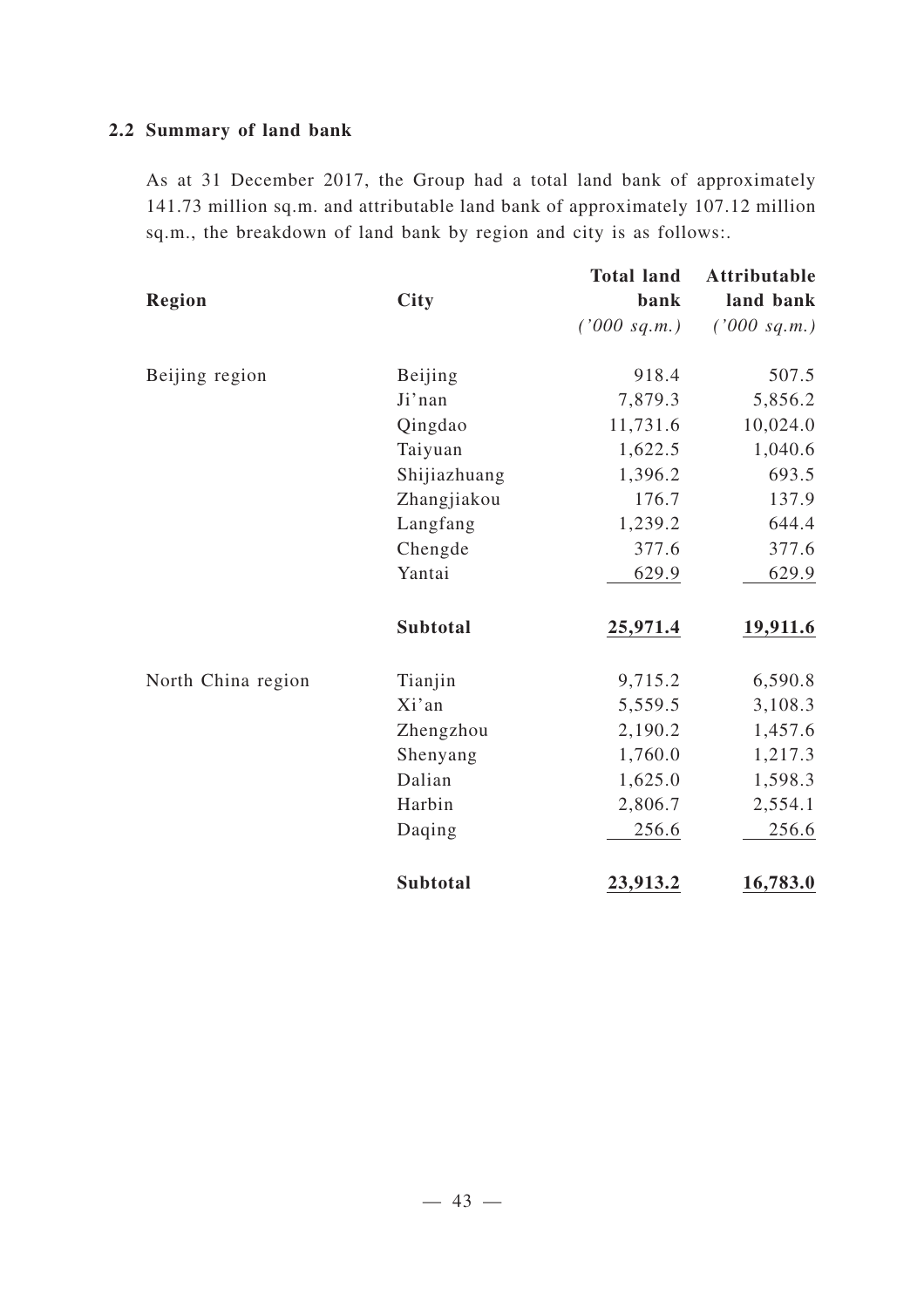|                           |                 | <b>Total land</b> | <b>Attributable</b> |
|---------------------------|-----------------|-------------------|---------------------|
| <b>Region</b>             | <b>City</b>     | bank              | land bank           |
|                           |                 | ('000 sq.m.)      | ('000 sq.m.)        |
| Shanghai region           | Shanghai        | 3,657.6           | 2,095.1             |
|                           | Suzhou          | 2,232.8           | 1,462.4             |
|                           | Nanjing         | 1,015.1           | 617.5               |
|                           | Wuxi            | 4,958.9           | 4,425.4             |
|                           | Changzhou       | 684.6             | 635.0               |
|                           | Zhenjiang       | 192.0             | 192.0               |
|                           | Nantong         | 644.6             | 540.7               |
|                           | Yangzhou        | 932.4             | 353.8               |
|                           | Xuzhou          | 1,096.5           | 735.0               |
|                           | Yancheng        | 83.5              | 27.6                |
|                           | Taizhou         | 465.9             | 181.2               |
|                           | Wuhu            | 315.8             | 315.8               |
|                           | Ma'anshan       | 65.4              | 32.1                |
|                           | <b>Subtotal</b> | 16,345.1          | 11,613.6            |
| Southwestern China region | Chongqing       | 14,880.6          | 11,651.7            |
|                           | Chengdu         | 6,990.7           | 6,153.7             |
|                           | Nanning         | 1,820.8           | 1,201.7             |
|                           | Kunming         | 4,354.4           | 3,282.5             |
|                           | Guilin          | 1,952.9           | 1,777.2             |
|                           | Guiyang         | 1,183.6           | 603.7               |
|                           | Liuzhou         | 120.3             | 120.3               |
|                           | Beihai          | 955.6             | 430.0               |
|                           | Xishuangbanna   | 2,598.7           | 2,364.8             |
|                           | <b>Subtotal</b> | 34,857.6          | 27,585.6            |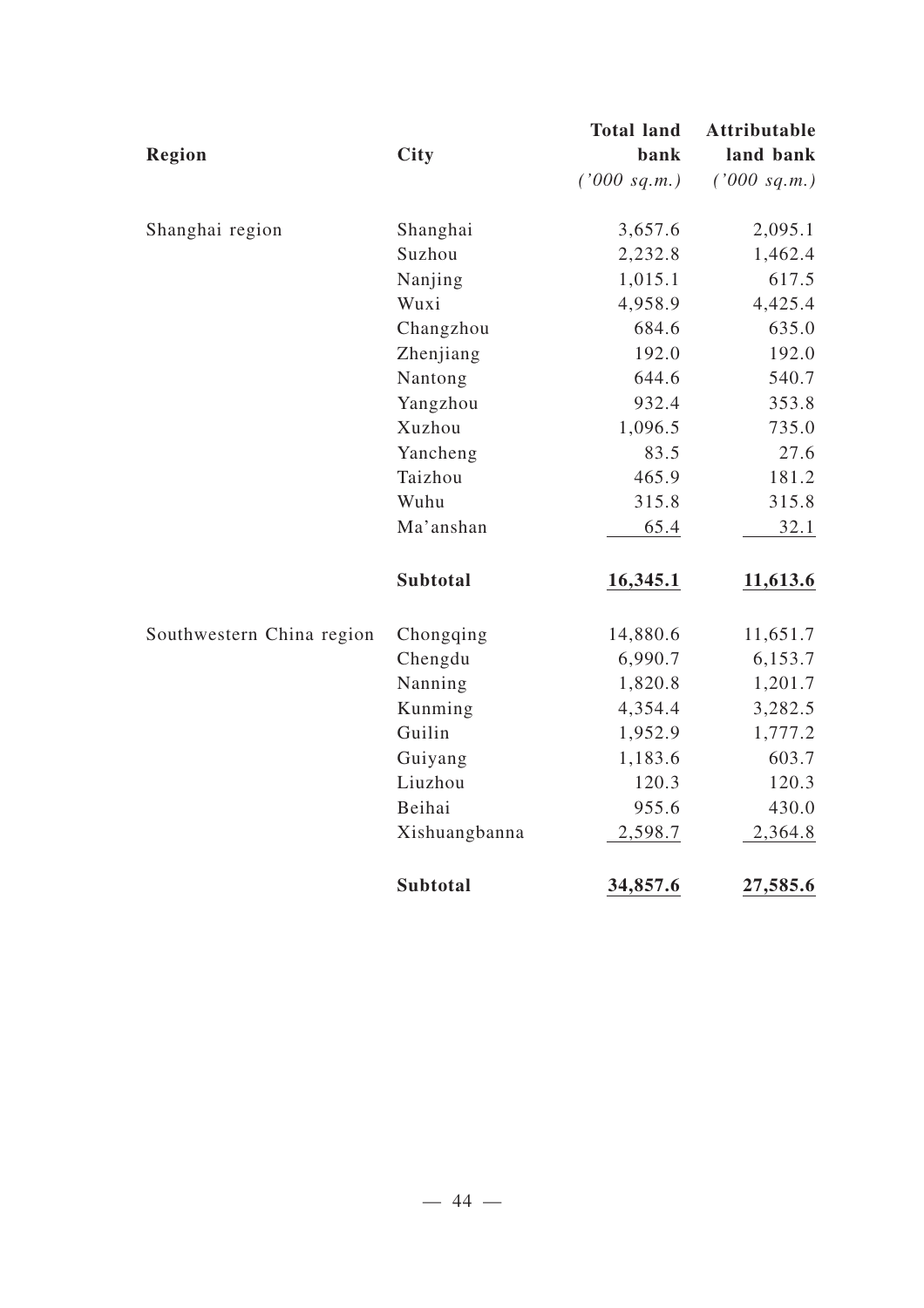|                                    |                 | <b>Total land</b> | <b>Attributable</b> |
|------------------------------------|-----------------|-------------------|---------------------|
| <b>Region</b>                      | <b>City</b>     | bank              | land bank           |
|                                    |                 | ('000 sq.m.)      | ('000 sq.m.)        |
| Southeastern China region          | Hangzhou        | 3,933.5           | 2,318.5             |
|                                    | Hefei           | 3,306.0           | 2,979.3             |
|                                    | Xiamen          | 141.9             | 141.9               |
|                                    | Ningbo          | 873.2             | 600.2               |
|                                    | Jiaxing         | 884.3             | 613.5               |
|                                    | Huzhou          | 799.9             | 527.7               |
|                                    | Shaoxing        | 632.5             | 351.9               |
|                                    | Putian          | 149.3             | 149.3               |
|                                    | Quanzhou        | 376.5             | 359.9               |
|                                    | Zhoushan        | 471.8             | 160.4               |
|                                    | Taizhou         | 308.3             | 237.4               |
|                                    | Wenzhou         | 209.4             | 29.3                |
|                                    | <b>Subtotal</b> | 12,086.6          | 8,469.3             |
| Guangzhou-Shenzhen region Shenzhen |                 | 140.6             | 140.6               |
|                                    | Guangzhou       | 4,229.4           | 3,340.7             |
|                                    | Foshan          | 1,922.1           | 1,205.6             |
|                                    | Dongguan        | 387.3             | 332.0               |
|                                    | Huizhou         | 960.3             | 655.1               |
|                                    | Zhongshan       | 994.7             | 947.6               |
|                                    | Zhuhai          | 127.8             | 63.9                |
|                                    | Qingyuan        | 1,603.7           | 1,503.7             |
|                                    | Jiangmen        | 2,627.1           | 2,310.7             |
|                                    | Zhaoqing        | 904.3             | 904.3               |
|                                    | <b>Subtotal</b> | 13,897.3          | 11,404.2            |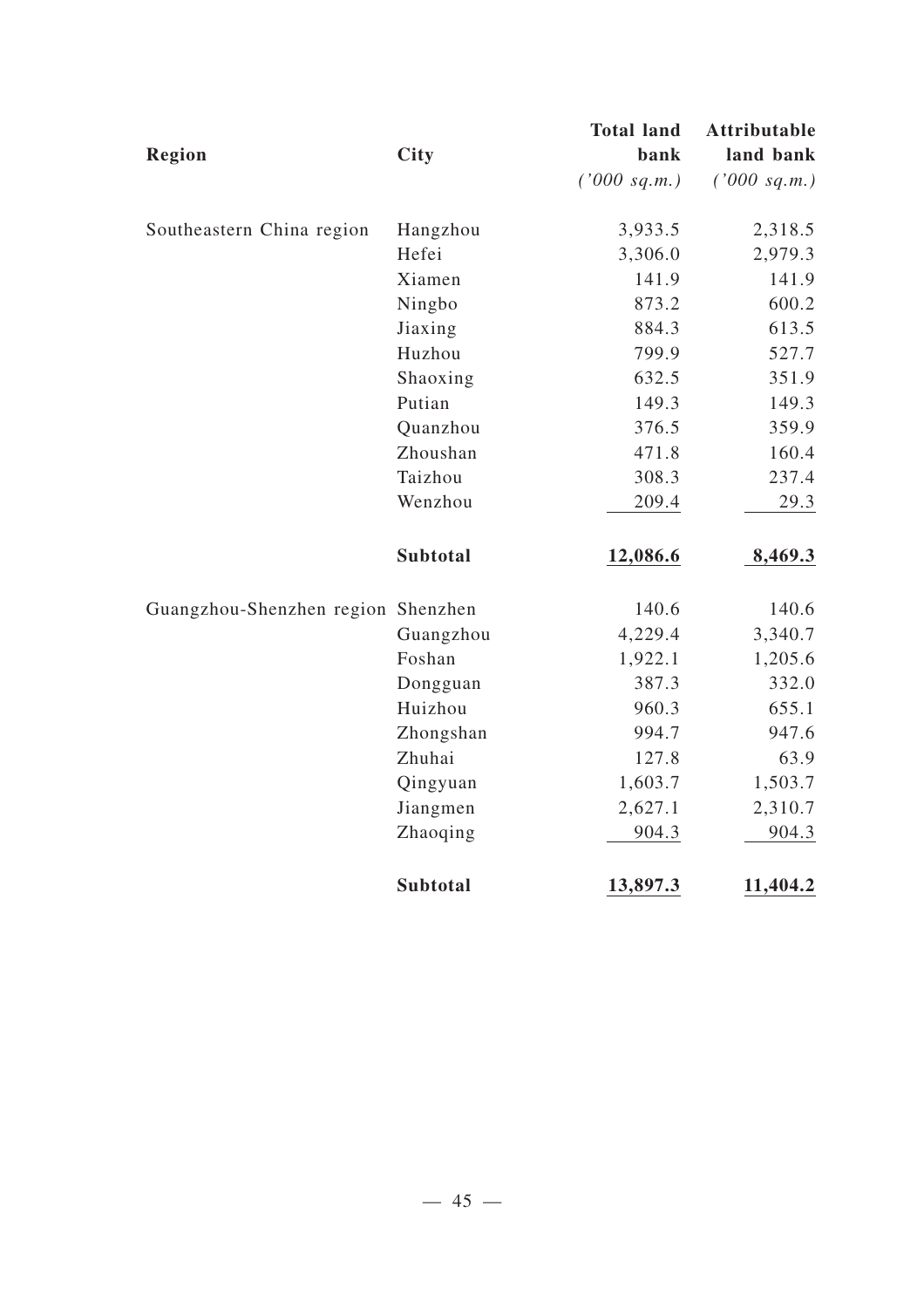|                      |              | <b>Total land</b> | Attributable |
|----------------------|--------------|-------------------|--------------|
| <b>Region</b>        | <b>City</b>  | bank              | land bank    |
|                      |              | ('000 sq.m.)      | ('000 sq.m.) |
| Central China region | Wuhan        | 5,177.2           | 4,205.0      |
|                      | Changsha     | 1,503.4           | 1,486.1      |
|                      | Nanchang     | 3,301.4           | 2,987.6      |
|                      | Yichang      | 450.4             | 247.7        |
|                      | Jingdezhen   | 211.7             | 211.7        |
|                      | Subtotal     | 10,644.1          | 9,138.1      |
| Hainan region        | Sanya        | 504.8             | 331.2        |
|                      | Haikou       | 1,089.4           | 667.3        |
|                      | Wanning      | 972.3             | 486.1        |
|                      | Qionghai     | 1,248.7           | 624.4        |
|                      | Ding'an      | 201.4             | 102.7        |
|                      | Subtotal     | 4,016.6           | 2,211.7      |
|                      | <b>Total</b> | 141,731.9         | 107,117.1    |

As at the date of this announcement, the total land bank<sup>1</sup> and attributable land bank of the Group amounted to approximately 147 million sq. m. and 110 million sq. m., respectively. Taking the contracted land reserve such as old residential renovation into account, the total land bank<sup>1</sup> of the Group amounted to approximately 218 million sq.m..

*Note 1:* The land bank is as of 31 December 2017 and also includes the land acquired since January 2018.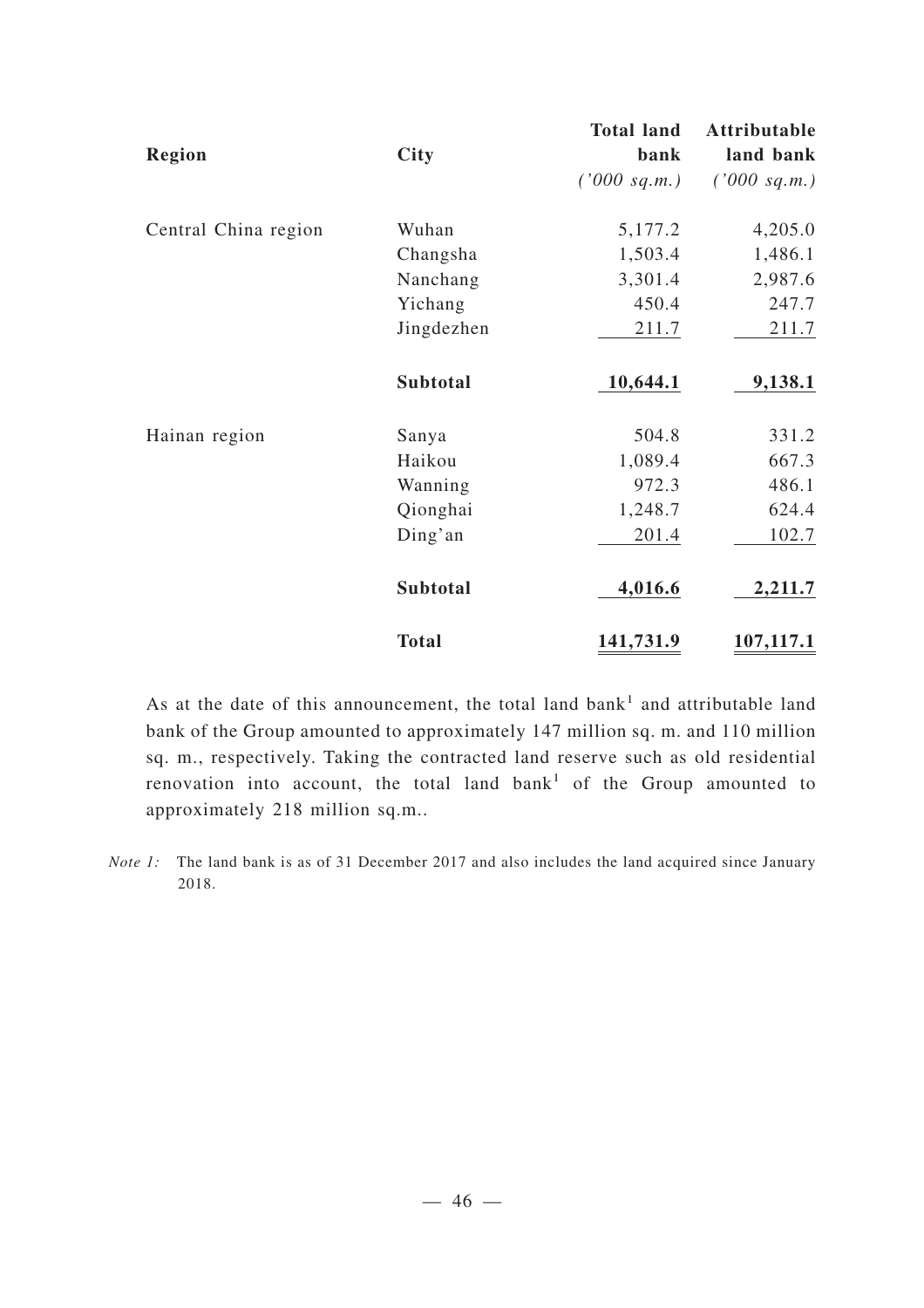### **2.3 Contracted sales**

For the year ended 31 December 2017, the Group achieved a contracted sales area of approximately 22.033 million sq.m. and a contracted sales amount of approximately RMB362.01 billion, representing an increase of approximately 140.3% as compared with the year ended 31 December 2016, and its industry ranking in the PRC real estate industry leaped to the fourth<sup>1</sup> in terms of contracted sales amount.

|                           | Contracted<br>sales area | Contracted<br>sales amount |
|---------------------------|--------------------------|----------------------------|
| Region                    | ('000 sq.m.)             | $(RMB\ billion)$           |
| Beijing region            | 3,434.0                  | 60.7                       |
| North China region        | 4,685.0                  | 70.0                       |
| Shanghai region           | 3,783.0                  | 68.9                       |
| Southwestern China region | 4,778.0                  | 54.0                       |
| Southeastern China region | 2,054.0                  | 51.2                       |
| Guangzhou-Shenzhen region | 1,255.0                  | 19.4                       |
| Central China region      | 1,465.0                  | 25.2                       |
| Hainan region             | 579.0                    | 12.6                       |
| Total                     | 22,033.0                 | 362.0                      |

*Note 1:* The ranking in respect of contracted sales amount were co-released by CRIC China and China Real Estate Appraisal Center.

### **BUSINESS REVIEW AND OUTLOOK**

### **Review of 2017**

In 2017, the government continued to implement proactive fiscal policies and prudent monetary policies, put forth effort to adjust and optimize the economic structure, and thus achieved high-quality economic growth. In 2017, the government adhered to the policy idea in respect of the real estate industry that housing is for people to live in, implemented differentiated market regulation, and accelerated the establishment and improvement of the long-term mechanism to promote the stable and healthy development of the real estate market; meanwhile, under the macroeconomic environment of overall economic deleveraging, the credit policies for the real estate industry have been continuously tightened. The government's regulation on the overheated real estate market was conducive to the long-term healthy and stable development of the industry, and had achieved remarkable results. The rapid increase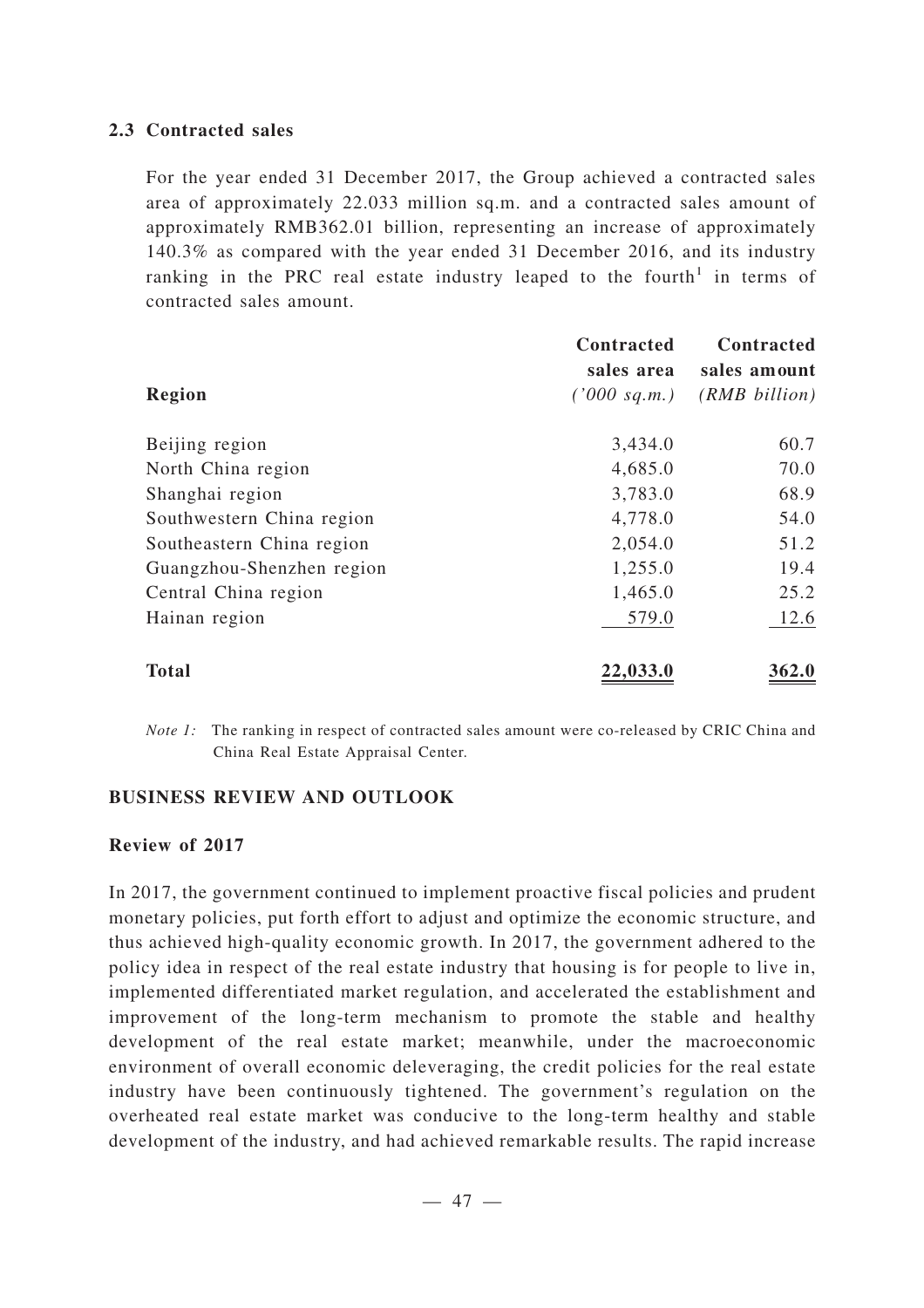in house prices in most cities had been effectively suppressed since the second quarter, and house prices in some cities had begun to experience reasonable adjustments since the second half of the year, although the overall market volume remained relatively stable. In terms of the land market, the government also took measures to cool down the furious bidding, auction and listing market, and the increase in land prices had gradually been controlled in the second half of the year. However, due to the better destocking level in the industry and the strong desire of many companies to supplement their land bank, land prices remained higher.

In 2017, the Group achieved significant increase in operating results with revenue amounted to approximately RMB65.87 billion, representing an increase of approximately 86.4% year-on-year, and gross profit was approximately RMB13.63 billion, representing an increase of approximately 181.1% year-on-year. Gross profit margin also recovered remarkably and increased significantly to 20.7% from 13.7% in 2016, representing an increase of approximately 7 percentage points. Profit attributable to owners of the Company reached approximately RMB11.00 billion, representing a substantial growth of 344% year-on-year. Core net profit amounted to approximately RMB11.12 billion, representing a significant increase of 259.1% year-on-year. As the Group's profits increased rapidly, its financial performance became more stable and had more abundant liquidity. As of 31 December 2017, carrying amount of cash of the Group reached approximately RMB96.72 billion, representing an increase of approximately 38.5% year-on-year, the short-term debt coverage reached more than 1.2 times. Since the beginning of second half of the year, with the realization of profits and the high quality of equity financing, the Group's net assets increased significantly to RMB60.64 billion, representing an increase of approximately 71.2%. With a prudent investment strategy adopted in 2017, Group's net gearing ratio at the end of the year dropped by about 60 percentage points as compared to that of 30 June 2017, and its leverage ratio also decreased significantly. Given the remarkable performance of the Group and to bring better return for our Shareholders, the Board proposed to declare a final dividend of RMB0.501 per share for 2017, representing an increase of approximately 94.9% year-on-year.

In 2017, with the support from the Group's adequate and high-quality land bank, the Group continued to increase its sales efforts, and achieved a contracted sales amount of approximately RMB362.01 billion for the year, representing an increase of approximately 140.3% year-on-year; the industry ranking of the Group then leaped up from seventh to fourth. Attributable contracted sales value also reached approximately RMB265.60 billion, representing a year-on-year increase of approximately 155.5%. Meanwhile, the Group continued to maintain its leading market position in key cities where it operates, and ranked among the top ten in terms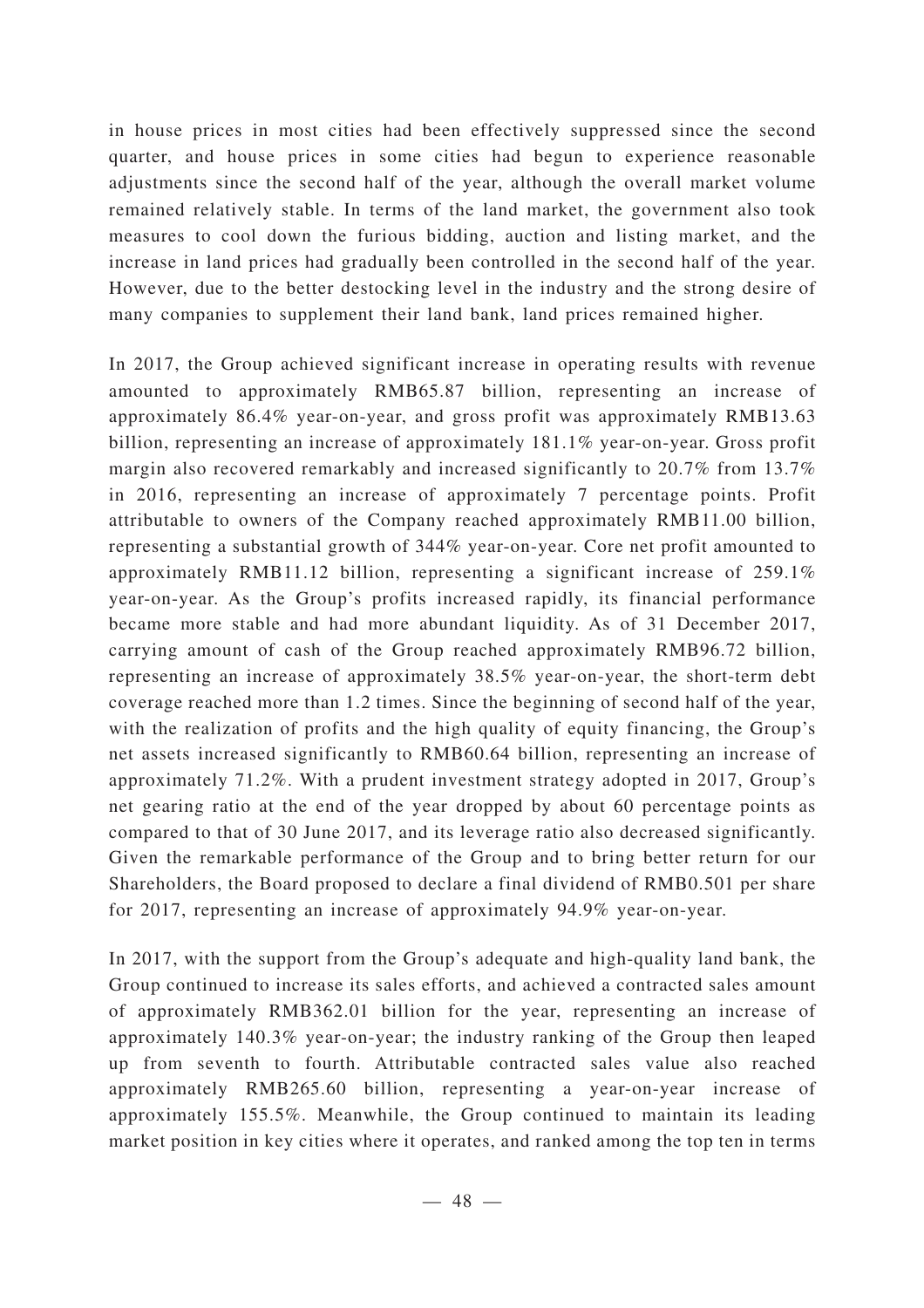of sales in 27 core cities such as Beijing, Shanghai, Tianjin, Chongqing, Hangzhou, and Wuhan. The Group's operating history in nearly 20 of the aforesaid core cities was less than 3 years, which demonstrated its outstanding market competitiveness and development potential.

On the basis that the Group seized market opportunities to replenish a large number of high-quality land bank in 2016, the Group calmly responded to the overheated land market in 2017 and adopted more prudent land acquisition strategies in the open market to control investment risks. Meanwhile, by fully leveraging its advantages of brands and reputation in respect of mergers and acquisitions as well as cooperation field, the Group acquired more high-quality projects through mergers and acquisitions, which further replenished quality land bank for the Group and reinforced the strategic presence in land bank of the Group. In 2017, the Group acquired new land bank of approximately 67.64 million sq. m. and attributable land bank of approximately 52.53 million sq. m. As of the date of this announcement, taking into account of the land under agreement of urban redevelopment, the Group has total land bank of approximately 218 million sq.m., with the total asset value amounting to RMB3 trillion, of which over 96% were located in first-tier and second-tier cities and surrounding cities of tier 1 cities. Our adequate and high-quality land bank will strongly support the Group's rapid, healthy and steady development.

With regard to new business layout, the Group completed the layout of its cultural and tourism sector from a high starting point through its cooperation with 13 cultural and tourism projects of Dalian Wanda Commercial, thus it is expected that the Group will become one of the largest operators of high quality cultural and tourism real estate in the future. Looking forward to the promising prospect of China's economy, amidst the backdrop of rapid and high-quality economic growth, continuous increase in household disposable income and accelerating consumption upgrading, the Group sees great potentials in cultural and tourism sector in the long run.

In 2017, based on prudential principle, having duly regard to the provision for the impairment of our investment in Leshi and losses under equity method, notwithstanding those significant impacts on the Group's profits in 2017, the Group is still optimistic about the development outlook of large-screen operation and content fields, and believes that New Leshi Zhijia and Le Vision Pictures will gradually eliminate external impacts, step out of the stage difficulty and speed up its business recovery and growth.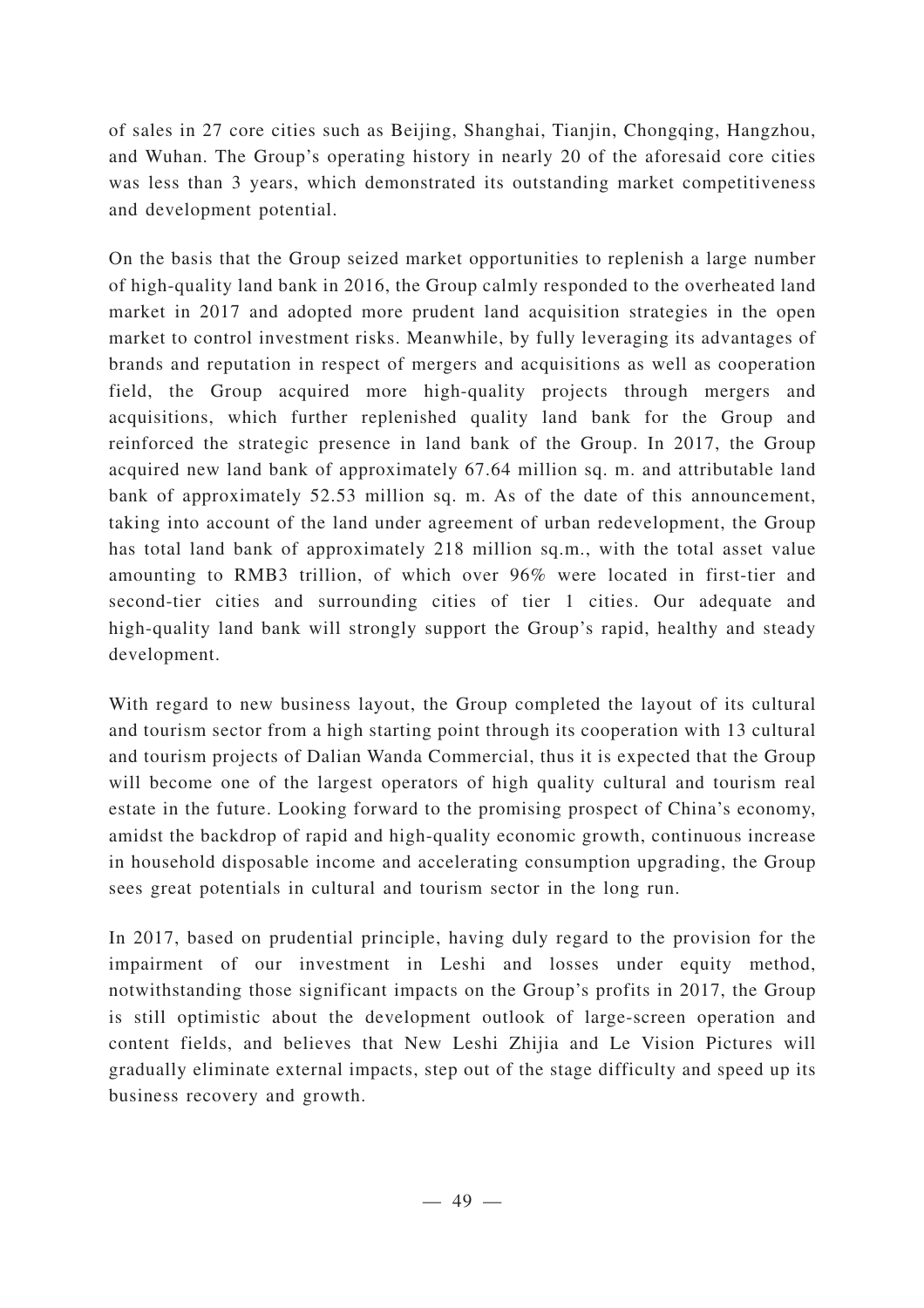Furthermore, the Group made strategic investments respectively in Dalian Wanda Commercial, an enterprise that is very competitive in the business market, and Ziroom, a locomotive enterprise in the long-term lease apartment market, both of which are quality investment subjects and also have more potential synergy effect with our various businesses.

In 2017, the Group's overall operation arrived at a new milestone by consolidating and reinforcing its competitiveness strength of property development as its core business and making more beneficial exploration and layout in respect of new businesses, which laid a good foundation for the sustainable healthy growth of the Group in the future.

## **Outlook for 2018**

In 2018, the Group anticipates that the possibility for the government of loosening its regulating policies in real estate industry is remote. In addition, the government will continue to accelerate the establishment and improvement of a long-term mechanism to promote the steady and healthy development of the real estate market. At the same time, the increasingly tightened liquidity will continue to have a material effect on the industry. Under such circumstances, the Group will remain cautious about the real estate market in 2018, but the core cities with anticipated healthy supply and demand will remain stable. There will not be major fluctuations in the overall market. Meanwhile, the real estate market that tends to be steady and normal, together with the increasingly tightened liquidity, will make the land market further more reasonable, especially the merger and acquisition market may therefore present better opportunities, which will further promote the integration of the industry.

In 2018, the Group will have over 340 projects under sales throughout the year, and it is expected that the total saleable resources will be approximately RMB674.5 billion. Adequate and high-quality available-for-sale resources will support the stable growth of the Group's sales. In addition, in terms of sales strategy, the Group will also adhere to the idea of accelerating turnover and keeping destocking. As a consequence, a large amount of sales receipts will allow the Group to maintain sufficient liquidity, thus making it have the ability to grasp the land market opportunities while calmly responding to possible market fluctuations. In terms of land acquisition strategy, the Group will also remain cautious, pay close attention to changes in the market and track various opportunities. It will give full play to the brand advantage in the merger and acquisition market and seize opportunities to select quality projects. In the case of absolute safety of cash flow, the Company reasonably replenishes high-quality land reserves to maintain and further strengthen the Group's competitive advantage in terms of land bank.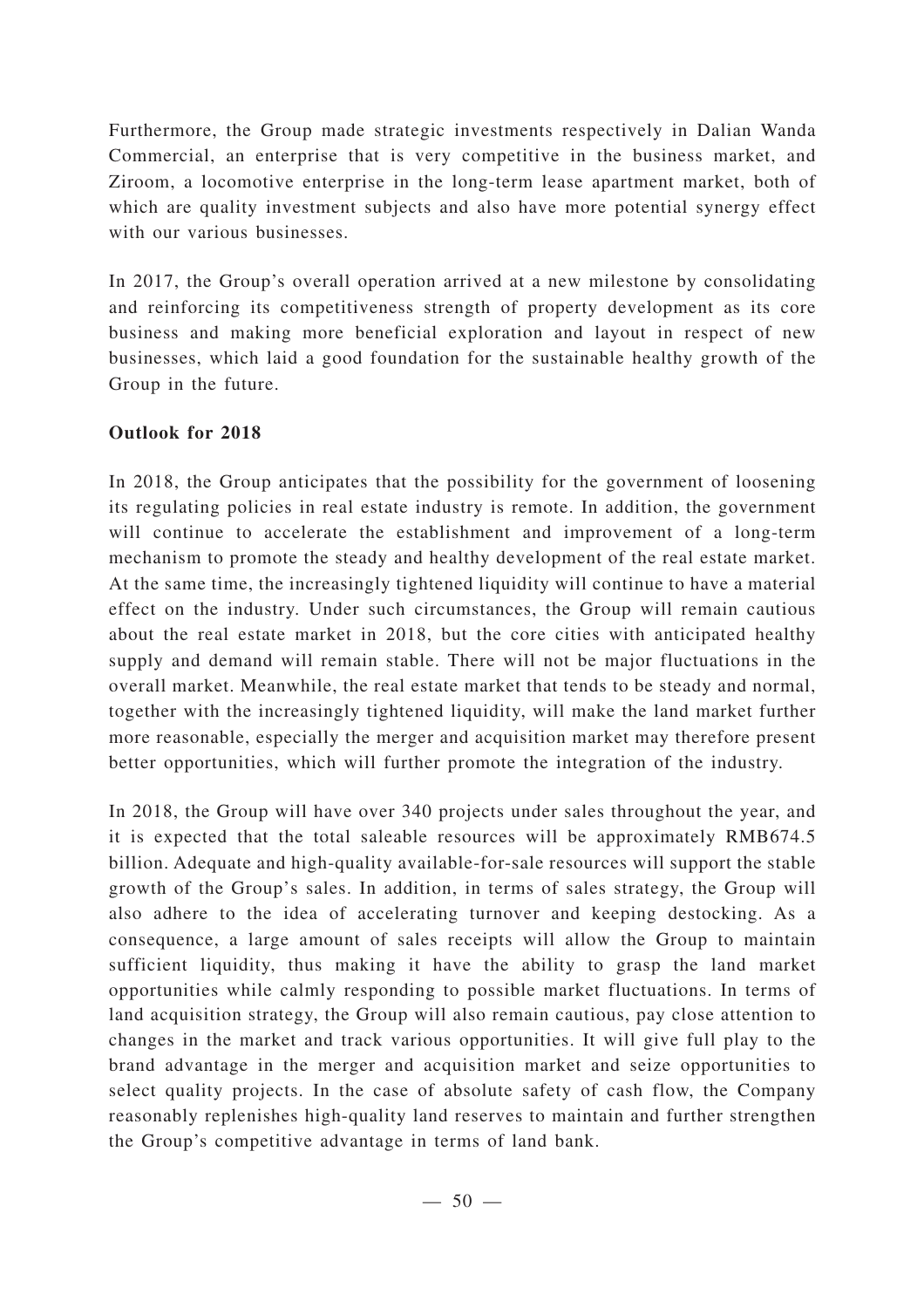In 2018, in addition to paying high attention on and maintaining sufficient liquidity as usual, the Group will continue to further reduce its leverage level through measures such as continuously delivering sales and financial performance and more prudent investment strategies for new projects.

In 2018, the Group will set up an independent cultural and tourism group and is committed to improve the operating capabilities and profitability of the Group's cultural and tourism projects that have been deployed from a high starting point. The long-term goal of the cultural and tourism group is to become one of the most competitive operators of cultural and tourism real estate in the industry of the PRC, so as to become the new growth point of the Group in the future.

In respect of new businesses layout, the Group will focus on managing its current strategic investment projects to secure and facilitate the release of long-term value. Meanwhile, under the premise of not affecting the competitive advantages and development in the main business of real estate, the Group will continue to explore market opportunities in consumption upgrading with prudence. The Group will strive to become a benchmark enterprise in providing high-quality residence, family entertainment and cultural and tourism products, and a quality operator and service provider that contributes to a better life for Chinese families.

# **ANNUAL GENERAL MEETING, FINAL DIVIDEND AND CLOSURE OF REGISTER OF MEMBERS**

The Company's 2017 annual general meeting ( the "AGM") is expected to be held on Tuesday, 12 June 2018, and the notice of AGM will be published and dispatched to Shareholders in the manner as required by the Rules (the "Listing Rules") Governing the Listing of Securities on The Stock Exchange of Hong Kong Limited (the "Stock Exchange") in due course.

For the purpose of determining the eligibility of the shareholders of the Company (the "Shareholders") to attend and vote at the AGM, the register of members of the Company will be closed from Thursday, 7 June 2018 to Tuesday, 12 June 2018 (both days inclusive), during which period no transfer of shares of the Company (the "Shares") will be registered. In order to qualify for attending and voting at the AGM, all transfer of Shares accompanied by the relevant share certificates must be lodged with the Company's branch share registrar, Computershare Hong Kong Investor Services Limited, at Shops 1712-1716, 17th Floor, Hopewell Centre, 183 Queen's Road East, Wanchai, Hong Kong, no later than 4:30 p.m. on Wednesday, 6 June 2018.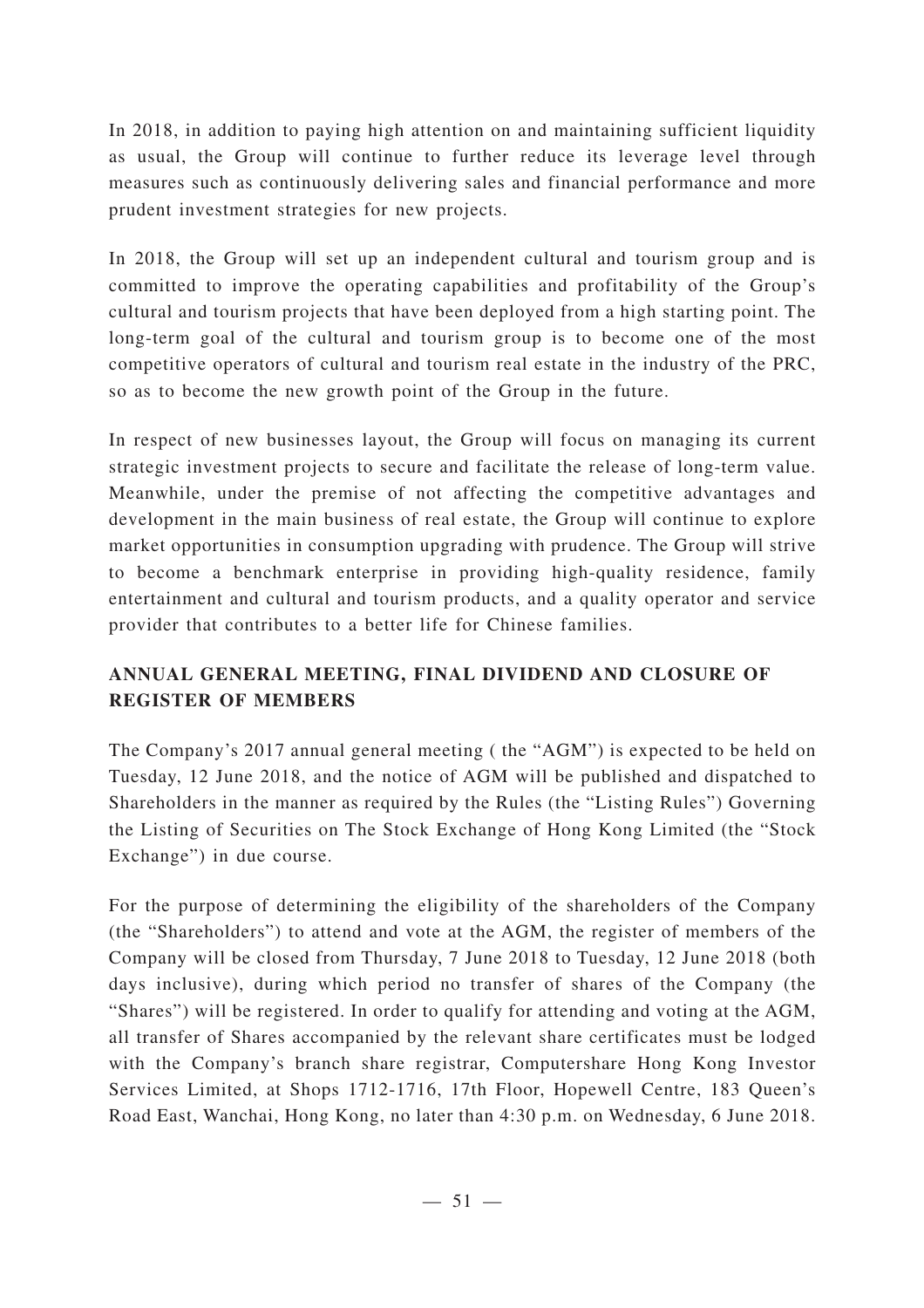At the meeting of the Board held on 28 March 2018, the Board proposed to declare a final dividend of RMB0.501 per share, being approximately RMB2,201 million in aggregate, for the year ended 31 December 2017, subject to approval of the Shareholders at the forthcoming AGM of the Company. The proposed final dividends are expected to be paid on or around 8 August 2018 to those Shareholders whose names appear on the register of members of the Company as at 22 June 2018. The proposed final dividends will be paid in Hong Kong dollars, such amount to be calculated by reference to the central parity rate published by the People's Bank of China for the conversion of Renminbi to Hong Kong dollars as at 12 June 2018.

For the purpose of determining the Shareholders' entitlement to the final dividend, the register of members of the Company will be closed from Tuesday, 19 June 2018 to Friday, 22 June 2018 (both days inclusive), during which period no transfer of Shares will be registered. To ensure the entitlement to the final dividend, which will be resolved and voted on at the AGM, all transfer of Shares accompanied by the relevant share certificates must be lodged with the Company's branch share registrar, Computershare Hong Kong Investor Services Limited, at Shops 1712-1716, 17th Floor, Hopewell Centre, 183 Queen's Road East, Wanchai, Hong Kong, no later than 4:30 p.m. on Friday, 15 June 2018.

# **PLACING OF SHARES AND BONDS ISSUED DURING THE YEAR**

On 3 August 2017, the Company completed the top-up placing of 220,000,000 Shares at a price of HK\$18.33 per Share, details of which are set out in the Company's announcement dated 25 July 2017. The proceeds had been utilized as intended as general working capital of the Company.

On 8 August 2017, the Company issued the 6.875% senior notes due 2020 with a principal amount of US\$400 million (the "2020 Notes") and the 7.950% senior notes due 2022 with a principal amount of US\$600 million (the "2022 Notes"). The 2020 Notes and 2022 Notes are listed and traded on the Singapore Stock Exchange. Details of issuance of the 2020 Notes and the 2022 Notes are set out in the Company's announcements dated 2 August 2017, 3 August 2017 and 10 August 2017. The proceeds had been fully utilized as intended for re-financing the Group's existing indebtedness.

On 27 December 2017, the Company completed the top-up placing of 251,500,000 Shares at a price of HK\$31.1 per Share, details of which are set out in the Company's announcement dated 15 December 2017. The proceeds had been fully utilized as intended as general working capital of the Company.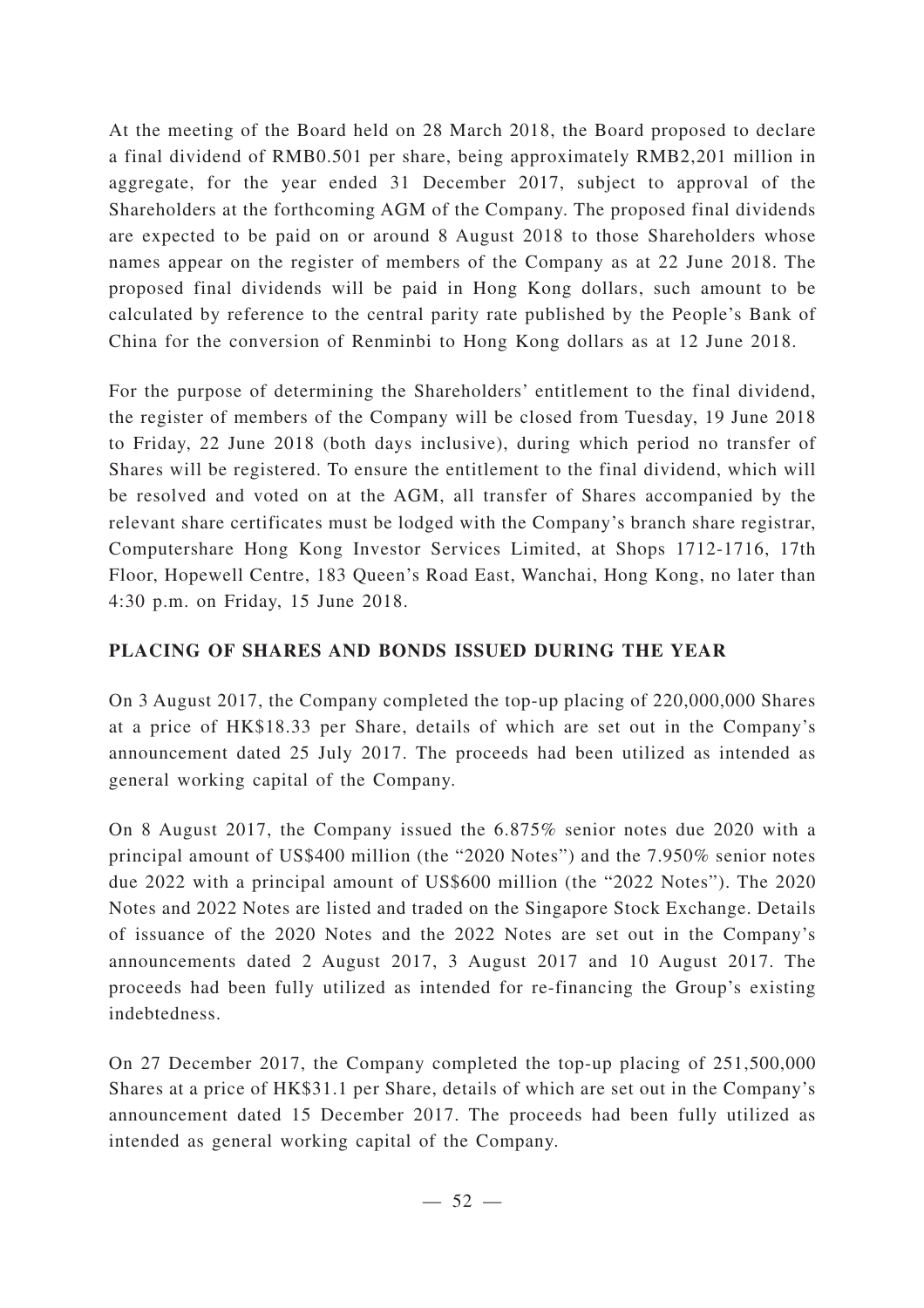## **PURCHASE, SALE OR REDEMPTION OF COMPANY'S LISTED SECURITIES**

During the year ended 31 December 2017, neither the Company, nor any of its subsidiaries has purchased, sold or redeemed any of the Company's listed securities.

## **EMPLOYEE AND REMUNERATION POLICY**

As of 31 December 2017, the Group had a total of 19,271 employees in the PRC and Hong Kong. The Group's employee remuneration policy is determined by reference to factors such as remuneration standard of the local market, the overall remuneration standard in the industry, inflation level, corporate operating efficiency and employee performance. The Group conducts annual performance appraisals for its employees, the results of which are applied in annual salary and promotional assessment. Social insurance are paid by the Group for its PRC employees in accordance with the relevant PRC regulations. The Group also operates insurance and mandatory provident fund schemes for Hong Kong employees.

## **COMPLIANCE WITH THE MODEL CODE FOR SECURITIES TRANSACTIONS BY DIRECTORS**

The Company has adopted the Model Code for Securities Transactions by Directors of Listed Issuers (the "Model Code") contained in Appendix 10 to the Listing Rules as the guidelines for the Directors' dealings in securities of the Company. Following specific enquiries of all Directors, all Directors confirmed that they have complied with the required standards as set out in the Model Code in relation to their securities dealings during the year ended 31 December 2017, if any.

## **COMPLIANCE WITH CORPORATE GOVERNANCE CODE**

The Company has adopted the Corporate Governance Code (the "Corporate Governance Code") contained in Appendix 14 to the Listing Rules as its own code on corporate governance and had, throughout the year ended 31 December 2017, complied with all applicable code provisions of the Corporate Governance Code.

The Board recognises and appreciates the importance and benefits of good corporate governance practices and has adopted corporate governance and disclosure practices for achieving a higher standard of transparency and accountability. The Board members have regular discussions about the performance and business strategies of the Group. They, together with the relevant senior executives of the Company, have also attended regular trainings on the Listing Rules and other regulatory requirements. The Company has established an internal reporting practice within the Group in order to monitor the operation and business development of the Group.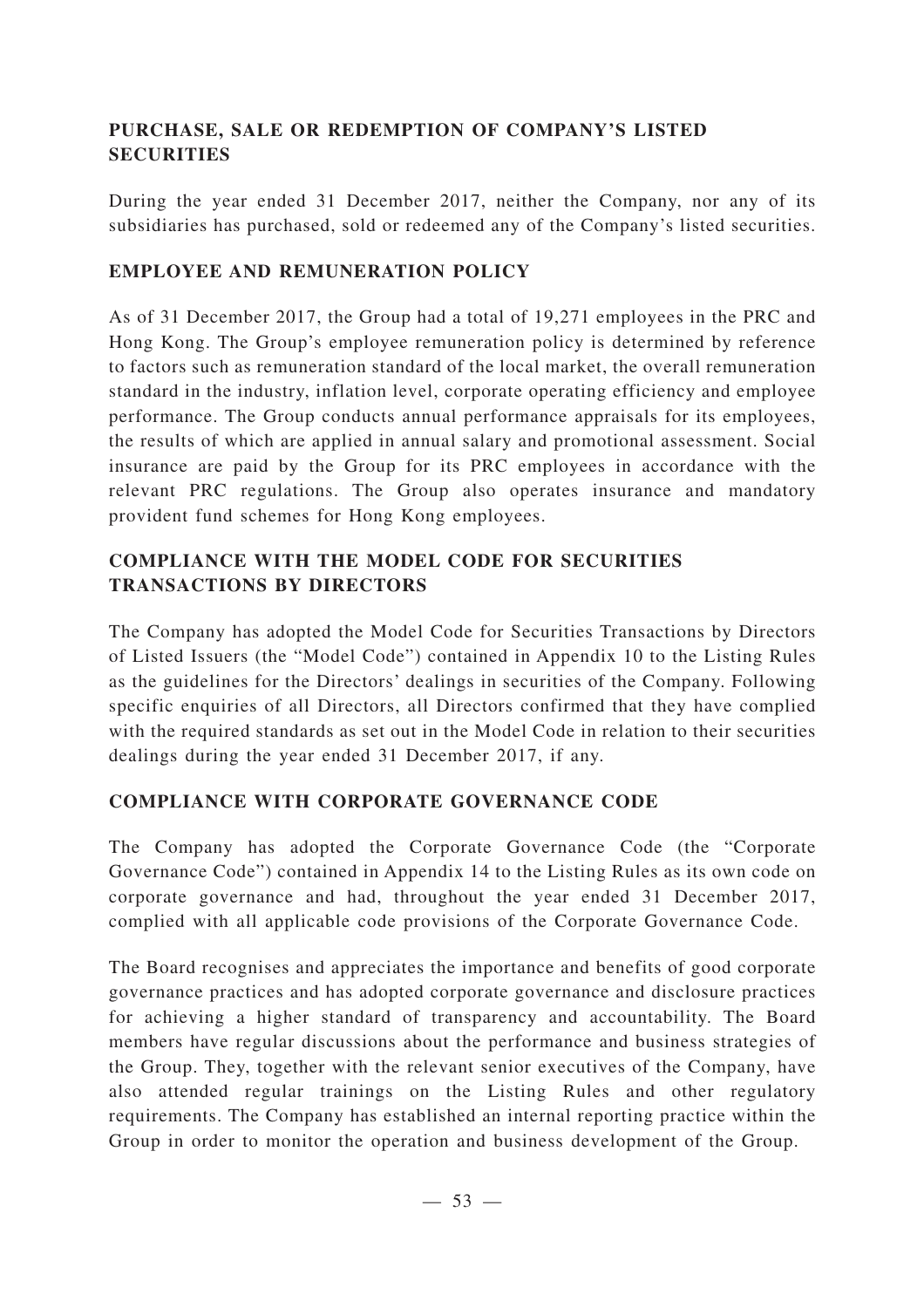### **AUDIT COMMITTEE**

The Company has established an audit committee (the "Audit Committee") with written terms of reference in compliance with the Listing Rules and the code provisions of the Corporate Governance Code. The Audit Committee currently consists of four independent non-executive Directors, namely, Mr. Poon Chiu Kwok, Mr. Zhu Jia, Mr. Li Qin and Mr. Ma Lishan, and is chaired by Mr. Poon Chiu Kwok who possesses accounting and related financial management expertise. The primary duties of the Audit Committee are to assist the Board to fulfill the functions of reviewing and monitoring the financial reporting procedure, internal control and risk management systems of the Company, to review the corporate governance policies and practices of the Group and to perform other duties and responsibilities as assigned by the Board.

The annual results of the Group for the year ended 31 December 2017 have been reviewed by the Audit Committee.

## **REVIEW OF PRELIMINARY ANNOUNCEMENT**

The figures in respect of the Group's consolidated balance sheet, consolidated statement of comprehensive income, and the related notes thereto for the year ended 31 December 2017 as set out in the preliminary announcement have been agreed by the Group's auditor, PricewaterhouseCoopers, to the amounts set out in the Group's audited consolidated financial statements for the year. The work performed by PricewaterhouseCoopers in this respect did not constitute an assurance engagement in accordance with Hong Kong Standards on Auditing, Hong Kong Standards on Review Engagements or Hong Kong Standards on Assurance Engagements issued by the Hong Kong Institute of Certified Public Accountants and consequently no assurance has been expresssed by PricewaterhouseCoopers on the preliminary announcement.